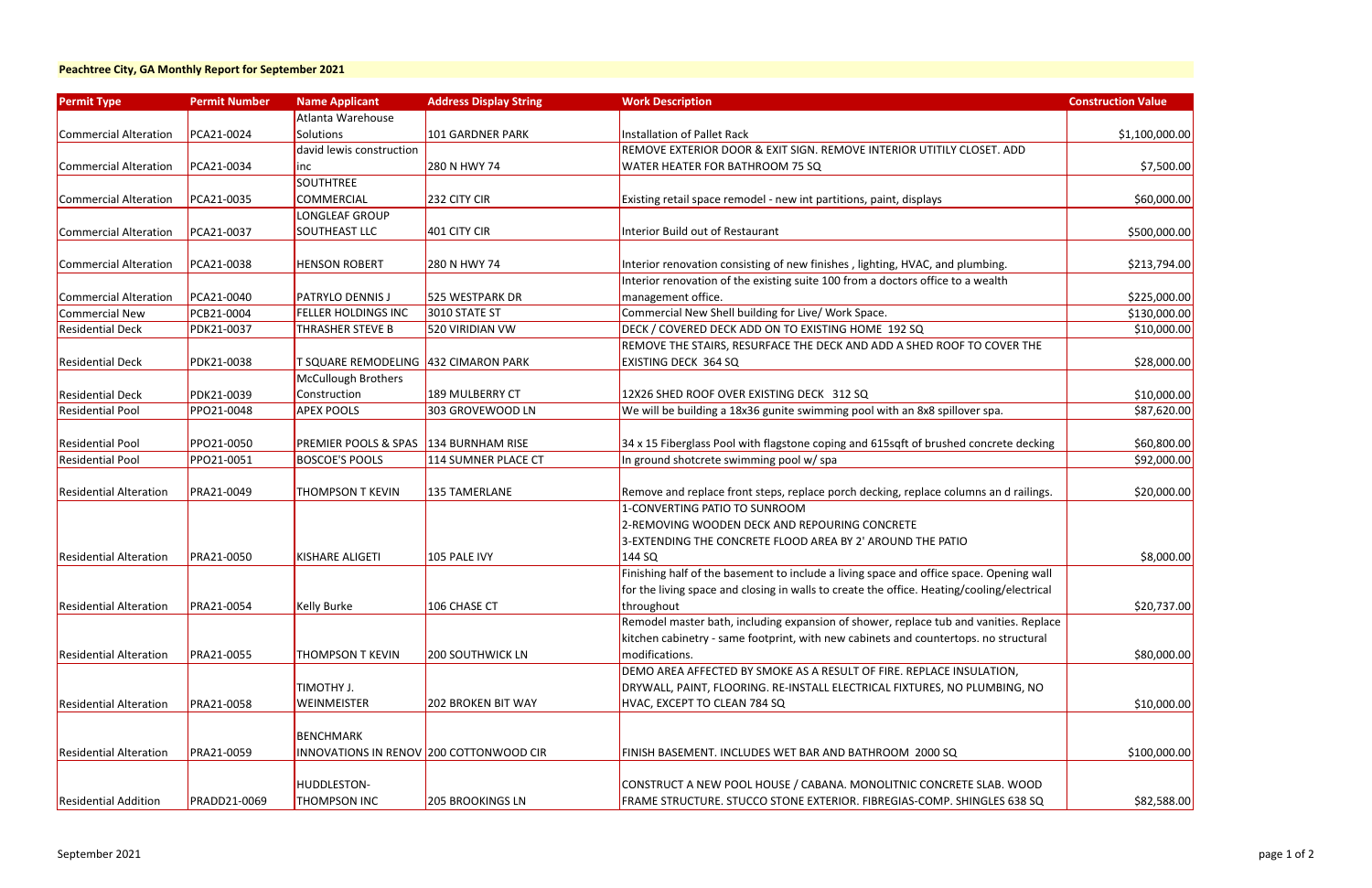| <b>Permit Type</b>                  | <b>Permit Number</b> | <b>Name Applicant</b>        | <b>Address Display String</b> | <b>Work Description</b>                                            | <b>Construction Value</b> |
|-------------------------------------|----------------------|------------------------------|-------------------------------|--------------------------------------------------------------------|---------------------------|
|                                     |                      | <b>McCullough Brothers</b>   |                               |                                                                    |                           |
| <b>Residential Addition</b>         | <b>PRADD21-0072</b>  | Construction                 | 503 LAKEWOOD LN               | Adding a 20X40 room addition to existing home                      | \$75,000.00               |
|                                     |                      | <b>INNOVATIVE POOL &amp;</b> |                               |                                                                    |                           |
| <b>Residential Addition</b>         | <b>PRADD21-0073</b>  | <b>SPA</b>                   | 174 MULBERRY CT               | Installation of new structure and grill area                       | \$13,000.00               |
|                                     |                      | CORNERSTONE                  |                               |                                                                    |                           |
|                                     |                      | <b>CONSTRUCTION &amp;</b>    |                               |                                                                    |                           |
| <b>Residential Addition</b>         | <b>PRADD21-0075</b>  | <b>RENOVATION INC</b>        | 218 COLLIERSTOWN WAY          | 12X17 SCREEN PORCH & CONCRETE PATIO 204 SQ                         | \$12,000.00               |
| <b>Residential Addition</b>         | <b>PRADD21-0077</b>  | <b>THOMPSON T KEVIN</b>      | 205 STONEACRE CT              | Replace existing 12x15 deck. build new 16x17 deck with roof cover. | \$70,000.00               |
| <b>Residential Addition</b>         | PRADD21-0079         | PFEIFER BUILDING CO          | 231 MASTERS DR S              | BUILDING A 10' X 15' COVERED PATIO ADDITION                        | \$27,000.00               |
|                                     |                      | <b>KOLTER SIGNATURE</b>      |                               |                                                                    |                           |
| Residential New Sngl Fam PSF21-0212 |                      | <b>HOMES GA LLC</b>          | 309 BLUE SPRUCE DR            | NSFH Dogwood Plan                                                  | \$218,136.00              |
|                                     |                      | <b>KOLTER SIGNATURE</b>      |                               |                                                                    |                           |
| Residential New Sngl Fam PSF21-0213 |                      | <b>HOMES GA LLC</b>          | 303 BLUE SPRUCE DR            | NSFH Cypress Plan                                                  | \$216,184.00              |
|                                     |                      | <b>KOLTER SIGNATURE</b>      |                               |                                                                    |                           |
| Residential New Sngl Fam PSF21-0214 |                      | <b>HOMES GA LLC</b>          | 424 COTTONWOOD CIR            | NSFH Willow Plan                                                   | \$373,076.00              |
|                                     |                      | PULTE HOME COMPANY           |                               |                                                                    |                           |
| Residential New Sngl Fam PSF21-0215 |                      | <b>LLC</b>                   | 418 BANDON WAY                | New construction of a single family home.                          | \$497,510.00              |
|                                     |                      | <b>KOLTER SIGNATURE</b>      |                               |                                                                    |                           |
| Residential New Sngl Fam PSF21-0217 |                      | <b>HOMES GA LLC</b>          | 102 RED MAPLE DR              | NSFH Dogwood Plan                                                  | \$265,960.00              |
|                                     |                      | <b>KOLTER SIGNATURE</b>      |                               |                                                                    |                           |
| Residential New Sngl Fam PSF21-0219 |                      | <b>HOMES GA LLC</b>          | 206 COTTONWOOD CIR            | NSFH Spruce Plan                                                   | \$591,212.00              |
|                                     |                      | <b>KOLTER SIGNATURE</b>      |                               |                                                                    |                           |
| Residential New Sngl Fam PSF21-0220 |                      | <b>HOMES GA LLC</b>          | 522 HAZELNUT DR               | NSFH Dogwood Plan                                                  | \$218,136.00              |
|                                     |                      | PULTE HOME COMPANY           |                               |                                                                    |                           |
| Residential New Sngl Fam PSF21-0221 |                      | <b>LLC</b>                   | 427 BANDON WAY                | New construction of a single family home.                          | \$420,337.00              |
|                                     |                      | PULTE HOME COMPANY           |                               |                                                                    |                           |
| Residential New Sngl Fam PSF21-0222 |                      | <b>LLC</b>                   | 105 CONWAY ST                 | New construction of a single family home.                          | \$328,409.00              |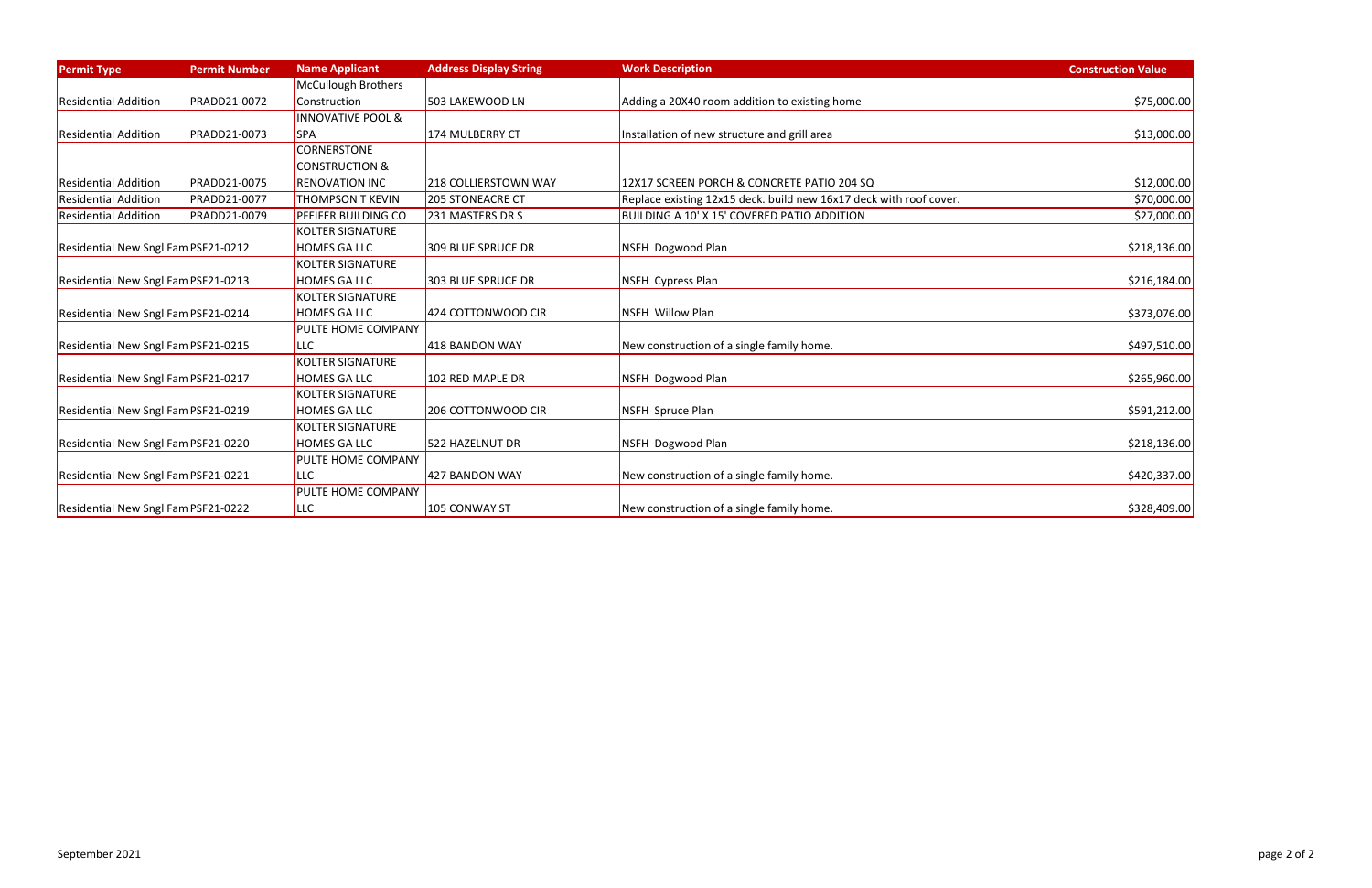153 WILLOWBEND ROAD, PEACHTREE CITY, GA 30269 PHONE: 770-487-8901 INSPECTION REQUEST LINE: 770-631-2588 EXT 1222 WWW.PEACHTREE-CITY.ORG

PCA21-0024

Issued: 09/27/2021

Expires: 03/26/2022

**This permit conveys no right to occupy any street, alley, multi-use path or sidewalk either temporarily or permanently.**

**Commercial Alteration**

| <b>LOCATION</b>                                                                                                                                                                                                                             | <b>OWNER/OCCUPANT</b>                                                                                                                                 | <b>CONTRACTOR</b>                                                                                                                                                                      |
|---------------------------------------------------------------------------------------------------------------------------------------------------------------------------------------------------------------------------------------------|-------------------------------------------------------------------------------------------------------------------------------------------------------|----------------------------------------------------------------------------------------------------------------------------------------------------------------------------------------|
| 101 GARDNER PARK<br>Sub:<br>Lot:<br><b>PID:</b> $0613$ 013<br>- GI<br>Zoning:<br>Setbacks*: Front: 50.00 Rear:<br>50.00<br>Side Left: 20.00 Side Right: 20.00<br>* Always verify zoning setbacks with the<br>official plat of the property. | Maxim Lighting International Inc<br>253 N Vineland Ave<br>HACIENDA HEIGHTS CA 91745-6<br><b>Phone:</b> $(626)$ 956 4200<br>Email: $cal247$ @gmail.com | <b>Atlanta Warehouse Solutions</b><br>225 Creekstone Ridge #24<br>Woodstock GA 30188<br><b>Phone:</b> (770) 324 1348<br>Email: andrew@atlantawarehousesolut<br>Work Done By Owner?: NO |

**Work Description:** Installation of Pallet Rack **Stipulations:**

**Construction Value:** \$1,100,000 **11 Square Footage (00 if not applicable or not known):** 01

#### **FOR NEXT BUSINESS DAY INSPECTION CALL 770-631-2588 EXT. 1222 - BEFORE 3:30 P.M. A.M. (8:00 - 12:00) OR P.M. (1:00 - 4:00) MAY BE REQUESTED ALL PERMITS ARE REQUIRED TO HAVE AN INSPECTION**

**A Foundation Survey is required for ALL new commercial construction and residential construction that will be within 5 feet of a required setback line. This survey must be submited after the foundation phase of the project, and no work shall be done on that structure beyond the foundation phase until the survey is approved. (Section 18-120 of the Peachtree City Code of Ordinances)**

| Fee Total:          | \$9,405.00 |
|---------------------|------------|
| Amount Paid:        | \$9,405.00 |
| <b>Balance Due:</b> | \$0.00     |

**THIS PERMIT BECOMES NULL AND VOID IF WORK OR CONSTRUCTION AUTHORIZED IS NOT COMMENCED WITHIN 6 MONTHS OR IS SUSPENDED OR ABANDONED FOR A PERIOD OF 6 MONTHS AT ANY TIME AFTER WORK IS STARTED. SEPARATE TRADE AFFIDAVITS ARE REQUIRED FOR ELECTRICAL, PLUMBING, HEATING, AND AIR CONDITIONING PRIOR TO PERFORMANCE OF CONSTRUCTION. ALL PROVISIONS OF LAWS AND ORDINANCES GOVERNING THIS TYPE OF WORK WILL BE COMPLIED WITH WHETHER SPECIFIED HEREIN OR NOT. GRANTING OF A PERMIT DOES NOT PERSUME TO GIVE AUTHORITY TO VIOLATE OR CANCEL THE PROVISIONS OF ANY OTHER STATE OR LOCAL LAW REGULATING CONSTRUCTION.**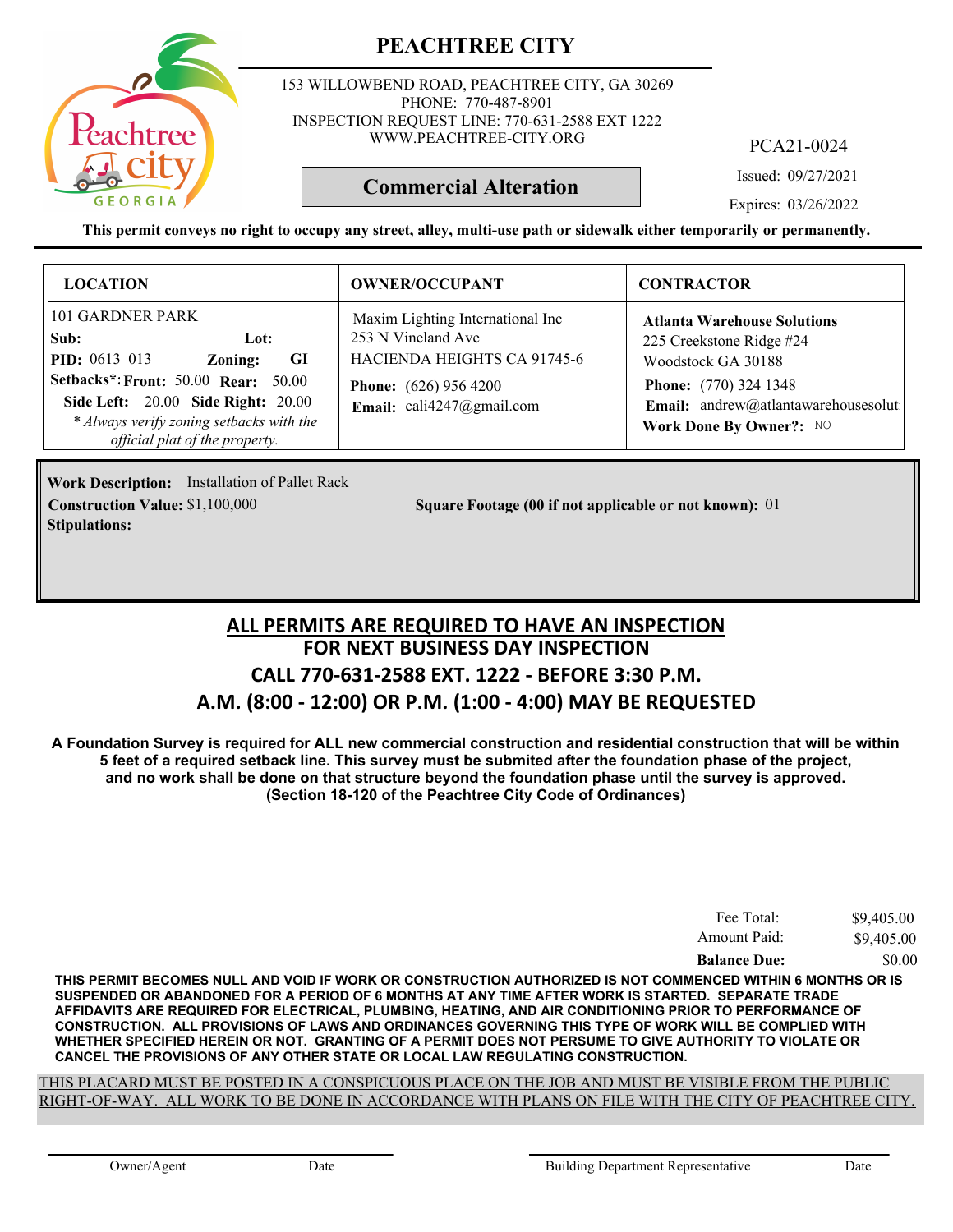153 WILLOWBEND ROAD, PEACHTREE CITY, GA 30269 PHONE: 770-487-8901 INSPECTION REQUEST LINE: 770-631-2588 EXT 1222 WWW.PEACHTREE-CITY.ORG

PCA21-0034

Issued: 09/01/2021

**Commercial Alteration**

Expires: 03/21/2022

**This permit conveys no right to occupy any street, alley, multi-use path or sidewalk either temporarily or permanently.**

| <b>LOCATION</b>                                                                                                                                                                                                                                         | <b>OWNER/OCCUPANT</b>                                                                                                                      | <b>CONTRACTOR</b>                                                                                                                                                      |
|---------------------------------------------------------------------------------------------------------------------------------------------------------------------------------------------------------------------------------------------------------|--------------------------------------------------------------------------------------------------------------------------------------------|------------------------------------------------------------------------------------------------------------------------------------------------------------------------|
| 280 N HWY 74<br>Sub: WISDOM POINTE<br>- Lot:<br><b>PID:</b> 0734 060<br>GC<br>Zoning:<br><b>Setbacks*: Front: 40.00 Rear: 20.00</b><br>Side Left: 10.00 Side Right: 10.00<br>* Always verify zoning setbacks with the<br>official plat of the property. | <b>SOUTHEAST PROPERTIES</b><br>110 HABERSHAM DR<br>FAYETTEVILLE GA 30214<br><b>Phone:</b> (404) 408 0008<br>Email: lindasun $2@$ yahoo.com | david lewis construction inc<br>p.o. box 2125<br>Peachtree City GA 30269<br><b>Phone:</b> (770) 375 7331<br>Email: huntergillam@comcast.net<br>Work Done By Owner?: NO |

Work Description: REMOVE EXTERIOR DOOR & EXIT SIGN. REMOVE INTERIOR UTITILY CLOSET. ADD WATER HEATER FOR BATHROOM 75 SQ

**Stipulations:**

**Construction Value:** \$7,500 **75 Square Footage (00 if not applicable or not known):** 75

#### **FOR NEXT BUSINESS DAY INSPECTION CALL 770-631-2588 EXT. 1222 - BEFORE 3:30 P.M. A.M. (8:00 - 12:00) OR P.M. (1:00 - 4:00) MAY BE REQUESTED ALL PERMITS ARE REQUIRED TO HAVE AN INSPECTION**

**A Foundation Survey is required for ALL new commercial construction and residential construction that will be within 5 feet of a required setback line. This survey must be submited after the foundation phase of the project, and no work shall be done on that structure beyond the foundation phase until the survey is approved. (Section 18-120 of the Peachtree City Code of Ordinances)**

| Fee Total:          | \$960.00 |
|---------------------|----------|
| Amount Paid:        | \$960.00 |
| <b>Balance Due:</b> | \$0.00   |

**THIS PERMIT BECOMES NULL AND VOID IF WORK OR CONSTRUCTION AUTHORIZED IS NOT COMMENCED WITHIN 6 MONTHS OR IS SUSPENDED OR ABANDONED FOR A PERIOD OF 6 MONTHS AT ANY TIME AFTER WORK IS STARTED. SEPARATE TRADE AFFIDAVITS ARE REQUIRED FOR ELECTRICAL, PLUMBING, HEATING, AND AIR CONDITIONING PRIOR TO PERFORMANCE OF CONSTRUCTION. ALL PROVISIONS OF LAWS AND ORDINANCES GOVERNING THIS TYPE OF WORK WILL BE COMPLIED WITH WHETHER SPECIFIED HEREIN OR NOT. GRANTING OF A PERMIT DOES NOT PERSUME TO GIVE AUTHORITY TO VIOLATE OR CANCEL THE PROVISIONS OF ANY OTHER STATE OR LOCAL LAW REGULATING CONSTRUCTION.**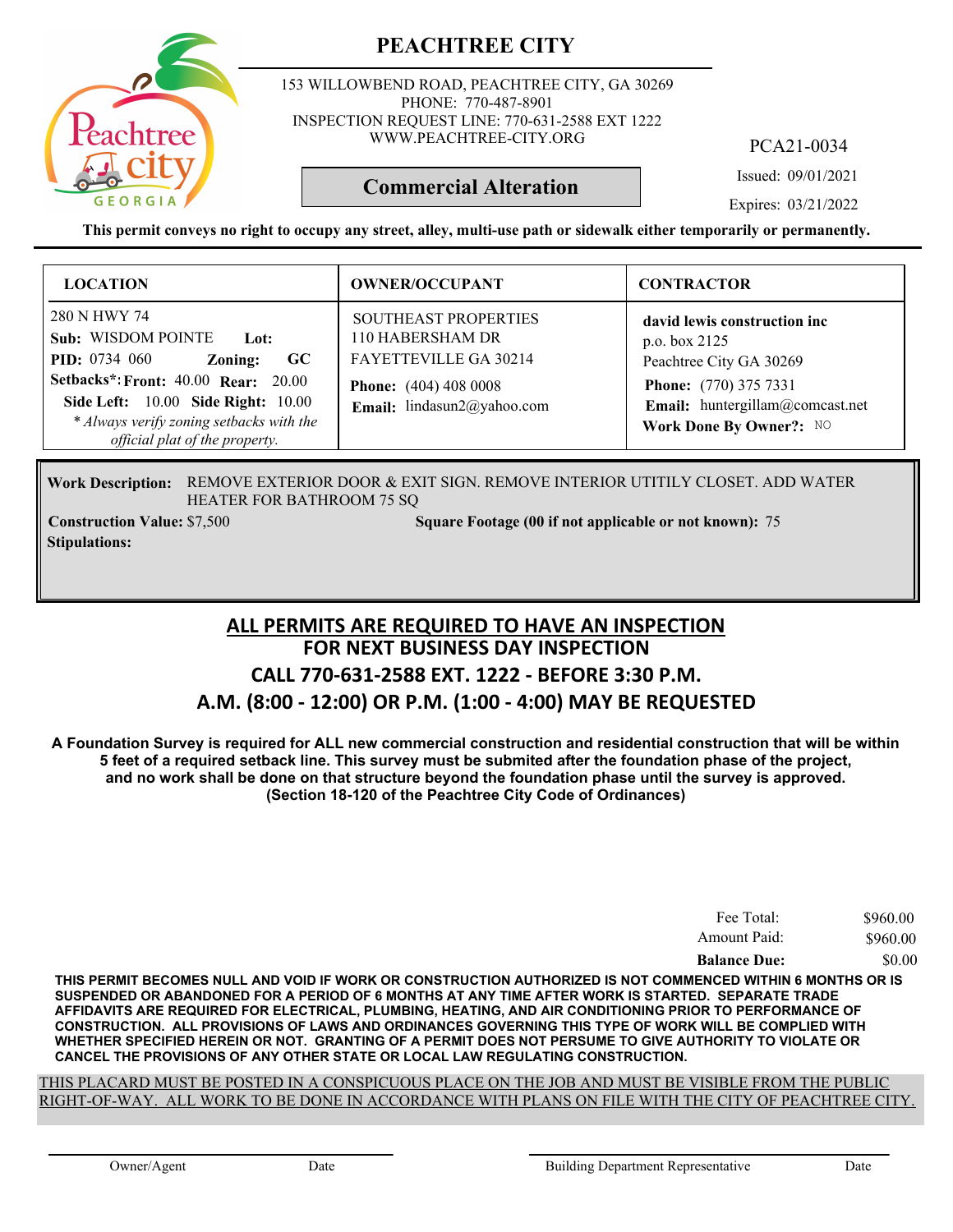

153 WILLOWBEND ROAD, PEACHTREE CITY, GA 30269 PHONE: 770-487-8901 INSPECTION REQUEST LINE: 770-631-2588 EXT 1222 WWW.PEACHTREE-CITY.ORG

PCA21-0035

Issued: 09/15/2021

**Commercial Alteration**

Expires: 03/16/2022

**This permit conveys no right to occupy any street, alley, multi-use path or sidewalk either temporarily or permanently.**

| <b>LOCATION</b>                                                                                                                                          | <b>OWNER/OCCUPANT</b>                                                    | <b>CONTRACTOR</b>                                                          |
|----------------------------------------------------------------------------------------------------------------------------------------------------------|--------------------------------------------------------------------------|----------------------------------------------------------------------------|
| 232 CITY CIR<br>Sub: THE AVENUE OF PEALot:<br>Zoning: DR, LUC-<br><b>PID:</b> 0733 022                                                                   | CP VENTURE FIVE - APC LLC<br>2650 THOUSAND OAKS BLVD<br>Memphis TN 38118 | SOUTHTREE COMMERCIAL<br>201 PROSPECT PARK STE A<br>PEACHTREE CITY GA 30269 |
| Setbacks*: Front: 0.00 Rear: 0.00<br>Side Right: 0.00<br>Side Left: $0.00$<br>* Always verify zoning setbacks with the<br>official plat of the property. | <b>Phone:</b> (770) 486 6587<br>Email:                                   | <b>Phone:</b><br>Email:<br>Work Done By Owner?: NO                         |

Work Description: Existing retail space remodel - new int partitions, paint, displays **Construction Value:** \$60,000 1,480 1,480 1,480 Square Footage (00 if not applicable or not known): 1,480 **Stipulations:**

#### **FOR NEXT BUSINESS DAY INSPECTION CALL 770-631-2588 EXT. 1222 - BEFORE 3:30 P.M. A.M. (8:00 - 12:00) OR P.M. (1:00 - 4:00) MAY BE REQUESTED ALL PERMITS ARE REQUIRED TO HAVE AN INSPECTION**

**A Foundation Survey is required for ALL new commercial construction and residential construction that will be within 5 feet of a required setback line. This survey must be submited after the foundation phase of the project, and no work shall be done on that structure beyond the foundation phase until the survey is approved. (Section 18-120 of the Peachtree City Code of Ordinances)**

| Fee Total:          | \$1,255.00 |
|---------------------|------------|
| Amount Paid:        | \$1,255.00 |
| <b>Balance Due:</b> | \$0.00     |

**THIS PERMIT BECOMES NULL AND VOID IF WORK OR CONSTRUCTION AUTHORIZED IS NOT COMMENCED WITHIN 6 MONTHS OR IS SUSPENDED OR ABANDONED FOR A PERIOD OF 6 MONTHS AT ANY TIME AFTER WORK IS STARTED. SEPARATE TRADE AFFIDAVITS ARE REQUIRED FOR ELECTRICAL, PLUMBING, HEATING, AND AIR CONDITIONING PRIOR TO PERFORMANCE OF CONSTRUCTION. ALL PROVISIONS OF LAWS AND ORDINANCES GOVERNING THIS TYPE OF WORK WILL BE COMPLIED WITH WHETHER SPECIFIED HEREIN OR NOT. GRANTING OF A PERMIT DOES NOT PERSUME TO GIVE AUTHORITY TO VIOLATE OR CANCEL THE PROVISIONS OF ANY OTHER STATE OR LOCAL LAW REGULATING CONSTRUCTION.**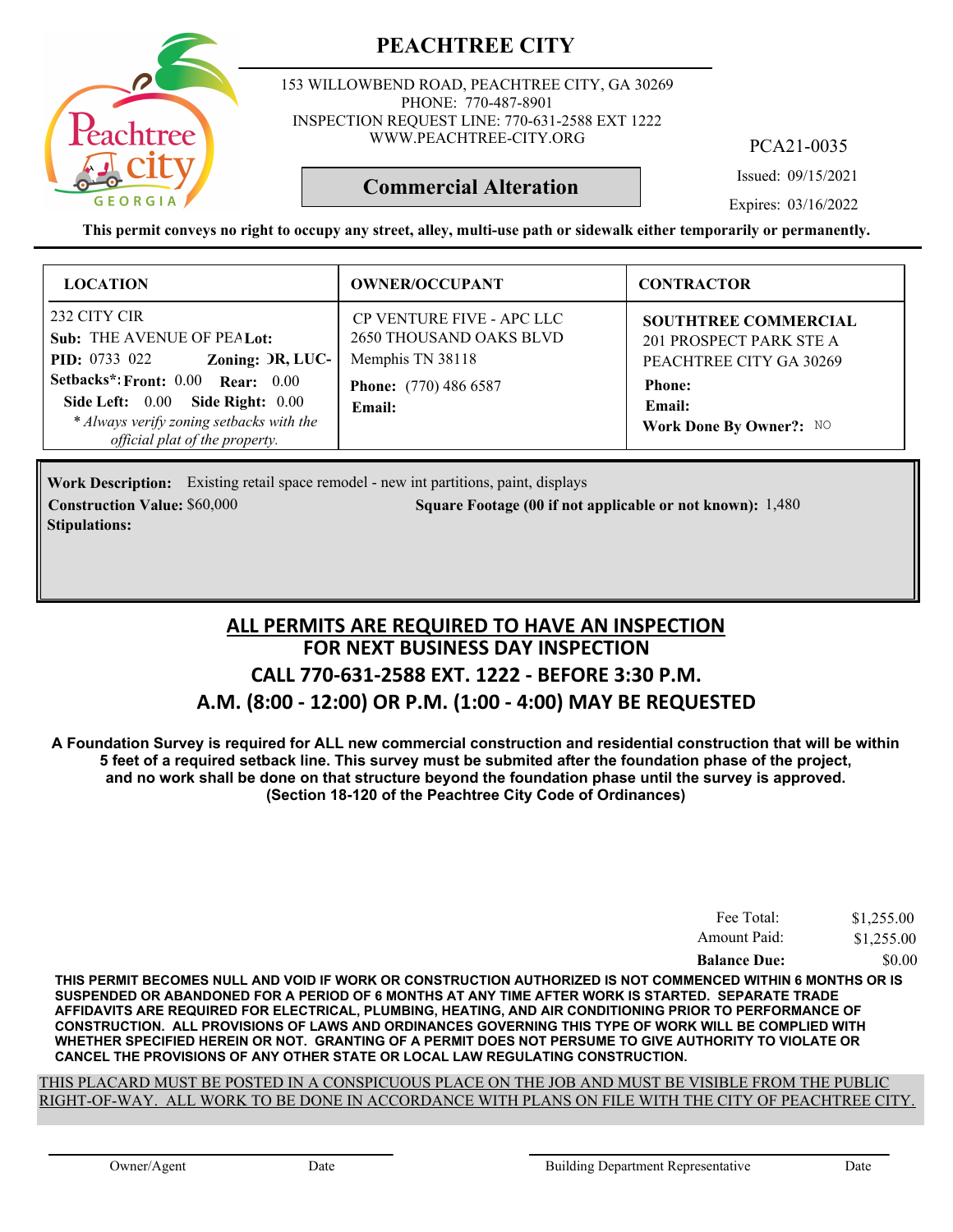

153 WILLOWBEND ROAD, PEACHTREE CITY, GA 30269 PHONE: 770-487-8901 INSPECTION REQUEST LINE: 770-631-2588 EXT 1222 WWW.PEACHTREE-CITY.ORG

PCA21-0037

Issued: 09/24/2021

Expires: 03/23/2022

**This permit conveys no right to occupy any street, alley, multi-use path or sidewalk either temporarily or permanently.**

**Commercial Alteration**

| <b>LOCATION</b>                                                                                                                                                                                                                              | <b>OWNER/OCCUPANT</b>                                                                                              | <b>CONTRACTOR</b>                                                                                                                                             |
|----------------------------------------------------------------------------------------------------------------------------------------------------------------------------------------------------------------------------------------------|--------------------------------------------------------------------------------------------------------------------|---------------------------------------------------------------------------------------------------------------------------------------------------------------|
| 401 CITY CIR<br>Sub: THE AVENUE OF PEALot:<br>Zoning: LUC-13A<br><b>PID:</b> 0733 022<br>Setbacks*: Front: 0.00 Rear: 0.00<br>Side Left: 0.00 Side Right: 0.00<br>* Always verify zoning setbacks with the<br>official plat of the property. | CP VENTURE FIVE - APC LLC<br>2650 THOUSAND OAKS BLVD<br>Memphis TN 38118<br><b>Phone:</b> (770) 486 6587<br>Email: | <b>LONGLEAF GROUP SOUTHEAST LI</b><br>101 OVERLOOK CIR<br>CANTON GA 30115<br><b>Phone:</b> (404) 514 1784<br>Email: david@ce-2.net<br>Work Done By Owner?: NO |

**Work Description:** Interior Build out of Restaurant **Stipulations:**

**Construction Value:** \$500,000 3,805 **Square Footage (00 if not applicable or not known):** 3,805

#### **FOR NEXT BUSINESS DAY INSPECTION CALL 770-631-2588 EXT. 1222 - BEFORE 3:30 P.M. A.M. (8:00 - 12:00) OR P.M. (1:00 - 4:00) MAY BE REQUESTED ALL PERMITS ARE REQUIRED TO HAVE AN INSPECTION**

**A Foundation Survey is required for ALL new commercial construction and residential construction that will be within 5 feet of a required setback line. This survey must be submited after the foundation phase of the project, and no work shall be done on that structure beyond the foundation phase until the survey is approved. (Section 18-120 of the Peachtree City Code of Ordinances)**

| Fee Total:          | \$5,385.00 |
|---------------------|------------|
| Amount Paid:        | \$5,385.00 |
| <b>Balance Due:</b> | \$0.00     |

**THIS PERMIT BECOMES NULL AND VOID IF WORK OR CONSTRUCTION AUTHORIZED IS NOT COMMENCED WITHIN 6 MONTHS OR IS SUSPENDED OR ABANDONED FOR A PERIOD OF 6 MONTHS AT ANY TIME AFTER WORK IS STARTED. SEPARATE TRADE AFFIDAVITS ARE REQUIRED FOR ELECTRICAL, PLUMBING, HEATING, AND AIR CONDITIONING PRIOR TO PERFORMANCE OF CONSTRUCTION. ALL PROVISIONS OF LAWS AND ORDINANCES GOVERNING THIS TYPE OF WORK WILL BE COMPLIED WITH WHETHER SPECIFIED HEREIN OR NOT. GRANTING OF A PERMIT DOES NOT PERSUME TO GIVE AUTHORITY TO VIOLATE OR CANCEL THE PROVISIONS OF ANY OTHER STATE OR LOCAL LAW REGULATING CONSTRUCTION.**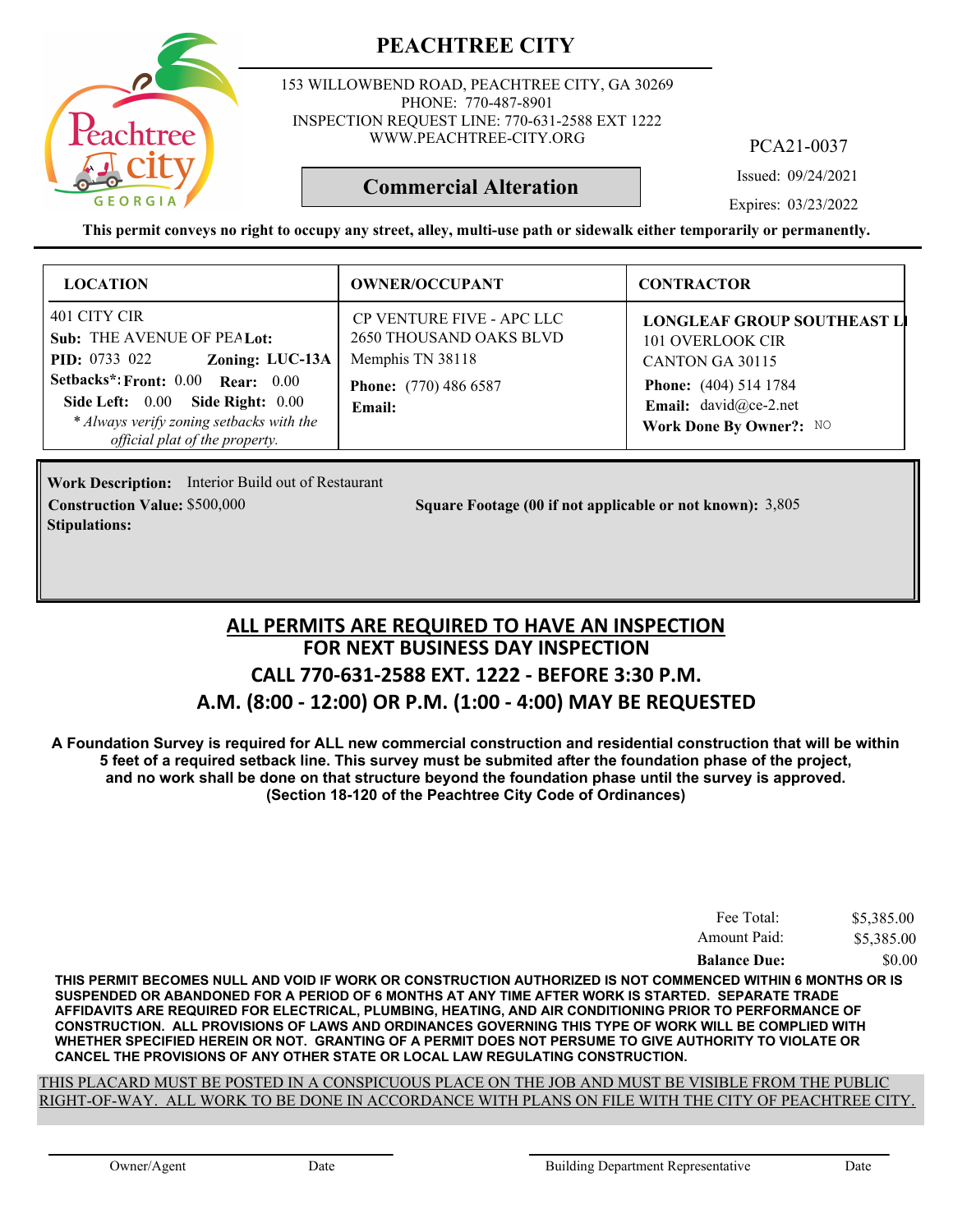

153 WILLOWBEND ROAD, PEACHTREE CITY, GA 30269 PHONE: 770-487-8901 INSPECTION REQUEST LINE: 770-631-2588 EXT 1222 WWW.PEACHTREE-CITY.ORG

PCA21-0038

Issued: 09/28/2021

Expires: 03/20/2022

**This permit conveys no right to occupy any street, alley, multi-use path or sidewalk either temporarily or permanently.**

**Commercial Alteration**

| <b>LOCATION</b>                                                                                                                                                                                                                                | <b>OWNER/OCCUPANT</b>                                                                                                                         | <b>CONTRACTOR</b>                                                                                                          |
|------------------------------------------------------------------------------------------------------------------------------------------------------------------------------------------------------------------------------------------------|-----------------------------------------------------------------------------------------------------------------------------------------------|----------------------------------------------------------------------------------------------------------------------------|
| 280 N HWY 74<br>Sub: WISDOM POINTE<br>Lot:<br><b>PID:</b> 0734 060<br>GC<br>Zoning:<br>Setbacks*: Front: 40.00 Rear: 20.00<br>Side Left: 10.00 Side Right: 10.00<br>* Always verify zoning setbacks with the<br>official plat of the property. | <b>SOUTHEAST PROPERTIES</b><br>110 HABERSHAM DR<br><b>FAYETTEVILLE GA 30214</b><br><b>Phone:</b> (404) 408 0008<br>Email: lindasun2@yahoo.com | <b>JOE N GUY</b><br>1665 TERRELL MILL RD<br><b>MARIETTA GA 30067</b><br><b>Phone:</b><br>Email:<br>Work Done By Owner?: NO |

**Work Description:** Interior renovation consisting of new finishes, lighting, HVAC, and plumbing. **Construction Value:** \$213,794 2,160 **2018** 2,160 **2,160** 2,160 **2,160** 2,160 **2,160** 2,160 **Stipulations: Tenant must obtain an Occupational Tax Certificate before the CO can be issued.**

# **FOR NEXT BUSINESS DAY INSPECTION CALL 770-631-2588 EXT. 1222 - BEFORE 3:30 P.M. A.M. (8:00 - 12:00) OR P.M. (1:00 - 4:00) MAY BE REQUESTED ALL PERMITS ARE REQUIRED TO HAVE AN INSPECTION**

**A Foundation Survey is required for ALL new commercial construction and residential construction that will be within 5 feet of a required setback line. This survey must be submited after the foundation phase of the project, and no work shall be done on that structure beyond the foundation phase until the survey is approved. (Section 18-120 of the Peachtree City Code of Ordinances)**

| Fee Total:          | \$2,043.00 |
|---------------------|------------|
| Amount Paid:        | \$2,043.00 |
| <b>Balance Due:</b> | \$0.00     |

**THIS PERMIT BECOMES NULL AND VOID IF WORK OR CONSTRUCTION AUTHORIZED IS NOT COMMENCED WITHIN 6 MONTHS OR IS SUSPENDED OR ABANDONED FOR A PERIOD OF 6 MONTHS AT ANY TIME AFTER WORK IS STARTED. SEPARATE TRADE AFFIDAVITS ARE REQUIRED FOR ELECTRICAL, PLUMBING, HEATING, AND AIR CONDITIONING PRIOR TO PERFORMANCE OF CONSTRUCTION. ALL PROVISIONS OF LAWS AND ORDINANCES GOVERNING THIS TYPE OF WORK WILL BE COMPLIED WITH WHETHER SPECIFIED HEREIN OR NOT. GRANTING OF A PERMIT DOES NOT PERSUME TO GIVE AUTHORITY TO VIOLATE OR CANCEL THE PROVISIONS OF ANY OTHER STATE OR LOCAL LAW REGULATING CONSTRUCTION.**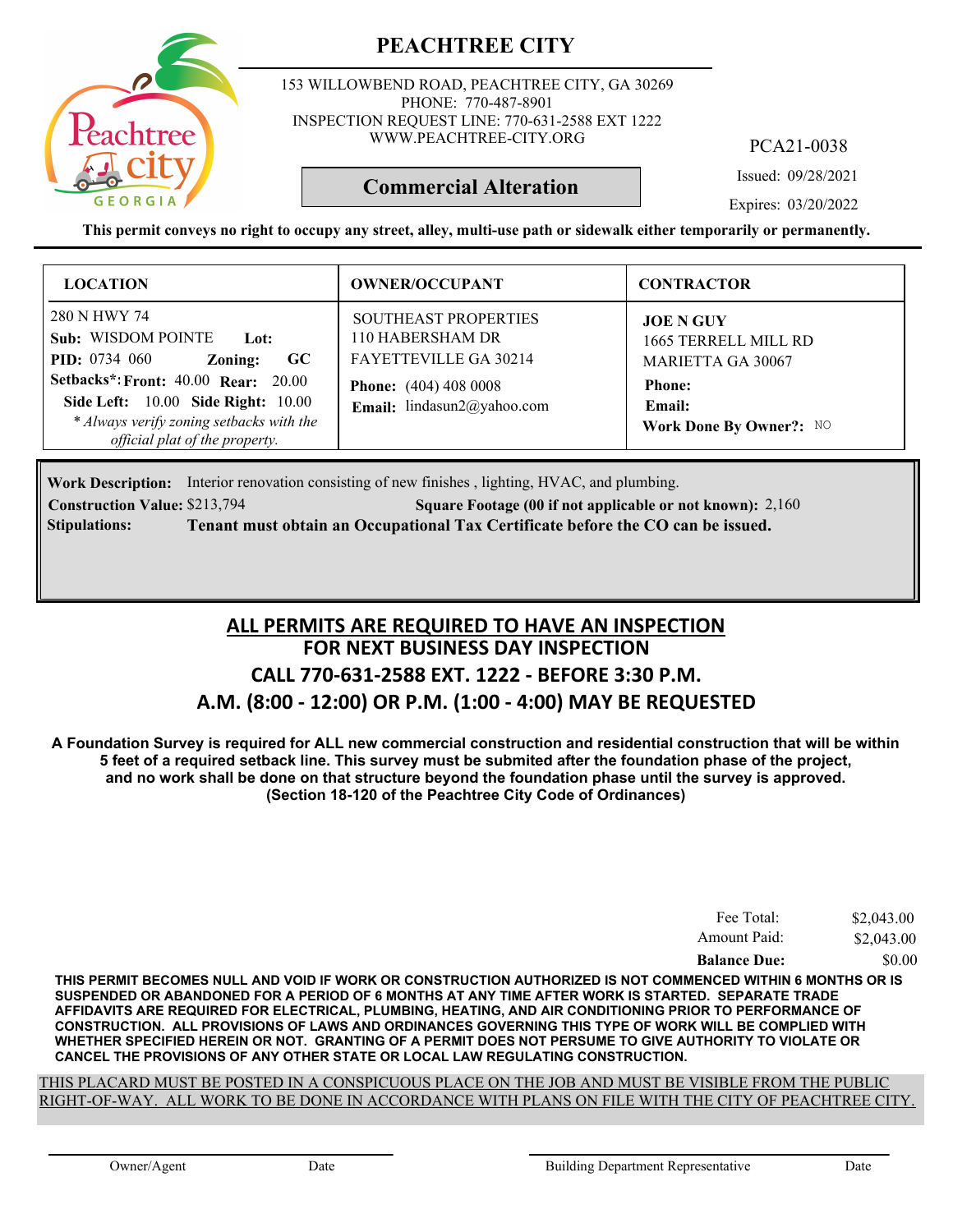

153 WILLOWBEND ROAD, PEACHTREE CITY, GA 30269 PHONE: 770-487-8901 INSPECTION REQUEST LINE: 770-631-2588 EXT 1222 WWW.PEACHTREE-CITY.ORG

PCA21-0040

Issued: 09/09/2021

Expires: 03/23/2022

**This permit conveys no right to occupy any street, alley, multi-use path or sidewalk either temporarily or permanently.**

**Commercial Alteration**

| <b>LOCATION</b>                                                                                                                                                                                                                                                | <b>OWNER/OCCUPANT</b>                                                                                                        | <b>CONTRACTOR</b>                                                                                                                                             |
|----------------------------------------------------------------------------------------------------------------------------------------------------------------------------------------------------------------------------------------------------------------|------------------------------------------------------------------------------------------------------------------------------|---------------------------------------------------------------------------------------------------------------------------------------------------------------|
| 525 WESTPARK DR<br>Sub: WESTPARK<br>Lot: $3$<br><b>PID:</b> 073303026<br>$\bf GC$<br>Zoning:<br><b>Setbacks*: Front: 40.00 Rear: 20.00</b><br>Side Left: 10.00 Side Right: 10.00<br>* Always verify zoning setbacks with the<br>official plat of the property. | SOUTHERN MOTOR CARRIERS RAT<br>500 WESTPARK DR STE 300<br>PEACHTREE CITY GA 30,269<br><b>Phone:</b> (770) 486 5800<br>Email: | <b>PATRYLO DENNIS J</b><br><b>321 N PEACHTREE PKWY</b><br>PEACHTREE CITY GA 30,269<br><b>Phone:</b><br>Email: NFOUTS@FORZAGROUP.US<br>Work Done By Owner?: NO |

Work Description: Interior renovation of the existing suite 100 from a doctors office to a wealth management office. **Construction Value:** \$225,000 2,900 2,900 2,900 2,900 2,900 2,900 2,900 2,900 2,900 2,900 2,900 2,900 2,900 2,900 **Stipulations:**

#### **FOR NEXT BUSINESS DAY INSPECTION CALL 770-631-2588 EXT. 1222 - BEFORE 3:30 P.M. A.M. (8:00 - 12:00) OR P.M. (1:00 - 4:00) MAY BE REQUESTED ALL PERMITS ARE REQUIRED TO HAVE AN INSPECTION**

**A Foundation Survey is required for ALL new commercial construction and residential construction that will be within 5 feet of a required setback line. This survey must be submited after the foundation phase of the project, and no work shall be done on that structure beyond the foundation phase until the survey is approved. (Section 18-120 of the Peachtree City Code of Ordinances)**

| Fee Total:          | \$2,910.00 |
|---------------------|------------|
| Amount Paid:        | \$2,760.00 |
| <b>Balance Due:</b> | \$0.00     |

**THIS PERMIT BECOMES NULL AND VOID IF WORK OR CONSTRUCTION AUTHORIZED IS NOT COMMENCED WITHIN 6 MONTHS OR IS SUSPENDED OR ABANDONED FOR A PERIOD OF 6 MONTHS AT ANY TIME AFTER WORK IS STARTED. SEPARATE TRADE AFFIDAVITS ARE REQUIRED FOR ELECTRICAL, PLUMBING, HEATING, AND AIR CONDITIONING PRIOR TO PERFORMANCE OF CONSTRUCTION. ALL PROVISIONS OF LAWS AND ORDINANCES GOVERNING THIS TYPE OF WORK WILL BE COMPLIED WITH WHETHER SPECIFIED HEREIN OR NOT. GRANTING OF A PERMIT DOES NOT PERSUME TO GIVE AUTHORITY TO VIOLATE OR CANCEL THE PROVISIONS OF ANY OTHER STATE OR LOCAL LAW REGULATING CONSTRUCTION.**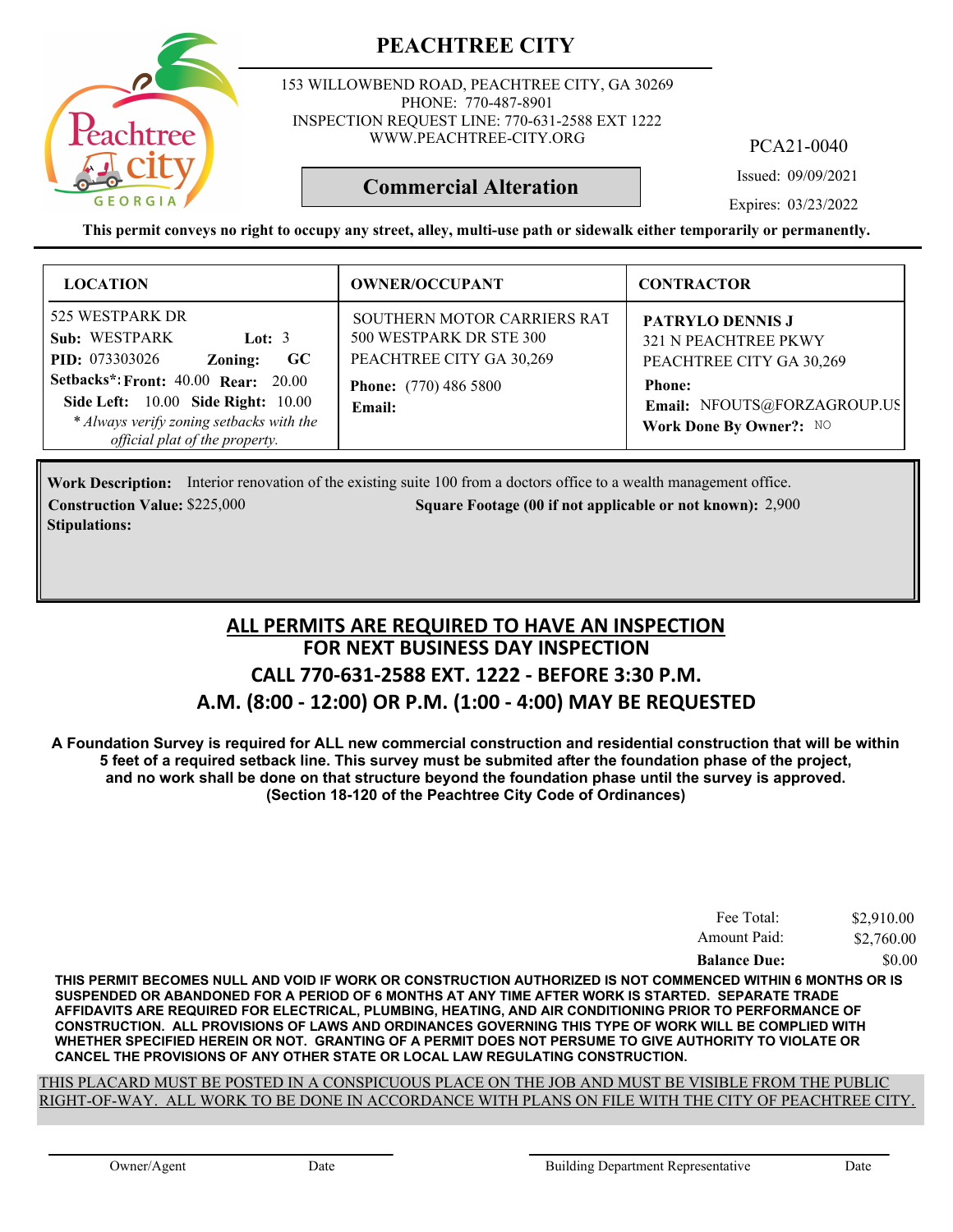

153 WILLOWBEND ROAD, PEACHTREE CITY, GA 30269 PHONE: 770-487-8901 INSPECTION REQUEST LINE: 770-631-2588 EXT 1222 WWW.PEACHTREE-CITY.ORG

PCB21-0004

Issued: 09/13/2021

**Commercial New**

Expires: 03/28/2022

**This permit conveys no right to occupy any street, alley, multi-use path or sidewalk either temporarily or permanently.**

| <b>LOCATION</b>                                                                                                                                      | <b>OWNER/OCCUPANT</b>                                             | <b>CONTRACTOR</b>                                          |
|------------------------------------------------------------------------------------------------------------------------------------------------------|-------------------------------------------------------------------|------------------------------------------------------------|
| 3010 STATE ST<br>Sub: LAUREL BROOKE PH Lot: S1<br>Zoning: LUC-32<br><b>PID:</b> 0718 083                                                             | FELLER HOLDINGS, INC<br>PO BOX 3571<br>PEACHTREE CITY GA 30269    |                                                            |
| Setbacks*: Front: 0.00 Rear: 10.00<br>Side Left: 0.00 Side Right: 0.00<br>* Always verify zoning setbacks with the<br>official plat of the property. | <b>Phone:</b> (770) 731 2452<br>Email: douglas@fellerholdings.com | <b>Phone:</b><br>Email:<br><b>Work Done By Owner?: YES</b> |

Work Description: Commercial New Shell building for Live/ Work Space. All fees paid on Commercial Shell building. All MEP's will be for both Shell and Live Space above.

> EMC power company POC Doug Feller 770-731-2452

**Construction Value:** \$130,000 **1,200 1,200 1,200 1,200 1,200 1,200 1,200 1,200 1,200 1,200 1,200 1,200 1,200 1,200 1,200 1,200 1,200 1,200 1,200 1,200 1,200 1,200 1,200 1,200** 

**Stipulations:**

#### **FOR NEXT BUSINESS DAY INSPECTION CALL 770-631-2588 EXT. 1222 - BEFORE 3:30 P.M. A.M. (8:00 - 12:00) OR P.M. (1:00 - 4:00) MAY BE REQUESTED ALL PERMITS ARE REQUIRED TO HAVE AN INSPECTION**

**A Foundation Survey is required for ALL new commercial construction and residential construction that will be within 5 feet of a required setback line. This survey must be submited after the foundation phase of the project, and no work shall be done on that structure beyond the foundation phase until the survey is approved. (Section 18-120 of the Peachtree City Code of Ordinances)**

| <b>Balance Due:</b> | \$0.00     |
|---------------------|------------|
| Amount Paid:        | \$1,429.99 |
| Fee Total:          | \$1,429.99 |

**THIS PERMIT BECOMES NULL AND VOID IF WORK OR CONSTRUCTION AUTHORIZED IS NOT COMMENCED WITHIN 6 MONTHS OR IS SUSPENDED OR ABANDONED FOR A PERIOD OF 6 MONTHS AT ANY TIME AFTER WORK IS STARTED. SEPARATE TRADE AFFIDAVITS ARE REQUIRED FOR ELECTRICAL, PLUMBING, HEATING, AND AIR CONDITIONING PRIOR TO PERFORMANCE OF CONSTRUCTION. ALL PROVISIONS OF LAWS AND ORDINANCES GOVERNING THIS TYPE OF WORK WILL BE COMPLIED WITH WHETHER SPECIFIED HEREIN OR NOT. GRANTING OF A PERMIT DOES NOT PERSUME TO GIVE AUTHORITY TO VIOLATE OR CANCEL THE PROVISIONS OF ANY OTHER STATE OR LOCAL LAW REGULATING CONSTRUCTION.**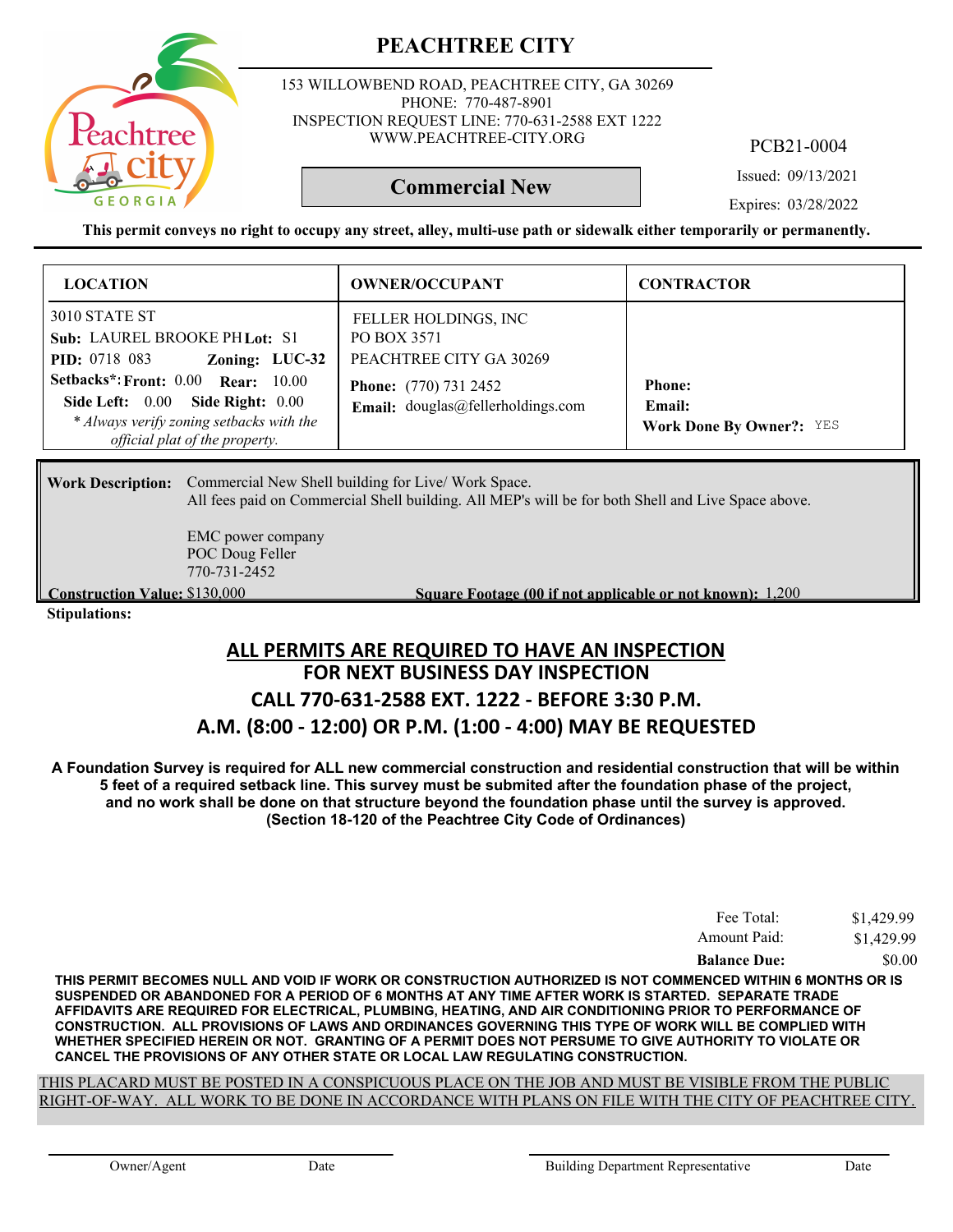

153 WILLOWBEND ROAD, PEACHTREE CITY, GA 30269 PHONE: 770-487-8901 INSPECTION REQUEST LINE: 770-631-2588 EXT 1222 WWW.PEACHTREE-CITY.ORG

PDK21-0037

Issued: 09/10/2021

#### **Residential Deck**

Expires: 03/09/2022

**This permit conveys no right to occupy any street, alley, multi-use path or sidewalk either temporarily or permanently.**

| <b>LOCATION</b>                                                                                                                                                              | <b>OWNER/OCCUPANT</b>                                           | <b>CONTRACTOR</b>                                          |
|------------------------------------------------------------------------------------------------------------------------------------------------------------------------------|-----------------------------------------------------------------|------------------------------------------------------------|
| 520 VIRIDIAN VW<br>Sub: PLANTERRA RIDGE Lot: 289<br><b>PID:</b> 061704018<br>$R-12$<br>Zoning:                                                                               | THRASHER STEVE B<br>520 VIRIDIAN VW<br>PEACHTREE CITY GA 30269  |                                                            |
| <b>Setbacks*: Front: 40.00 Rear: 30.00</b><br><b>Side Left:</b> 10.00 <b>Side Right:</b> 10.00<br>* Always verify zoning setbacks with the<br>official plat of the property. | <b>Phone:</b> (770) 595 9001<br>Email: stevebthrasher@gmail.com | <b>Phone:</b><br>Email:<br><b>Work Done By Owner?: YES</b> |

Work Description: DECK / COVERED DECK ADD ON TO EXISTING HOME 192 SQ **Construction Value:** \$10,000 192 **Square Footage (00 if not applicable or not known): 192 Stipulations:**

#### **FOR NEXT BUSINESS DAY INSPECTION CALL 770-631-2588 EXT. 1222 - BEFORE 3:30 P.M. A.M. (8:00 - 12:00) OR P.M. (1:00 - 4:00) MAY BE REQUESTED ALL PERMITS ARE REQUIRED TO HAVE AN INSPECTION**

**A Foundation Survey is required for ALL new commercial construction and residential construction that will be within 5 feet of a required setback line. This survey must be submited after the foundation phase of the project, and no work shall be done on that structure beyond the foundation phase until the survey is approved. (Section 18-120 of the Peachtree City Code of Ordinances)**

| Fee Total:          | \$360.00 |
|---------------------|----------|
| Amount Paid:        | \$360.00 |
| <b>Balance Due:</b> | \$0.00   |

**THIS PERMIT BECOMES NULL AND VOID IF WORK OR CONSTRUCTION AUTHORIZED IS NOT COMMENCED WITHIN 6 MONTHS OR IS SUSPENDED OR ABANDONED FOR A PERIOD OF 6 MONTHS AT ANY TIME AFTER WORK IS STARTED. SEPARATE TRADE AFFIDAVITS ARE REQUIRED FOR ELECTRICAL, PLUMBING, HEATING, AND AIR CONDITIONING PRIOR TO PERFORMANCE OF CONSTRUCTION. ALL PROVISIONS OF LAWS AND ORDINANCES GOVERNING THIS TYPE OF WORK WILL BE COMPLIED WITH WHETHER SPECIFIED HEREIN OR NOT. GRANTING OF A PERMIT DOES NOT PERSUME TO GIVE AUTHORITY TO VIOLATE OR CANCEL THE PROVISIONS OF ANY OTHER STATE OR LOCAL LAW REGULATING CONSTRUCTION.**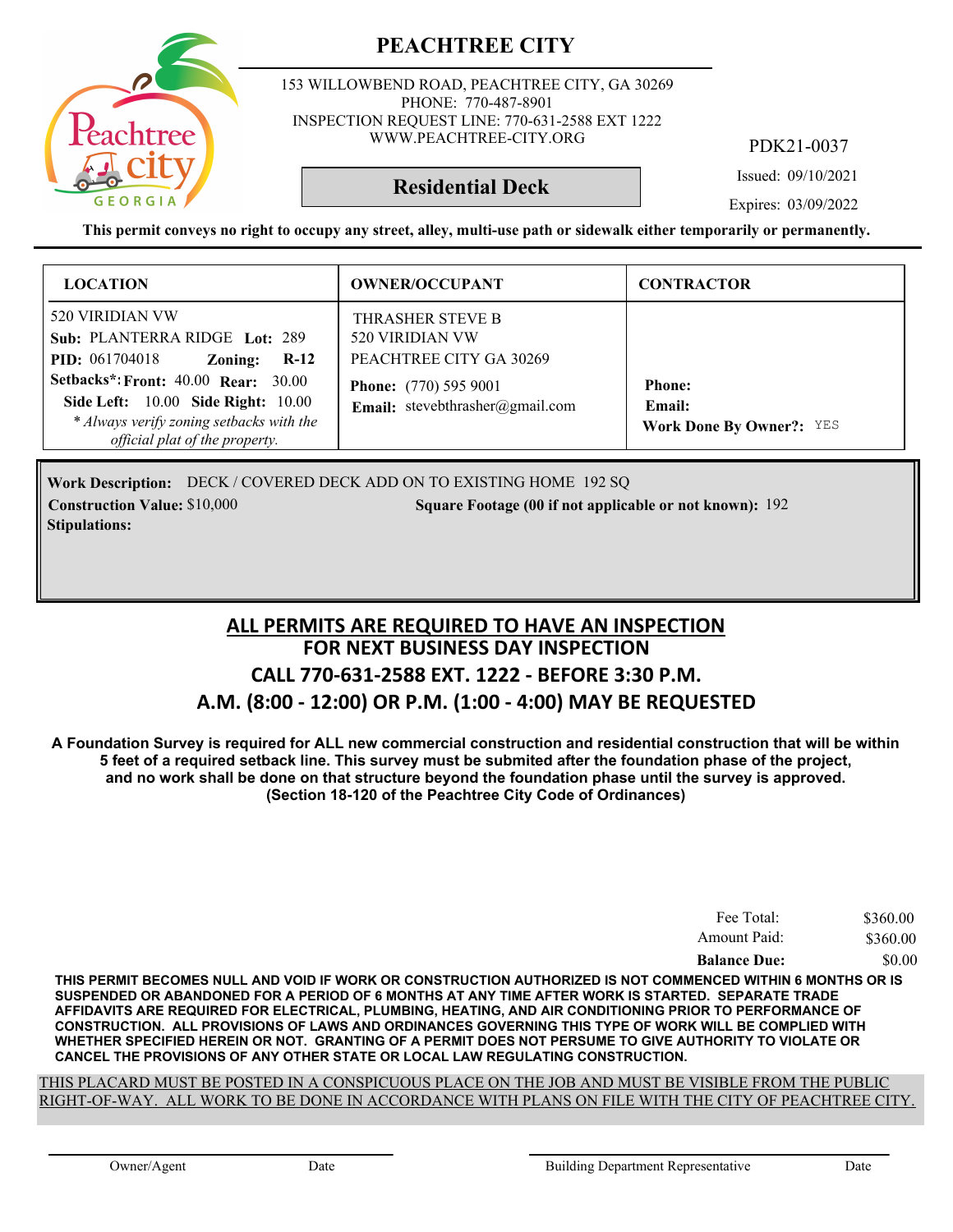

153 WILLOWBEND ROAD, PEACHTREE CITY, GA 30269 PHONE: 770-487-8901 INSPECTION REQUEST LINE: 770-631-2588 EXT 1222 WWW.PEACHTREE-CITY.ORG

PDK21-0038

Issued: 09/14/2021

**Residential Deck**

Expires: 03/13/2022

**This permit conveys no right to occupy any street, alley, multi-use path or sidewalk either temporarily or permanently.**

| <b>LOCATION</b>                                                                                                                               | <b>OWNER/OCCUPANT</b>                                                      | <b>CONTRACTOR</b>                                                          |
|-----------------------------------------------------------------------------------------------------------------------------------------------|----------------------------------------------------------------------------|----------------------------------------------------------------------------|
| 432 CIMARON PARK<br>Sub: PLANTERRA RIDGE Lot: 334<br>$R-12$<br><b>PID:</b> 061706011<br>Zoning:<br><b>Setbacks*: Front: 40.00 Rear: 30.00</b> | <b>BRITT JOHN R</b><br><b>432 CIMARON PARK</b><br>PEACHTREE CITY GA 30,269 | <b>T SQUARE REMODELING</b><br>292 HILLS BRIDGE RD<br>FAYETTEVILLE GA 30269 |
| <b>Side Left:</b> 10.00 <b>Side Right:</b> 10.00<br>* Always verify zoning setbacks with the<br>official plat of the property.                | <b>Phone:</b><br>Email:                                                    | <b>Phone:</b><br>Email:<br>Work Done By Owner?: NO                         |

REMOVE THE STAIRS, RESURFACE THE DECK AND ADD A SHED ROOF TO COVER THE EXISTING **Work Description:** DECK 364 SQ

**Stipulations:**

**Construction Value:** \$28,000 364 Square Footage (00 if not applicable or not known): 364

#### **FOR NEXT BUSINESS DAY INSPECTION CALL 770-631-2588 EXT. 1222 - BEFORE 3:30 P.M. A.M. (8:00 - 12:00) OR P.M. (1:00 - 4:00) MAY BE REQUESTED ALL PERMITS ARE REQUIRED TO HAVE AN INSPECTION**

**A Foundation Survey is required for ALL new commercial construction and residential construction that will be within 5 feet of a required setback line. This survey must be submited after the foundation phase of the project, and no work shall be done on that structure beyond the foundation phase until the survey is approved. (Section 18-120 of the Peachtree City Code of Ordinances)**

| Fee Total:          | \$590.00 |
|---------------------|----------|
| Amount Paid:        | \$590.00 |
| <b>Balance Due:</b> | \$0.00   |

**THIS PERMIT BECOMES NULL AND VOID IF WORK OR CONSTRUCTION AUTHORIZED IS NOT COMMENCED WITHIN 6 MONTHS OR IS SUSPENDED OR ABANDONED FOR A PERIOD OF 6 MONTHS AT ANY TIME AFTER WORK IS STARTED. SEPARATE TRADE AFFIDAVITS ARE REQUIRED FOR ELECTRICAL, PLUMBING, HEATING, AND AIR CONDITIONING PRIOR TO PERFORMANCE OF CONSTRUCTION. ALL PROVISIONS OF LAWS AND ORDINANCES GOVERNING THIS TYPE OF WORK WILL BE COMPLIED WITH WHETHER SPECIFIED HEREIN OR NOT. GRANTING OF A PERMIT DOES NOT PERSUME TO GIVE AUTHORITY TO VIOLATE OR CANCEL THE PROVISIONS OF ANY OTHER STATE OR LOCAL LAW REGULATING CONSTRUCTION.**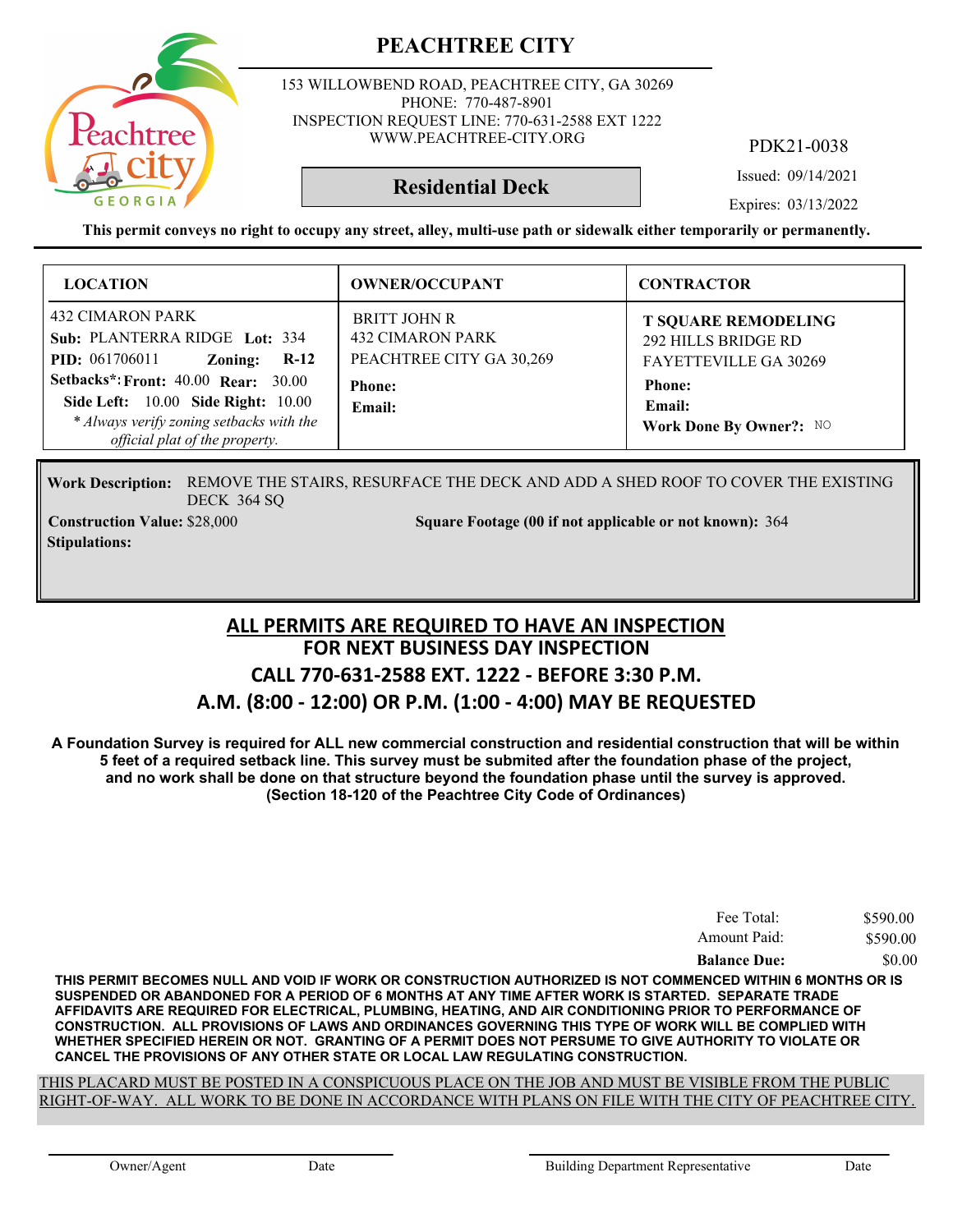153 WILLOWBEND ROAD, PEACHTREE CITY, GA 30269 PHONE: 770-487-8901 INSPECTION REQUEST LINE: 770-631-2588 EXT 1222 WWW.PEACHTREE-CITY.ORG

PDK21-0039

Issued: 09/20/2021

#### **Residential Deck**

Expires: 03/19/2022

**This permit conveys no right to occupy any street, alley, multi-use path or sidewalk either temporarily or permanently.**

| <b>LOCATION</b>                                                                                                                                                                                                                                           | <b>OWNER/OCCUPANT</b>                                                                                                              | <b>CONTRACTOR</b>                                                                                                                           |
|-----------------------------------------------------------------------------------------------------------------------------------------------------------------------------------------------------------------------------------------------------------|------------------------------------------------------------------------------------------------------------------------------------|---------------------------------------------------------------------------------------------------------------------------------------------|
| 189 MULBERRY CT<br>Sub: CRESSWIND<br>Lot: $45$<br>Zoning: LUR-14<br><b>PID:</b> 074507004<br><b>Setbacks*: Front: 10.00 Rear: 10.00</b><br>Side Left: 0.00 Side Right: 0.00<br>* Always verify zoning setbacks with the<br>official plat of the property. | <b>STEVE ENTERKIN</b><br>189 MULBERRY CT<br>PEACHTREE CITY GA 30269<br><b>Phone:</b> (770) 560 6396<br>Email: STEVENS770@GMAIL.COM | <b>McCullough Brothers Construction</b><br>413 ROBINSON RD<br>PEACHTREE CITY GA 30269<br><b>Phone:</b><br>Email:<br>Work Done By Owner?: NO |

Work Description: 12X26 SHED ROOF OVER EXISTING DECK 312 SQ **Construction Value:** \$10,000 **312 Square Footage (00 if not applicable or not known):** 312 **Stipulations:**

#### **FOR NEXT BUSINESS DAY INSPECTION CALL 770-631-2588 EXT. 1222 - BEFORE 3:30 P.M. A.M. (8:00 - 12:00) OR P.M. (1:00 - 4:00) MAY BE REQUESTED ALL PERMITS ARE REQUIRED TO HAVE AN INSPECTION**

**A Foundation Survey is required for ALL new commercial construction and residential construction that will be within 5 feet of a required setback line. This survey must be submited after the foundation phase of the project, and no work shall be done on that structure beyond the foundation phase until the survey is approved. (Section 18-120 of the Peachtree City Code of Ordinances)**

| Fee Total:          | \$360.00 |
|---------------------|----------|
| Amount Paid:        | \$360.00 |
| <b>Balance Due:</b> | \$0.00   |

**THIS PERMIT BECOMES NULL AND VOID IF WORK OR CONSTRUCTION AUTHORIZED IS NOT COMMENCED WITHIN 6 MONTHS OR IS SUSPENDED OR ABANDONED FOR A PERIOD OF 6 MONTHS AT ANY TIME AFTER WORK IS STARTED. SEPARATE TRADE AFFIDAVITS ARE REQUIRED FOR ELECTRICAL, PLUMBING, HEATING, AND AIR CONDITIONING PRIOR TO PERFORMANCE OF CONSTRUCTION. ALL PROVISIONS OF LAWS AND ORDINANCES GOVERNING THIS TYPE OF WORK WILL BE COMPLIED WITH WHETHER SPECIFIED HEREIN OR NOT. GRANTING OF A PERMIT DOES NOT PERSUME TO GIVE AUTHORITY TO VIOLATE OR CANCEL THE PROVISIONS OF ANY OTHER STATE OR LOCAL LAW REGULATING CONSTRUCTION.**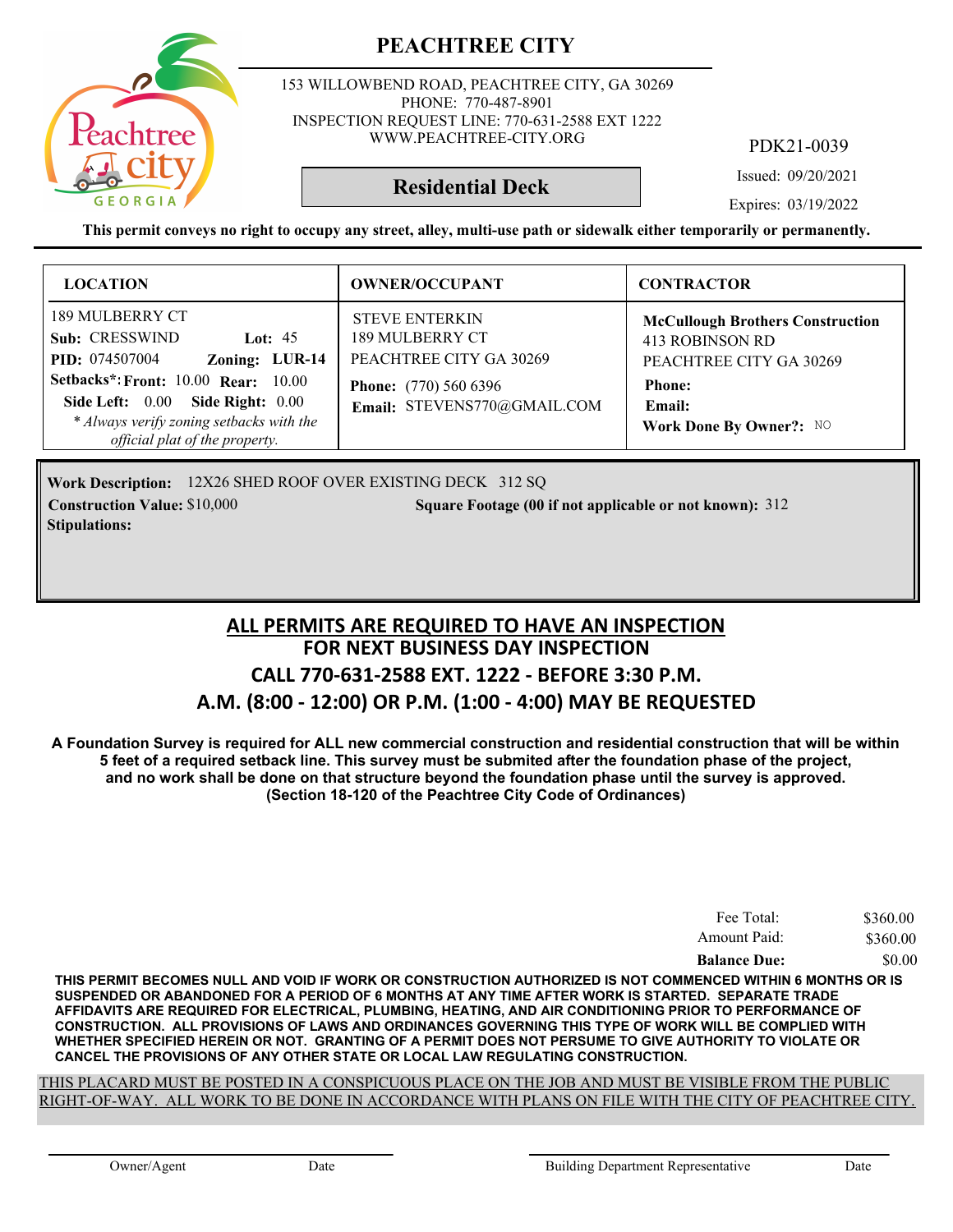

153 WILLOWBEND ROAD, PEACHTREE CITY, GA 30269 PHONE: 770-487-8901 INSPECTION REQUEST LINE: 770-631-2588 EXT 1222 WWW.PEACHTREE-CITY.ORG

PPO21-0048

Issued: 09/13/2021

**Residential Pool**

Expires: 03/12/2022

**This permit conveys no right to occupy any street, alley, multi-use path or sidewalk either temporarily or permanently.**

| <b>LOCATION</b>                                                                                                                                                                                                                                                                | <b>OWNER/OCCUPANT</b>                                                                              | <b>CONTRACTOR</b>                                                                                                                                          |
|--------------------------------------------------------------------------------------------------------------------------------------------------------------------------------------------------------------------------------------------------------------------------------|----------------------------------------------------------------------------------------------------|------------------------------------------------------------------------------------------------------------------------------------------------------------|
| 303 GROVEWOOD LN<br>Sub: CRABAPPLE WOODS Lot: 21<br><b>PID:</b> 073607021<br>Zoning:<br>$R-12$<br><b>Setbacks*: Front: 40.00 Rear: 30.00</b><br><b>Side Left:</b> 10.00 <b>Side Right:</b> 10.00<br>* Always verify zoning setbacks with the<br>official plat of the property. | <b>ING NOV NICHOLAS</b><br>303 GROVEWOOD LN<br>PEACHTREE CITY GA 30,269<br><b>Phone:</b><br>Email: | <b>APEX POOLS</b><br>935 Lanier Ave W<br>FAYETTEVILLE GA 30214<br><b>Phone:</b> (770) 716 0032<br>Email: apexpool@bellsouth.net<br>Work Done By Owner?: NO |

**Work Description:** We will be building a 18x36 gunite swimming pool with an 8x8 spillover spa. **Construction Value:** \$87,620 **80. Square Footage (00 if not applicable or not known): 00 Stipulations:**

#### **FOR NEXT BUSINESS DAY INSPECTION CALL 770-631-2588 EXT. 1222 - BEFORE 3:30 P.M. A.M. (8:00 - 12:00) OR P.M. (1:00 - 4:00) MAY BE REQUESTED ALL PERMITS ARE REQUIRED TO HAVE AN INSPECTION**

**A Foundation Survey is required for ALL new commercial construction and residential construction that will be within 5 feet of a required setback line. This survey must be submited after the foundation phase of the project, and no work shall be done on that structure beyond the foundation phase until the survey is approved. (Section 18-120 of the Peachtree City Code of Ordinances)**

| Fee Total:          | \$500.00 |
|---------------------|----------|
| Amount Paid:        | \$500.00 |
| <b>Balance Due:</b> | \$0.00   |

**THIS PERMIT BECOMES NULL AND VOID IF WORK OR CONSTRUCTION AUTHORIZED IS NOT COMMENCED WITHIN 6 MONTHS OR IS SUSPENDED OR ABANDONED FOR A PERIOD OF 6 MONTHS AT ANY TIME AFTER WORK IS STARTED. SEPARATE TRADE AFFIDAVITS ARE REQUIRED FOR ELECTRICAL, PLUMBING, HEATING, AND AIR CONDITIONING PRIOR TO PERFORMANCE OF CONSTRUCTION. ALL PROVISIONS OF LAWS AND ORDINANCES GOVERNING THIS TYPE OF WORK WILL BE COMPLIED WITH WHETHER SPECIFIED HEREIN OR NOT. GRANTING OF A PERMIT DOES NOT PERSUME TO GIVE AUTHORITY TO VIOLATE OR CANCEL THE PROVISIONS OF ANY OTHER STATE OR LOCAL LAW REGULATING CONSTRUCTION.**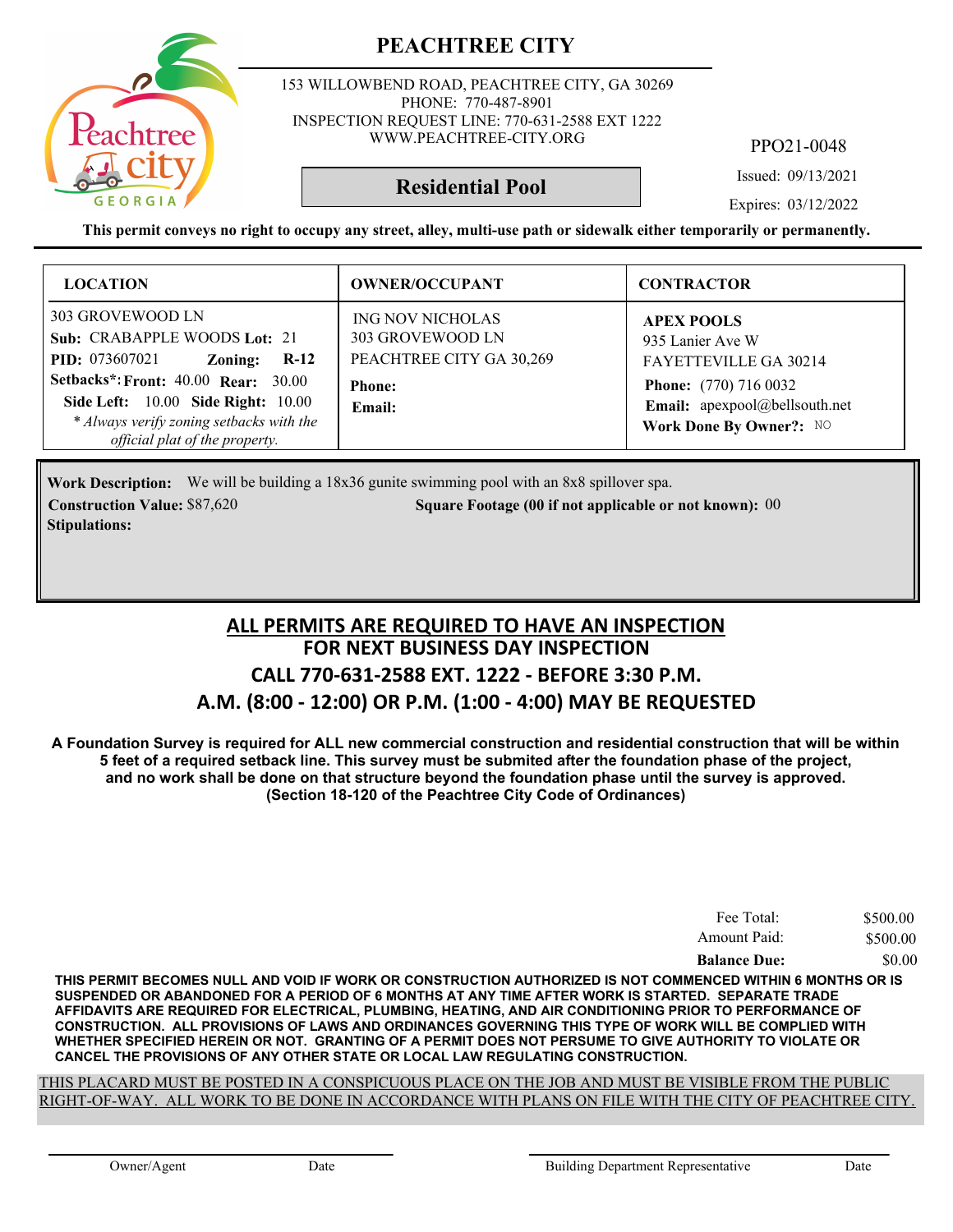

153 WILLOWBEND ROAD, PEACHTREE CITY, GA 30269 PHONE: 770-487-8901 INSPECTION REQUEST LINE: 770-631-2588 EXT 1222 WWW.PEACHTREE-CITY.ORG

PPO21-0050

Issued: 09/01/2021

**Residential Pool**

Expires: 02/28/2022

**This permit conveys no right to occupy any street, alley, multi-use path or sidewalk either temporarily or permanently.**

| <b>LOCATION</b>                                                                                                                                                                                                                                               | <b>OWNER/OCCUPANT</b>                                                                                | <b>CONTRACTOR</b>                                                                                                                                                         |
|---------------------------------------------------------------------------------------------------------------------------------------------------------------------------------------------------------------------------------------------------------------|------------------------------------------------------------------------------------------------------|---------------------------------------------------------------------------------------------------------------------------------------------------------------------------|
| 134 BURNHAM RISE<br>Sub: BURNHAM WOODS Lot: 9<br><b>PID:</b> 061104009<br>Zoning:<br>$R-15$<br><b>Setbacks*: Front: 40.00 Rear: 30.00</b><br>Side Left: 10.00 Side Right: 10.00<br>* Always verify zoning setbacks with the<br>official plat of the property. | <b>APRIL KLIMKO</b><br><b>134 BURNHAM RISE</b><br>PEACHTREE CITY GA 30269<br><b>Phone:</b><br>Email: | <b>PREMIER POOLS &amp; SPAS</b><br>9 PINE GROVE RD<br><b>LOCUST GROVE GA 30248</b><br><b>Phone:</b> (678) 782 6899<br>Email: mhaslett@ppas.com<br>Work Done By Owner?: NO |

Work Description: 34 x 15 Fiberglass Pool with flagstone coping and 615sqft of brushed concrete decking **Construction Value:** \$60,800 **000 Square Footage (00 if not applicable or not known): 00 Stipulations:**

#### **FOR NEXT BUSINESS DAY INSPECTION CALL 770-631-2588 EXT. 1222 - BEFORE 3:30 P.M. A.M. (8:00 - 12:00) OR P.M. (1:00 - 4:00) MAY BE REQUESTED ALL PERMITS ARE REQUIRED TO HAVE AN INSPECTION**

**A Foundation Survey is required for ALL new commercial construction and residential construction that will be within 5 feet of a required setback line. This survey must be submited after the foundation phase of the project, and no work shall be done on that structure beyond the foundation phase until the survey is approved. (Section 18-120 of the Peachtree City Code of Ordinances)**

| Fee Total:          | \$500.00 |
|---------------------|----------|
| Amount Paid:        | \$500.00 |
| <b>Balance Due:</b> | \$0.00   |

**THIS PERMIT BECOMES NULL AND VOID IF WORK OR CONSTRUCTION AUTHORIZED IS NOT COMMENCED WITHIN 6 MONTHS OR IS SUSPENDED OR ABANDONED FOR A PERIOD OF 6 MONTHS AT ANY TIME AFTER WORK IS STARTED. SEPARATE TRADE AFFIDAVITS ARE REQUIRED FOR ELECTRICAL, PLUMBING, HEATING, AND AIR CONDITIONING PRIOR TO PERFORMANCE OF CONSTRUCTION. ALL PROVISIONS OF LAWS AND ORDINANCES GOVERNING THIS TYPE OF WORK WILL BE COMPLIED WITH WHETHER SPECIFIED HEREIN OR NOT. GRANTING OF A PERMIT DOES NOT PERSUME TO GIVE AUTHORITY TO VIOLATE OR CANCEL THE PROVISIONS OF ANY OTHER STATE OR LOCAL LAW REGULATING CONSTRUCTION.**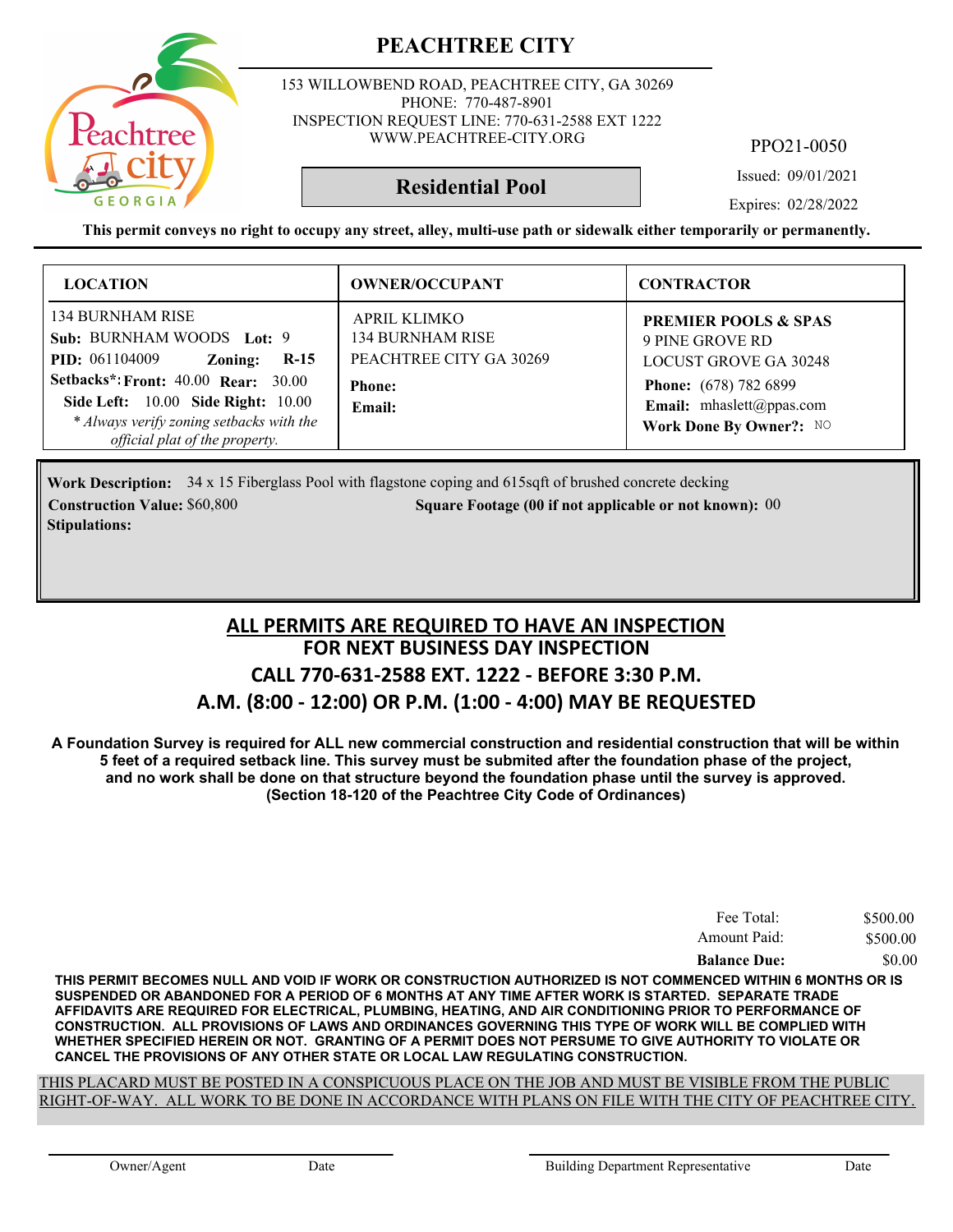

153 WILLOWBEND ROAD, PEACHTREE CITY, GA 30269 PHONE: 770-487-8901 INSPECTION REQUEST LINE: 770-631-2588 EXT 1222 WWW.PEACHTREE-CITY.ORG

PPO21-0051

Issued: 09/09/2021

Expires: 03/08/2022

**This permit conveys no right to occupy any street, alley, multi-use path or sidewalk either temporarily or permanently.**

**Residential Pool**

| <b>LOCATION</b>                                                                                                                                                                                                                                                                       | <b>OWNER/OCCUPANT</b>                                                                               | <b>CONTRACTOR</b>                                                                                                             |
|---------------------------------------------------------------------------------------------------------------------------------------------------------------------------------------------------------------------------------------------------------------------------------------|-----------------------------------------------------------------------------------------------------|-------------------------------------------------------------------------------------------------------------------------------|
| 114 SUMNER PLACE CT<br>Sub: SUMNER PLACE $@$ SI Lot: 10<br><b>PID:</b> 071923010<br>Zoning:<br>$R-43$<br><b>Setbacks*: Front: 50.00 Rear: 30.00</b><br><b>Side Left:</b> 15.00 <b>Side Right:</b> 15.00<br>* Always verify zoning setbacks with the<br>official plat of the property. | COX MARGARET A. OLSON<br>114 SUMNER PLACE CT<br>PEACHTREE CITY GA 30,269<br><b>Phone:</b><br>Email: | <b>BOSCOE'S POOLS</b><br>123 DEERWOOD TRL<br><b>SHARPSBURG GA 30277</b><br><b>Phone:</b><br>Email:<br>Work Done By Owner?: NO |

**Work Description:** In ground shotcrete swimming pool w/spa

**Construction Value:** \$92,000 **000 000 000 000 Square Footage (00 if not applicable or not known): 00** 

**This pool permit allows you to remove trees for the relocation of the septic lines. A separate tree removal permit is not required. Only trees in the footprint of the new pool and decking and in the area of the new septic lines may be removed. Please note that a residential property is required to have at least 2 trees. Stipulations:**

#### **FOR NEXT BUSINESS DAY INSPECTION CALL 770-631-2588 EXT. 1222 - BEFORE 3:30 P.M. ALL PERMITS ARE REQUIRED TO HAVE AN INSPECTION**

# **A.M. (8:00 - 12:00) OR P.M. (1:00 - 4:00) MAY BE REQUESTED**

**A Foundation Survey is required for ALL new commercial construction and residential construction that will be within 5 feet of a required setback line. This survey must be submited after the foundation phase of the project, and no work shall be done on that structure beyond the foundation phase until the survey is approved. (Section 18-120 of the Peachtree City Code of Ordinances)**

| Fee Total:          | \$500.00 |
|---------------------|----------|
| Amount Paid:        | \$500.00 |
| <b>Balance Due:</b> | \$0.00   |

**THIS PERMIT BECOMES NULL AND VOID IF WORK OR CONSTRUCTION AUTHORIZED IS NOT COMMENCED WITHIN 6 MONTHS OR IS SUSPENDED OR ABANDONED FOR A PERIOD OF 6 MONTHS AT ANY TIME AFTER WORK IS STARTED. SEPARATE TRADE AFFIDAVITS ARE REQUIRED FOR ELECTRICAL, PLUMBING, HEATING, AND AIR CONDITIONING PRIOR TO PERFORMANCE OF CONSTRUCTION. ALL PROVISIONS OF LAWS AND ORDINANCES GOVERNING THIS TYPE OF WORK WILL BE COMPLIED WITH WHETHER SPECIFIED HEREIN OR NOT. GRANTING OF A PERMIT DOES NOT PERSUME TO GIVE AUTHORITY TO VIOLATE OR CANCEL THE PROVISIONS OF ANY OTHER STATE OR LOCAL LAW REGULATING CONSTRUCTION.**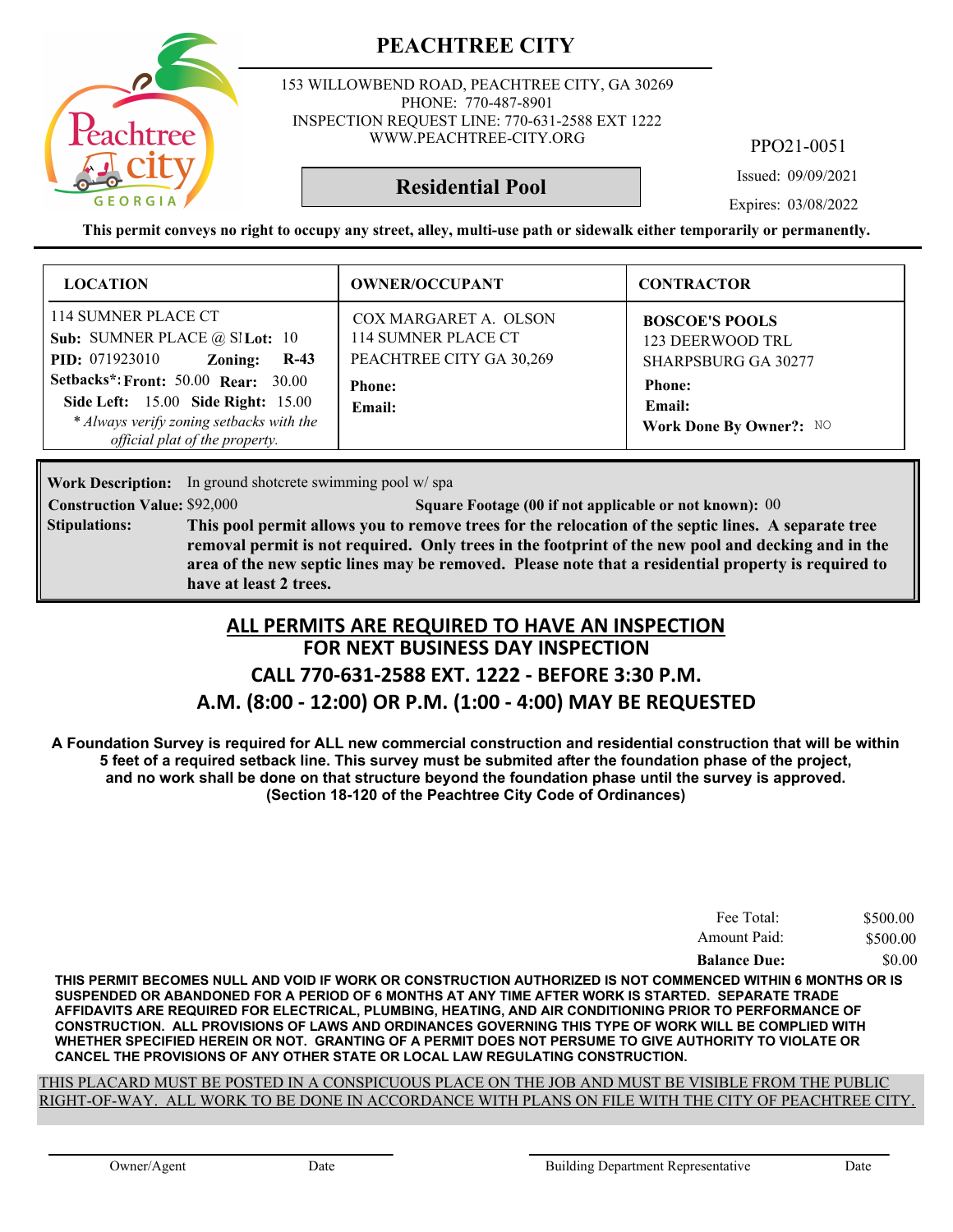153 WILLOWBEND ROAD, PEACHTREE CITY, GA 30269 PHONE: 770-487-8901 INSPECTION REQUEST LINE: 770-631-2588 EXT 1222 WWW.PEACHTREE-CITY.ORG

PRA21-0049

Issued: 09/01/2021

Expires: 02/28/2022

**This permit conveys no right to occupy any street, alley, multi-use path or sidewalk either temporarily or permanently.**

**Residential Alteration**

| <b>LOCATION</b>                                                                                                                                                                                                                                                                          | <b>OWNER/OCCUPANT</b>                                                                                                    | <b>CONTRACTOR</b>                                                                                                                          |
|------------------------------------------------------------------------------------------------------------------------------------------------------------------------------------------------------------------------------------------------------------------------------------------|--------------------------------------------------------------------------------------------------------------------------|--------------------------------------------------------------------------------------------------------------------------------------------|
| <b>135 TAMERLANE</b><br><b>Sub: TAMERLANE</b><br>Lot: $23$<br><b>PID:</b> 060807023<br>$R-12$<br>Zoning:<br><b>Setbacks*: Front: 40.00 Rear: 30.00</b><br><b>Side Left:</b> 10.00 <b>Side Right:</b> 10.00<br>* Always verify zoning setbacks with the<br>official plat of the property. | <b>GIBSON &amp; CATHERINE GRAY</b><br>135 TAMERLANE<br>PEACHTREE CITY GA 30269<br><b>Phone:</b> (706) 410 0419<br>Email: | <b>KL THOMPSON CONSTRUCTION</b><br><b>104 FOREST VIEW</b><br>PEACHTREE CITY GA 30269<br><b>Phone:</b><br>Email:<br>Work Done By Owner?: NO |

Work Description: Remove and replace front steps, replace porch decking, replace columns an d railings. **Construction Value:** \$20,000 340 **Square Footage (00 if not applicable or not known): 340 Stipulations:**

#### **FOR NEXT BUSINESS DAY INSPECTION CALL 770-631-2588 EXT. 1222 - BEFORE 3:30 P.M. A.M. (8:00 - 12:00) OR P.M. (1:00 - 4:00) MAY BE REQUESTED ALL PERMITS ARE REQUIRED TO HAVE AN INSPECTION**

**A Foundation Survey is required for ALL new commercial construction and residential construction that will be within 5 feet of a required setback line. This survey must be submited after the foundation phase of the project, and no work shall be done on that structure beyond the foundation phase until the survey is approved. (Section 18-120 of the Peachtree City Code of Ordinances)**

| Fee Total:          | \$490.00 |
|---------------------|----------|
| Amount Paid:        | \$490.00 |
| <b>Balance Due:</b> | \$0.00   |

**THIS PERMIT BECOMES NULL AND VOID IF WORK OR CONSTRUCTION AUTHORIZED IS NOT COMMENCED WITHIN 6 MONTHS OR IS SUSPENDED OR ABANDONED FOR A PERIOD OF 6 MONTHS AT ANY TIME AFTER WORK IS STARTED. SEPARATE TRADE AFFIDAVITS ARE REQUIRED FOR ELECTRICAL, PLUMBING, HEATING, AND AIR CONDITIONING PRIOR TO PERFORMANCE OF CONSTRUCTION. ALL PROVISIONS OF LAWS AND ORDINANCES GOVERNING THIS TYPE OF WORK WILL BE COMPLIED WITH WHETHER SPECIFIED HEREIN OR NOT. GRANTING OF A PERMIT DOES NOT PERSUME TO GIVE AUTHORITY TO VIOLATE OR CANCEL THE PROVISIONS OF ANY OTHER STATE OR LOCAL LAW REGULATING CONSTRUCTION.**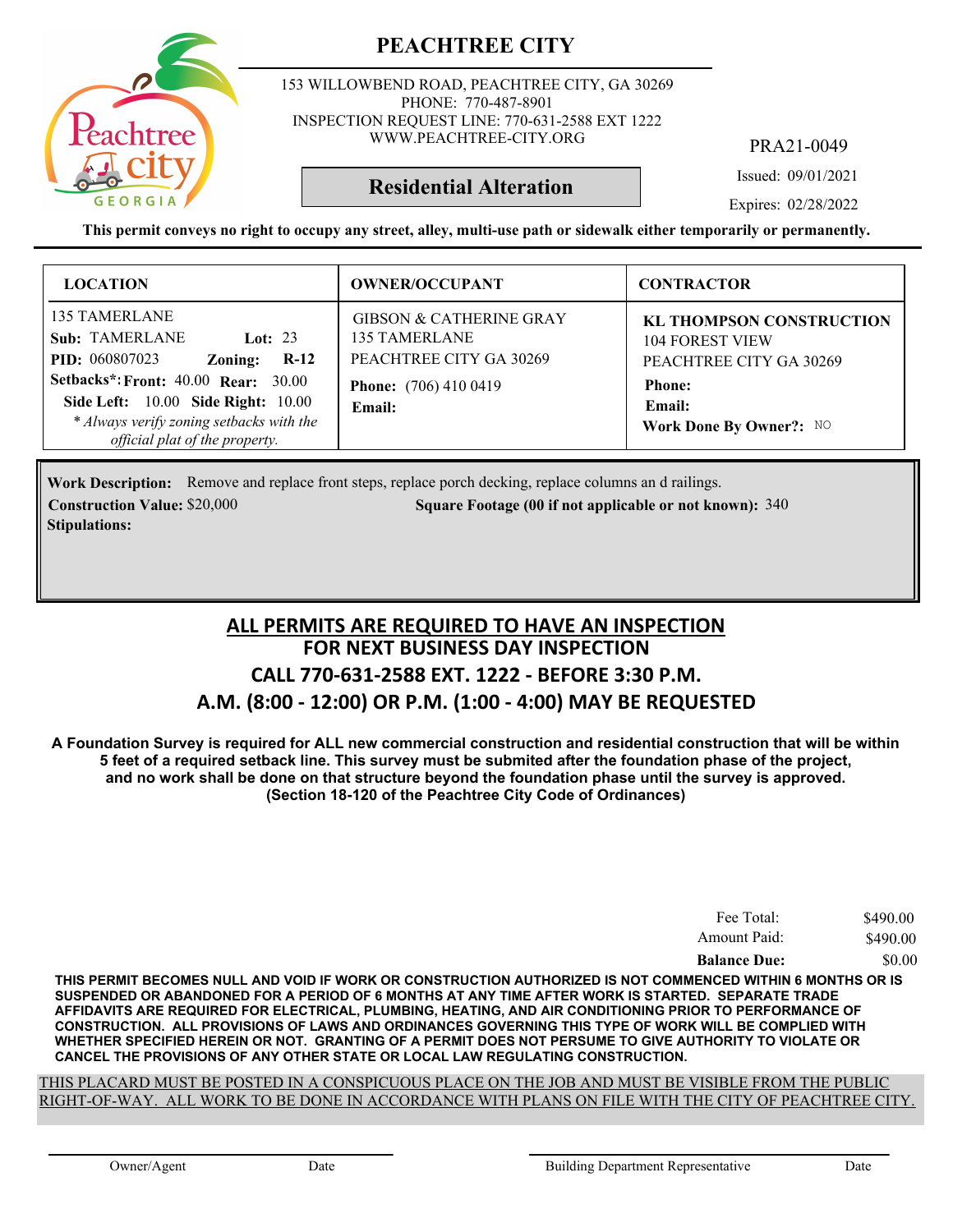

153 WILLOWBEND ROAD, PEACHTREE CITY, GA 30269 PHONE: 770-487-8901 INSPECTION REQUEST LINE: 770-631-2588 EXT 1222 WWW.PEACHTREE-CITY.ORG

PRA21-0050

Issued: 09/02/2021

**Residential Alteration**

Expires: 03/01/2022

**This permit conveys no right to occupy any street, alley, multi-use path or sidewalk either temporarily or permanently.**

| <b>LOCATION</b>                                                                                                                                         | <b>OWNER/OCCUPANT</b>                                       | <b>CONTRACTOR</b>                                                 |
|---------------------------------------------------------------------------------------------------------------------------------------------------------|-------------------------------------------------------------|-------------------------------------------------------------------|
| 105 PALE IVY<br><b>Sub: MEADOW RUN</b><br>Lot: $46$<br><b>PID:</b> 061112046<br>$R-10$<br>Zoning:                                                       | KISHARE ALIGETI<br>105 PALE IVEY<br>PEACHTREE CITY GA 30269 |                                                                   |
| Setbacks*: Front: 30.00 Rear: 30.00<br>Side Left: 10.00 Side Right: 10.00<br>* Always verify zoning setbacks with the<br>official plat of the property. | <b>Phone:</b> (847) 858 2574<br>Email: aligeti@gmail.com    | <b>Phone:</b><br><b>Email:</b><br><b>Work Done By Owner?: YES</b> |

#### 1-CONVERTING PATIO TO SUNROOM **Work Description:** 2-REMOVING WOODEN DECK AND REPOURING CONCRETE 3-EXTENDING THE CONCRETE FLOOD AREA BY 2' AROUND THE PATIO 144 SQ **Construction Value:** \$8,000 144 **Stipulations:**

#### **FOR NEXT BUSINESS DAY INSPECTION CALL 770-631-2588 EXT. 1222 - BEFORE 3:30 P.M. A.M. (8:00 - 12:00) OR P.M. (1:00 - 4:00) MAY BE REQUESTED ALL PERMITS ARE REQUIRED TO HAVE AN INSPECTION**

**A Foundation Survey is required for ALL new commercial construction and residential construction that will be within 5 feet of a required setback line. This survey must be submited after the foundation phase of the project, and no work shall be done on that structure beyond the foundation phase until the survey is approved. (Section 18-120 of the Peachtree City Code of Ordinances)**

| Fee Total:          | \$360.00 |
|---------------------|----------|
| Amount Paid:        | \$360.00 |
| <b>Balance Due:</b> | \$0.00   |

**THIS PERMIT BECOMES NULL AND VOID IF WORK OR CONSTRUCTION AUTHORIZED IS NOT COMMENCED WITHIN 6 MONTHS OR IS SUSPENDED OR ABANDONED FOR A PERIOD OF 6 MONTHS AT ANY TIME AFTER WORK IS STARTED. SEPARATE TRADE AFFIDAVITS ARE REQUIRED FOR ELECTRICAL, PLUMBING, HEATING, AND AIR CONDITIONING PRIOR TO PERFORMANCE OF CONSTRUCTION. ALL PROVISIONS OF LAWS AND ORDINANCES GOVERNING THIS TYPE OF WORK WILL BE COMPLIED WITH WHETHER SPECIFIED HEREIN OR NOT. GRANTING OF A PERMIT DOES NOT PERSUME TO GIVE AUTHORITY TO VIOLATE OR CANCEL THE PROVISIONS OF ANY OTHER STATE OR LOCAL LAW REGULATING CONSTRUCTION.**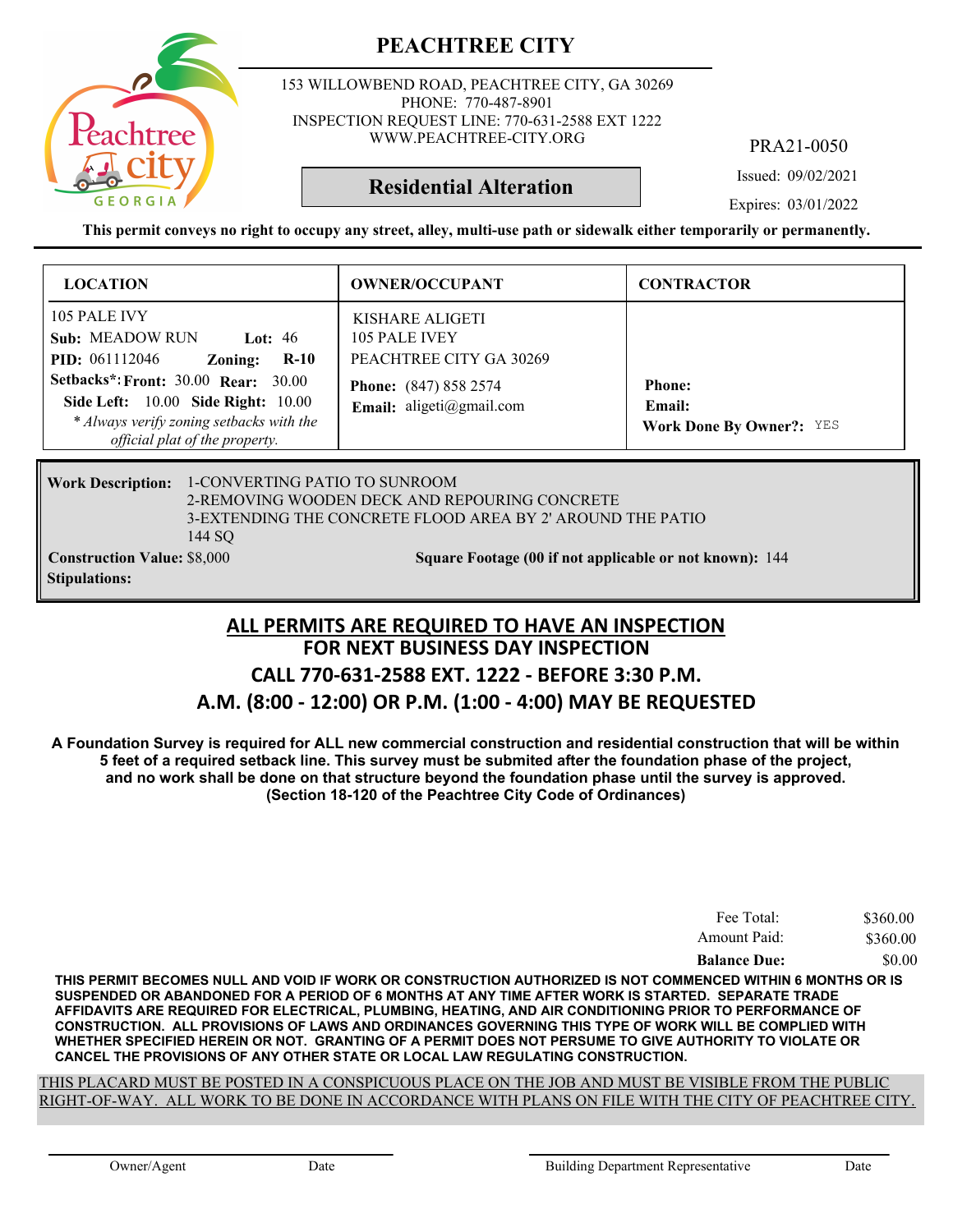

153 WILLOWBEND ROAD, PEACHTREE CITY, GA 30269 PHONE: 770-487-8901 INSPECTION REQUEST LINE: 770-631-2588 EXT 1222 WWW.PEACHTREE-CITY.ORG

PRA21-0054

Issued: 09/28/2021

**Residential Alteration**

Expires: 03/27/2022

**This permit conveys no right to occupy any street, alley, multi-use path or sidewalk either temporarily or permanently.**

| <b>LOCATION</b>                                                                                                                    | <b>OWNER/OCCUPANT</b>                       | <b>CONTRACTOR</b>                         |
|------------------------------------------------------------------------------------------------------------------------------------|---------------------------------------------|-------------------------------------------|
| 106 CHASE CT<br>Sub: PRESTON CHASE Lot: 47<br><b>PID:</b> 073422014<br>Zoning: GR-10<br><b>Setbacks*: Front: 15.00 Rear: 20.00</b> | Kelly Burke<br><b>Phone:</b> (516) 532 1238 | <b>Phone:</b>                             |
| Side Left: 5.00 Side Right: 5.00<br>* Always verify zoning setbacks with the<br>official plat of the property.                     | Email: kburk6@gmail.com                     | Email:<br><b>Work Done By Owner?:</b> YES |

Work Description: Finishing half of the basement to include a living space and office space. Opening wall for the living space and closing in walls to create the office. Heating/cooling/electrical throughout

**Stipulations:**

**Construction Value:** \$20,737 520 **Square Footage (00 if not applicable or not known): 520** 

#### **FOR NEXT BUSINESS DAY INSPECTION CALL 770-631-2588 EXT. 1222 - BEFORE 3:30 P.M. A.M. (8:00 - 12:00) OR P.M. (1:00 - 4:00) MAY BE REQUESTED ALL PERMITS ARE REQUIRED TO HAVE AN INSPECTION**

**A Foundation Survey is required for ALL new commercial construction and residential construction that will be within 5 feet of a required setback line. This survey must be submited after the foundation phase of the project, and no work shall be done on that structure beyond the foundation phase until the survey is approved. (Section 18-120 of the Peachtree City Code of Ordinances)**

| Fee Total:          | \$530.00 |
|---------------------|----------|
| Amount Paid:        | \$530.00 |
| <b>Balance Due:</b> | \$0.00   |

**THIS PERMIT BECOMES NULL AND VOID IF WORK OR CONSTRUCTION AUTHORIZED IS NOT COMMENCED WITHIN 6 MONTHS OR IS SUSPENDED OR ABANDONED FOR A PERIOD OF 6 MONTHS AT ANY TIME AFTER WORK IS STARTED. SEPARATE TRADE AFFIDAVITS ARE REQUIRED FOR ELECTRICAL, PLUMBING, HEATING, AND AIR CONDITIONING PRIOR TO PERFORMANCE OF CONSTRUCTION. ALL PROVISIONS OF LAWS AND ORDINANCES GOVERNING THIS TYPE OF WORK WILL BE COMPLIED WITH WHETHER SPECIFIED HEREIN OR NOT. GRANTING OF A PERMIT DOES NOT PERSUME TO GIVE AUTHORITY TO VIOLATE OR CANCEL THE PROVISIONS OF ANY OTHER STATE OR LOCAL LAW REGULATING CONSTRUCTION.**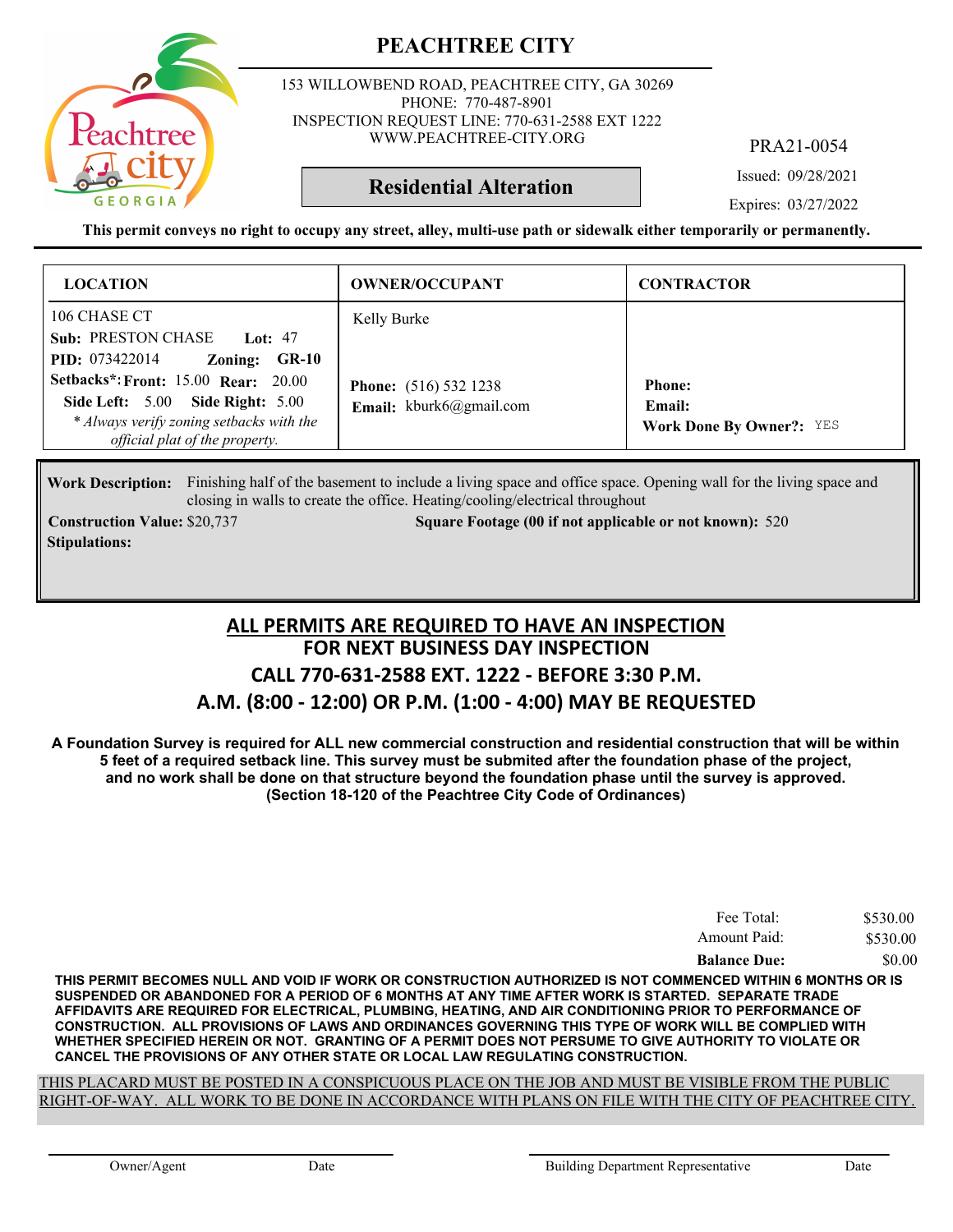

153 WILLOWBEND ROAD, PEACHTREE CITY, GA 30269 PHONE: 770-487-8901 INSPECTION REQUEST LINE: 770-631-2588 EXT 1222 WWW.PEACHTREE-CITY.ORG

PRA21-0055

Issued: 09/10/2021

Expires: 03/21/2022

**This permit conveys no right to occupy any street, alley, multi-use path or sidewalk either temporarily or permanently.**

**Residential Alteration**

| <b>LOCATION</b>                                                                                            | <b>OWNER/OCCUPANT</b>                                                 | <b>CONTRACTOR</b>                                                                    |
|------------------------------------------------------------------------------------------------------------|-----------------------------------------------------------------------|--------------------------------------------------------------------------------------|
| 200 SOUTHWICK LN<br>Sub: HERITAGE, THE<br><b>Lot:</b> 27 (C)<br><b>PID:</b> 073511027<br>$R-12$<br>Zoning: | SHEN RAYMOND &<br><b>200 SOUTHWICK LN</b><br>PEACHTREE CITY GA 30,269 | <b>KL THOMPSON CONSTRUCTION</b><br><b>104 FOREST VIEW</b><br>PEACHTREE CITY GA 30269 |
| <b>Setbacks*: Front: 40.00 Rear: 30.00</b><br>Side Left: 10.00 Side Right: 10.00                           | <b>Phone:</b><br>Email:                                               | <b>Phone:</b><br>Email:                                                              |
| * Always verify zoning setbacks with the<br>official plat of the property.                                 |                                                                       | Work Done By Owner?: NO                                                              |

Work Description: Remodel master bath, including expansion of shower, replace tub and vanities. Replace kitchen cabinetry - same footprint, with new cabinets and countertops. no structural modifications.

**Stipulations:**

**Construction Value:** \$80,000 436 Square Footage (00 if not applicable or not known): 436

#### **FOR NEXT BUSINESS DAY INSPECTION CALL 770-631-2588 EXT. 1222 - BEFORE 3:30 P.M. A.M. (8:00 - 12:00) OR P.M. (1:00 - 4:00) MAY BE REQUESTED ALL PERMITS ARE REQUIRED TO HAVE AN INSPECTION**

**A Foundation Survey is required for ALL new commercial construction and residential construction that will be within 5 feet of a required setback line. This survey must be submited after the foundation phase of the project, and no work shall be done on that structure beyond the foundation phase until the survey is approved. (Section 18-120 of the Peachtree City Code of Ordinances)**

| Fee Total:          | \$1,020.00 |
|---------------------|------------|
| Amount Paid:        | \$1,020.00 |
| <b>Balance Due:</b> | \$0.00     |

**THIS PERMIT BECOMES NULL AND VOID IF WORK OR CONSTRUCTION AUTHORIZED IS NOT COMMENCED WITHIN 6 MONTHS OR IS SUSPENDED OR ABANDONED FOR A PERIOD OF 6 MONTHS AT ANY TIME AFTER WORK IS STARTED. SEPARATE TRADE AFFIDAVITS ARE REQUIRED FOR ELECTRICAL, PLUMBING, HEATING, AND AIR CONDITIONING PRIOR TO PERFORMANCE OF CONSTRUCTION. ALL PROVISIONS OF LAWS AND ORDINANCES GOVERNING THIS TYPE OF WORK WILL BE COMPLIED WITH WHETHER SPECIFIED HEREIN OR NOT. GRANTING OF A PERMIT DOES NOT PERSUME TO GIVE AUTHORITY TO VIOLATE OR CANCEL THE PROVISIONS OF ANY OTHER STATE OR LOCAL LAW REGULATING CONSTRUCTION.**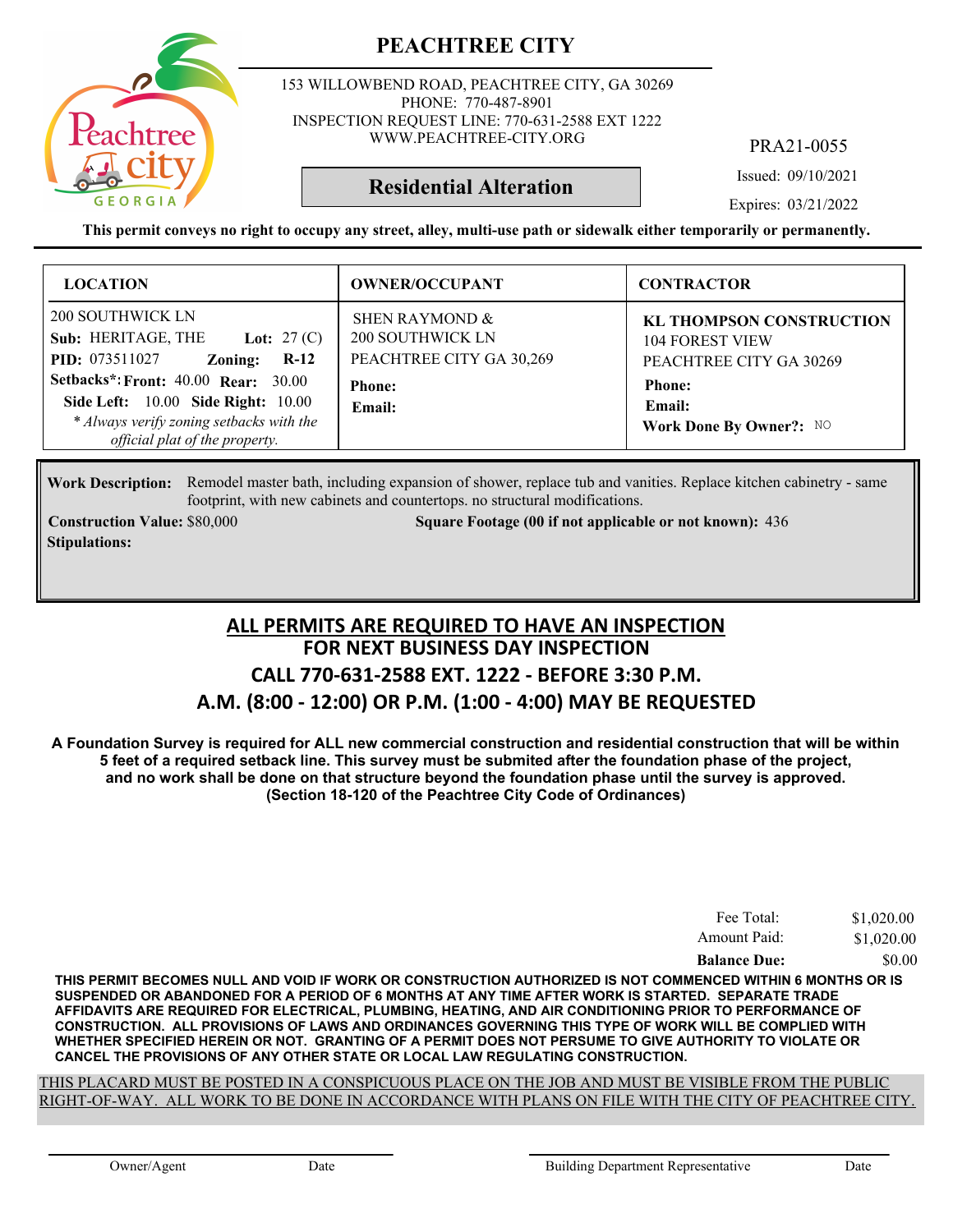

153 WILLOWBEND ROAD, PEACHTREE CITY, GA 30269 PHONE: 770-487-8901 INSPECTION REQUEST LINE: 770-631-2588 EXT 1222 WWW.PEACHTREE-CITY.ORG

PRA21-0058

Issued: 09/21/2021

**Residential Alteration**

Expires: 03/28/2022

**This permit conveys no right to occupy any street, alley, multi-use path or sidewalk either temporarily or permanently.**

| <b>LOCATION</b>                                                                                                                               | <b>OWNER/OCCUPANT</b>                                                  | <b>CONTRACTOR</b>                                                       |
|-----------------------------------------------------------------------------------------------------------------------------------------------|------------------------------------------------------------------------|-------------------------------------------------------------------------|
| 202 BROKEN BIT WAY<br>Sub: FETLOCK MEADOWS Lot: 41<br><b>PID:</b> 071710016<br>$R-1$<br>Zoning:<br><b>Setbacks*: Front: 30.00 Rear: 30.00</b> | <b>MARCUS GOODMAN</b><br>202 BROKEN BIT WAY<br>Peachtree City GA 30269 | TIMOTHY J. WEINMEISTER<br>573 LESTER RD<br><b>FAYETTEVILLE GA 30215</b> |
| <b>Side Left: 7.50 Side Right: 7.50</b><br>* Always verify zoning setbacks with the<br>official plat of the property.                         | <b>Phone:</b> (770) 841 0827<br>Email: goodman36@hotmail.com           | <b>Phone:</b><br>Email:<br>Work Done By Owner?: NO                      |

Work Description: DEMO AREA AFFECTED BY SMOKE AS A RESULT OF FIRE. REPLACE INSULATION, DRYWALL, PAINT, FLOORING. RE-INSTALL ELECTRICAL FIXTURES, NO PLUMBING, NO HVAC, EXCEPT TO CLEAN 784 SQ

**Stipulations:**

**Construction Value:** \$10,000 784 **Square Footage (00 if not applicable or not known): 784** 

#### **FOR NEXT BUSINESS DAY INSPECTION CALL 770-631-2588 EXT. 1222 - BEFORE 3:30 P.M. A.M. (8:00 - 12:00) OR P.M. (1:00 - 4:00) MAY BE REQUESTED ALL PERMITS ARE REQUIRED TO HAVE AN INSPECTION**

**A Foundation Survey is required for ALL new commercial construction and residential construction that will be within 5 feet of a required setback line. This survey must be submited after the foundation phase of the project, and no work shall be done on that structure beyond the foundation phase until the survey is approved. (Section 18-120 of the Peachtree City Code of Ordinances)**

| Fee Total:          | \$360.00 |
|---------------------|----------|
| Amount Paid:        | \$360.00 |
| <b>Balance Due:</b> | \$0.00   |

**THIS PERMIT BECOMES NULL AND VOID IF WORK OR CONSTRUCTION AUTHORIZED IS NOT COMMENCED WITHIN 6 MONTHS OR IS SUSPENDED OR ABANDONED FOR A PERIOD OF 6 MONTHS AT ANY TIME AFTER WORK IS STARTED. SEPARATE TRADE AFFIDAVITS ARE REQUIRED FOR ELECTRICAL, PLUMBING, HEATING, AND AIR CONDITIONING PRIOR TO PERFORMANCE OF CONSTRUCTION. ALL PROVISIONS OF LAWS AND ORDINANCES GOVERNING THIS TYPE OF WORK WILL BE COMPLIED WITH WHETHER SPECIFIED HEREIN OR NOT. GRANTING OF A PERMIT DOES NOT PERSUME TO GIVE AUTHORITY TO VIOLATE OR CANCEL THE PROVISIONS OF ANY OTHER STATE OR LOCAL LAW REGULATING CONSTRUCTION.**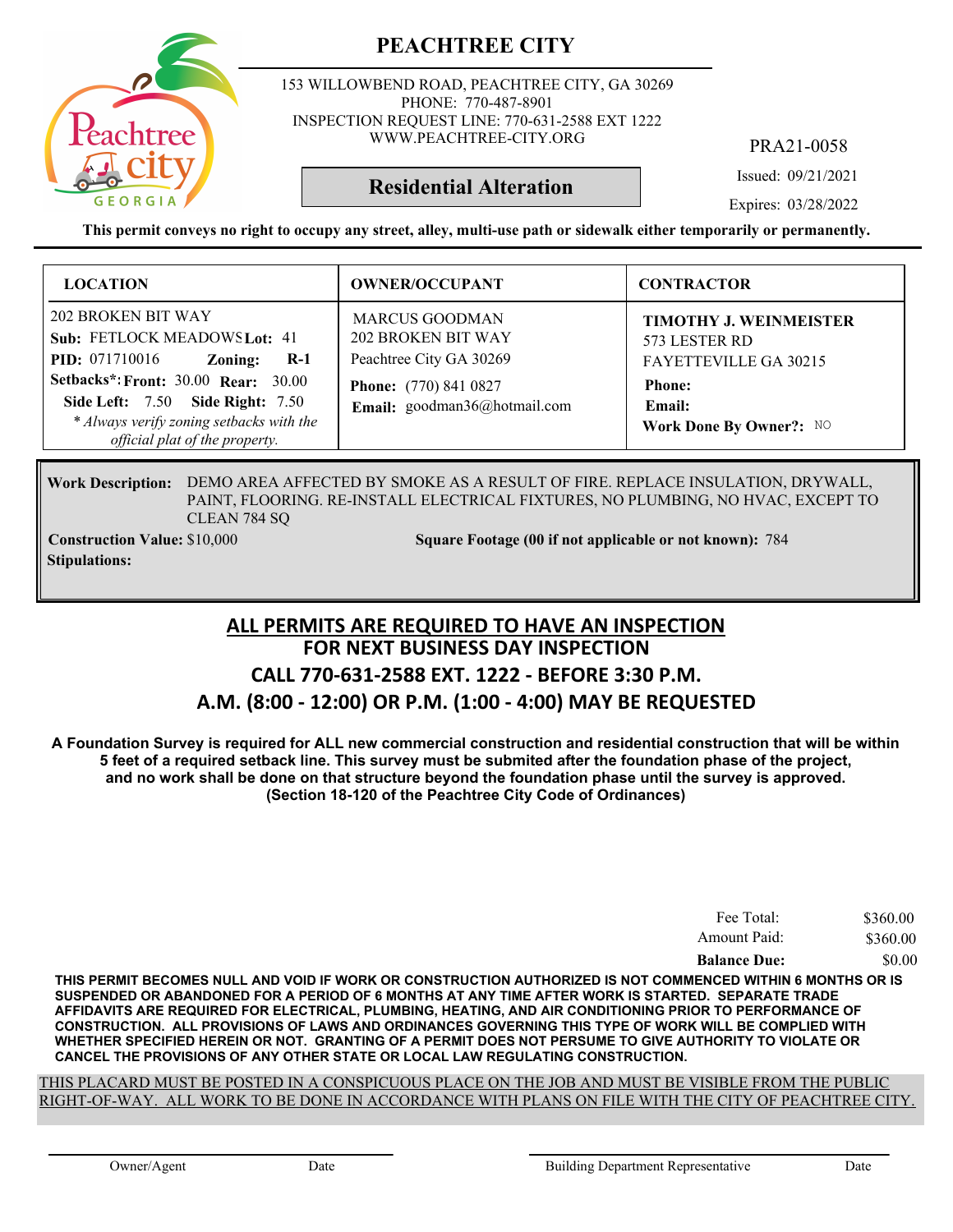

153 WILLOWBEND ROAD, PEACHTREE CITY, GA 30269 PHONE: 770-487-8901 INSPECTION REQUEST LINE: 770-631-2588 EXT 1222 WWW.PEACHTREE-CITY.ORG

PRA21-0059

Issued: 09/20/2021

Expires: 03/19/2022

**This permit conveys no right to occupy any street, alley, multi-use path or sidewalk either temporarily or permanently.**

**Residential Alteration**

| <b>LOCATION</b>                                                                                                                                                                                                                                                    | <b>OWNER/OCCUPANT</b>                                                                                      | <b>CONTRACTOR</b>                                                                                                                                                       |
|--------------------------------------------------------------------------------------------------------------------------------------------------------------------------------------------------------------------------------------------------------------------|------------------------------------------------------------------------------------------------------------|-------------------------------------------------------------------------------------------------------------------------------------------------------------------------|
| 200 COTTONWOOD CIR<br>Sub: CRESSWIND<br>Lot: $523$<br>Zoning: LUR-14<br><b>PID:</b> 074540001<br>Setbacks*: Front: 10.00 Rear: 10.00<br><b>Side Right: 0.00</b><br>Side Left: $0.00$<br>* Always verify zoning setbacks with the<br>official plat of the property. | <b>GREG &amp; MARY BRICKER</b><br>200 COTTONWOOD CIR<br>PEACHTREE CITY GA 30269<br><b>Phone:</b><br>Email: | <b>BENCHMARK INNOVATIONS IN RE</b><br>2751 GLENWOOD AV SE<br>ATLANTA GA 30317<br><b>Phone:</b> (770) 880 0375<br>Email: BENCHMARKINNOVATION:<br>Work Done By Owner?: NO |

Work Description: FINISH BASEMENT. INCLUDES WET BAR AND BATHROOM 2000 SQ **Construction Value:** \$100,000 2,000 Square Footage (00 if not applicable or not known): 2,000 **Stipulations:**

#### **FOR NEXT BUSINESS DAY INSPECTION CALL 770-631-2588 EXT. 1222 - BEFORE 3:30 P.M. A.M. (8:00 - 12:00) OR P.M. (1:00 - 4:00) MAY BE REQUESTED ALL PERMITS ARE REQUIRED TO HAVE AN INSPECTION**

**A Foundation Survey is required for ALL new commercial construction and residential construction that will be within 5 feet of a required setback line. This survey must be submited after the foundation phase of the project, and no work shall be done on that structure beyond the foundation phase until the survey is approved. (Section 18-120 of the Peachtree City Code of Ordinances)**

| Fee Total:          | \$1,160.00 |
|---------------------|------------|
| Amount Paid:        | \$1,160.00 |
| <b>Balance Due:</b> | \$0.00     |

**THIS PERMIT BECOMES NULL AND VOID IF WORK OR CONSTRUCTION AUTHORIZED IS NOT COMMENCED WITHIN 6 MONTHS OR IS SUSPENDED OR ABANDONED FOR A PERIOD OF 6 MONTHS AT ANY TIME AFTER WORK IS STARTED. SEPARATE TRADE AFFIDAVITS ARE REQUIRED FOR ELECTRICAL, PLUMBING, HEATING, AND AIR CONDITIONING PRIOR TO PERFORMANCE OF CONSTRUCTION. ALL PROVISIONS OF LAWS AND ORDINANCES GOVERNING THIS TYPE OF WORK WILL BE COMPLIED WITH WHETHER SPECIFIED HEREIN OR NOT. GRANTING OF A PERMIT DOES NOT PERSUME TO GIVE AUTHORITY TO VIOLATE OR CANCEL THE PROVISIONS OF ANY OTHER STATE OR LOCAL LAW REGULATING CONSTRUCTION.**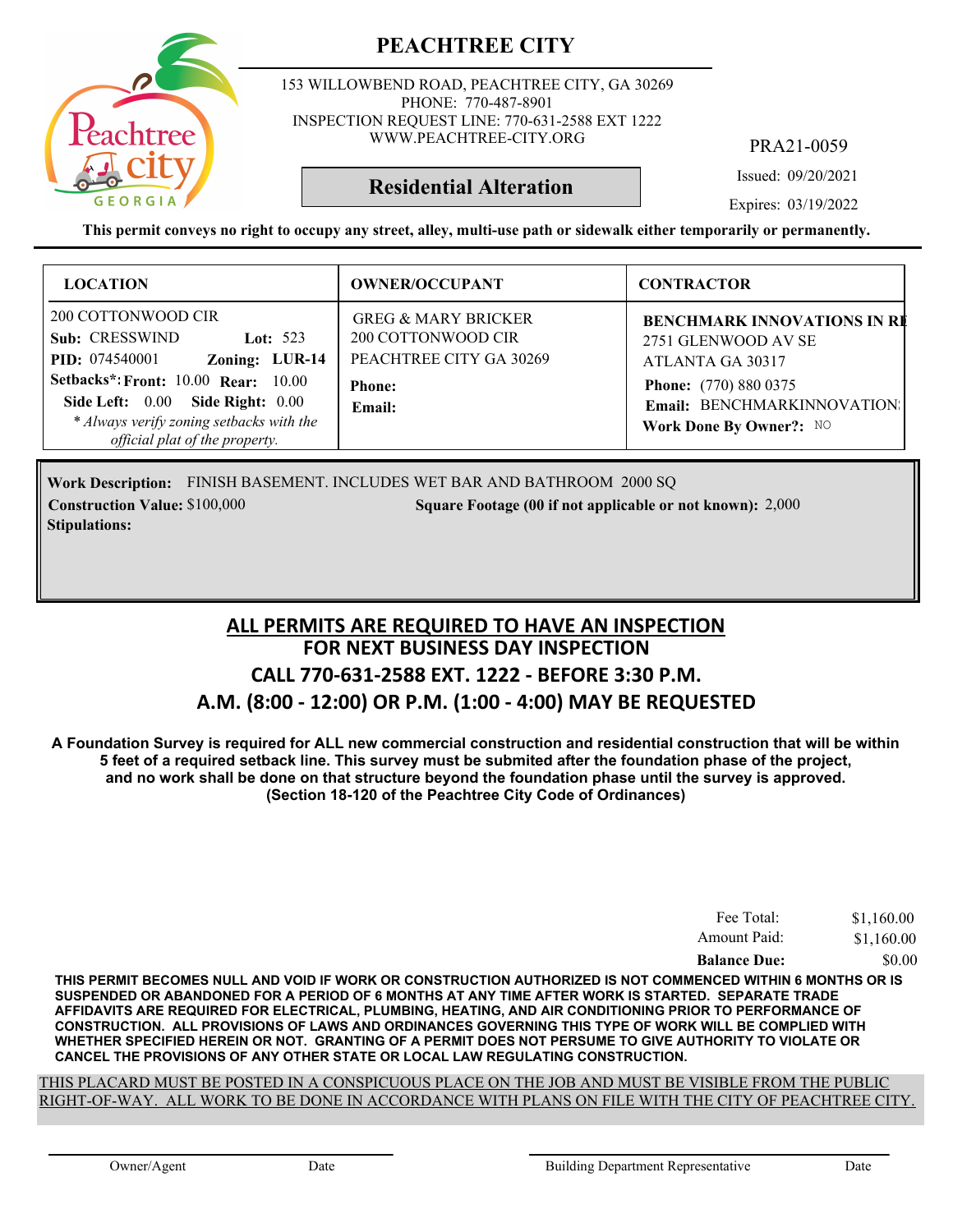

153 WILLOWBEND ROAD, PEACHTREE CITY, GA 30269 PHONE: 770-487-8901 INSPECTION REQUEST LINE: 770-631-2588 EXT 1222 WWW.PEACHTREE-CITY.ORG

PRADD21-0069

Issued: 09/03/2021

Expires: 03/02/2022

**This permit conveys no right to occupy any street, alley, multi-use path or sidewalk either temporarily or permanently.**

**Residential Addition**

| <b>LOCATION</b>                                                                                                                                                | <b>OWNER/OCCUPANT</b>                                             | <b>CONTRACTOR</b>                                                                    |
|----------------------------------------------------------------------------------------------------------------------------------------------------------------|-------------------------------------------------------------------|--------------------------------------------------------------------------------------|
| 205 BROOKINGS LN<br>Sub: PENINSULA, THE Lot: 23<br><b>PID:</b> 073032013<br>Zoning: LUR-6                                                                      | <b>JOE RANIERE</b><br>205 BROOKINGS LN<br>PEACHTREE CITY GA 30269 | <b>HUDDLESTON-THOMPSON INC</b><br><b>483 ROBINSON RD</b><br>PEACHTREE CITY GA 30,269 |
| <b>Setbacks*: Front: 20.00 Rear: 30.00</b><br>Side Left: 10.00 Side Right: 10.00<br>* Always verify zoning setbacks with the<br>official plat of the property. | <b>Phone:</b><br>Email:                                           | <b>Phone:</b><br>Email:<br>Work Done By Owner?: NO                                   |

Work Description: CONSTRUCT A NEW POOL HOUSE / CABANA. MONOLITNIC CONCRETE SLAB. WOOD FRAME STRUCTURE. STUCCO STONE EXTERIOR. FIBREGIAS-COMP. SHINGLES 638 SQ

**Stipulations:**

**Construction Value:** \$82,588 **638 Square Footage (00 if not applicable or not known): 638** 

#### **FOR NEXT BUSINESS DAY INSPECTION CALL 770-631-2588 EXT. 1222 - BEFORE 3:30 P.M. A.M. (8:00 - 12:00) OR P.M. (1:00 - 4:00) MAY BE REQUESTED ALL PERMITS ARE REQUIRED TO HAVE AN INSPECTION**

**A Foundation Survey is required for ALL new commercial construction and residential construction that will be within 5 feet of a required setback line. This survey must be submited after the foundation phase of the project, and no work shall be done on that structure beyond the foundation phase until the survey is approved. (Section 18-120 of the Peachtree City Code of Ordinances)**

| Fee Total:          | \$1,038.00 |
|---------------------|------------|
| Amount Paid:        | \$1,038.00 |
| <b>Balance Due:</b> | \$0.00     |

**THIS PERMIT BECOMES NULL AND VOID IF WORK OR CONSTRUCTION AUTHORIZED IS NOT COMMENCED WITHIN 6 MONTHS OR IS SUSPENDED OR ABANDONED FOR A PERIOD OF 6 MONTHS AT ANY TIME AFTER WORK IS STARTED. SEPARATE TRADE AFFIDAVITS ARE REQUIRED FOR ELECTRICAL, PLUMBING, HEATING, AND AIR CONDITIONING PRIOR TO PERFORMANCE OF CONSTRUCTION. ALL PROVISIONS OF LAWS AND ORDINANCES GOVERNING THIS TYPE OF WORK WILL BE COMPLIED WITH WHETHER SPECIFIED HEREIN OR NOT. GRANTING OF A PERMIT DOES NOT PERSUME TO GIVE AUTHORITY TO VIOLATE OR CANCEL THE PROVISIONS OF ANY OTHER STATE OR LOCAL LAW REGULATING CONSTRUCTION.**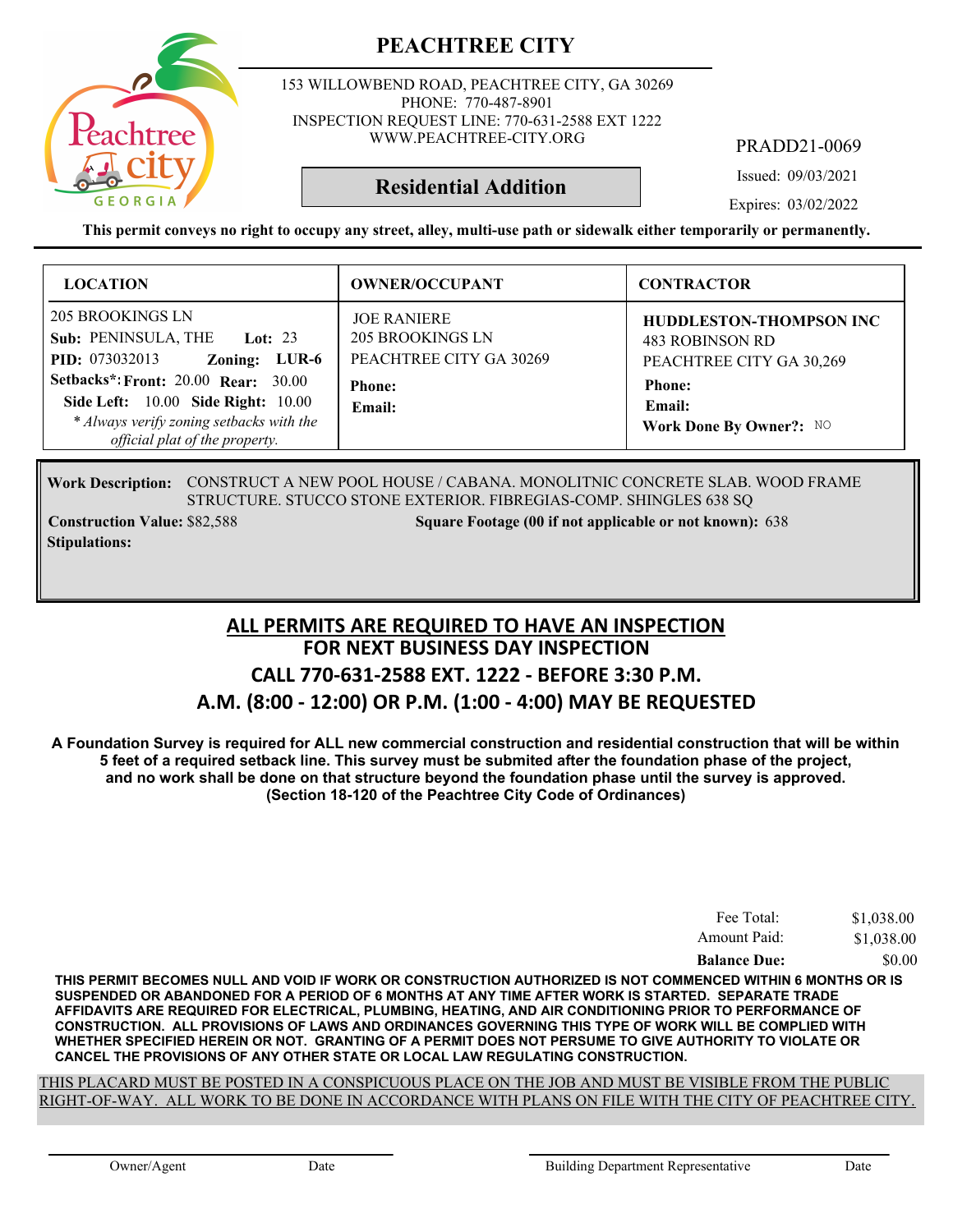

153 WILLOWBEND ROAD, PEACHTREE CITY, GA 30269 PHONE: 770-487-8901 INSPECTION REQUEST LINE: 770-631-2588 EXT 1222 WWW.PEACHTREE-CITY.ORG

PRADD21-0072

Issued: 09/07/2021

Expires: 03/06/2022

**This permit conveys no right to occupy any street, alley, multi-use path or sidewalk either temporarily or permanently.**

**Residential Addition**

| <b>LOCATION</b>                                                                                                                                                                                                                          | <b>OWNER/OCCUPANT</b>                                                                              | <b>CONTRACTOR</b>                                                                                                                           |
|------------------------------------------------------------------------------------------------------------------------------------------------------------------------------------------------------------------------------------------|----------------------------------------------------------------------------------------------------|---------------------------------------------------------------------------------------------------------------------------------------------|
| 503 LAKEWOOD LN<br>Sub: LAKEWOOD<br>Lot: $9$<br>$R-15$<br><b>PID:</b> 061405009<br>Zoning:<br><b>Setbacks*: Front: 40.00 Rear: 30.00</b><br><b>Side Left:</b> 10.00 <b>Side Right:</b> 10.00<br>* Always verify zoning setbacks with the | <b>SCHLOBOHM ALICE E</b><br>503 LAKEWOOD LN<br>PEACHTREE CITY GA 30,269<br><b>Phone:</b><br>Email: | <b>McCullough Brothers Construction</b><br>413 ROBINSON RD<br>PEACHTREE CITY GA 30269<br><b>Phone:</b><br>Email:<br>Work Done By Owner?: NO |
| official plat of the property.                                                                                                                                                                                                           |                                                                                                    |                                                                                                                                             |

Work Description: Adding a 20X40 room addition to existing home **Construction Value: Square Footage (00 if not applicable or not known):** \$75,000 800 **Stipulations:**

#### **FOR NEXT BUSINESS DAY INSPECTION CALL 770-631-2588 EXT. 1222 - BEFORE 3:30 P.M. A.M. (8:00 - 12:00) OR P.M. (1:00 - 4:00) MAY BE REQUESTED ALL PERMITS ARE REQUIRED TO HAVE AN INSPECTION**

**A Foundation Survey is required for ALL new commercial construction and residential construction that will be within 5 feet of a required setback line. This survey must be submited after the foundation phase of the project, and no work shall be done on that structure beyond the foundation phase until the survey is approved. (Section 18-120 of the Peachtree City Code of Ordinances)**

| Fee Total:          | \$1,105.00 |
|---------------------|------------|
| Amount Paid:        | \$985.00   |
| <b>Balance Due:</b> | \$0.00     |

**THIS PERMIT BECOMES NULL AND VOID IF WORK OR CONSTRUCTION AUTHORIZED IS NOT COMMENCED WITHIN 6 MONTHS OR IS SUSPENDED OR ABANDONED FOR A PERIOD OF 6 MONTHS AT ANY TIME AFTER WORK IS STARTED. SEPARATE TRADE AFFIDAVITS ARE REQUIRED FOR ELECTRICAL, PLUMBING, HEATING, AND AIR CONDITIONING PRIOR TO PERFORMANCE OF CONSTRUCTION. ALL PROVISIONS OF LAWS AND ORDINANCES GOVERNING THIS TYPE OF WORK WILL BE COMPLIED WITH WHETHER SPECIFIED HEREIN OR NOT. GRANTING OF A PERMIT DOES NOT PERSUME TO GIVE AUTHORITY TO VIOLATE OR CANCEL THE PROVISIONS OF ANY OTHER STATE OR LOCAL LAW REGULATING CONSTRUCTION.**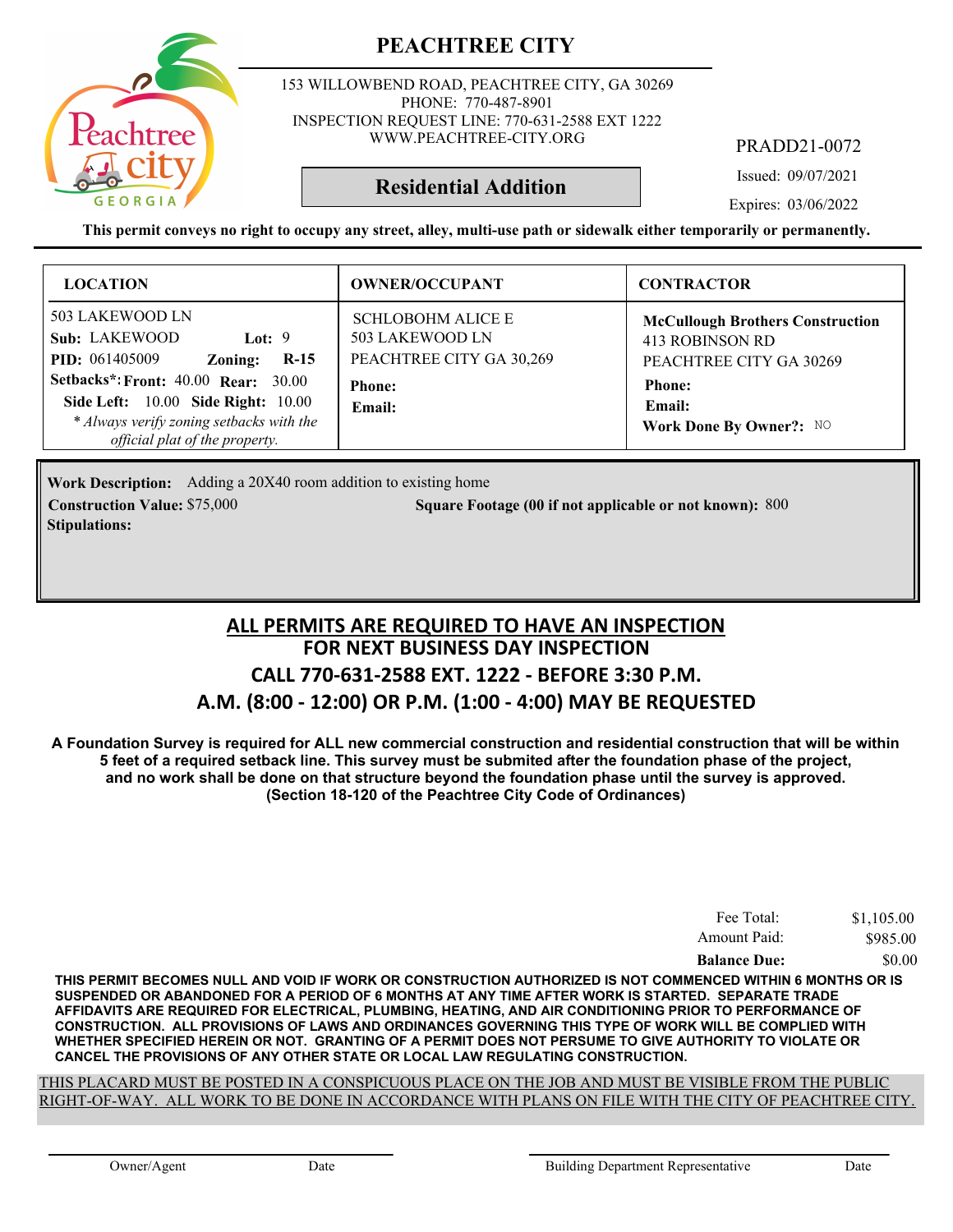

153 WILLOWBEND ROAD, PEACHTREE CITY, GA 30269 PHONE: 770-487-8901 INSPECTION REQUEST LINE: 770-631-2588 EXT 1222 WWW.PEACHTREE-CITY.ORG

PRADD21-0073

Issued: 09/07/2021

Expires: 03/06/2022

**This permit conveys no right to occupy any street, alley, multi-use path or sidewalk either temporarily or permanently.**

**Residential Addition**

| <b>LOCATION</b>                                                                                                                                                                                                                                              | <b>OWNER/OCCUPANT</b>                                                                          | <b>CONTRACTOR</b>                                                                                                                    |
|--------------------------------------------------------------------------------------------------------------------------------------------------------------------------------------------------------------------------------------------------------------|------------------------------------------------------------------------------------------------|--------------------------------------------------------------------------------------------------------------------------------------|
| 174 MULBERRY CT<br>Sub: CRESSWIND<br>Lot: $55$<br>Zoning: LUR-14<br><b>PID:</b> 074508006<br><b>Setbacks*: Front: 10.00 Rear: 10.00</b><br>Side Right: 0.00<br>Side Left: 0.00<br>* Always verify zoning setbacks with the<br>official plat of the property. | <b>KREHEL JOSEPH</b><br>174 MULBERRY CT<br>PEACHTREE CITY GA 30,269<br><b>Phone:</b><br>Email: | <b>INNOVATIVE POOL &amp; SPA</b><br>105 GUTHRIE WAY<br>PEACHTREE CITY GA 30269<br><b>Phone:</b><br>Email:<br>Work Done By Owner?: NO |

**Work Description:** Installation of new structure and grill area **Construction Value: Square Footage (00 if not applicable or not known):** \$13,000 500 **Stipulations:**

#### **FOR NEXT BUSINESS DAY INSPECTION CALL 770-631-2588 EXT. 1222 - BEFORE 3:30 P.M. A.M. (8:00 - 12:00) OR P.M. (1:00 - 4:00) MAY BE REQUESTED ALL PERMITS ARE REQUIRED TO HAVE AN INSPECTION**

**A Foundation Survey is required for ALL new commercial construction and residential construction that will be within 5 feet of a required setback line. This survey must be submited after the foundation phase of the project, and no work shall be done on that structure beyond the foundation phase until the survey is approved. (Section 18-120 of the Peachtree City Code of Ordinances)**

| Fee Total:          | \$392.00 |
|---------------------|----------|
| Amount Paid:        | \$392.00 |
| <b>Balance Due:</b> | \$0.00   |

**THIS PERMIT BECOMES NULL AND VOID IF WORK OR CONSTRUCTION AUTHORIZED IS NOT COMMENCED WITHIN 6 MONTHS OR IS SUSPENDED OR ABANDONED FOR A PERIOD OF 6 MONTHS AT ANY TIME AFTER WORK IS STARTED. SEPARATE TRADE AFFIDAVITS ARE REQUIRED FOR ELECTRICAL, PLUMBING, HEATING, AND AIR CONDITIONING PRIOR TO PERFORMANCE OF CONSTRUCTION. ALL PROVISIONS OF LAWS AND ORDINANCES GOVERNING THIS TYPE OF WORK WILL BE COMPLIED WITH WHETHER SPECIFIED HEREIN OR NOT. GRANTING OF A PERMIT DOES NOT PERSUME TO GIVE AUTHORITY TO VIOLATE OR CANCEL THE PROVISIONS OF ANY OTHER STATE OR LOCAL LAW REGULATING CONSTRUCTION.**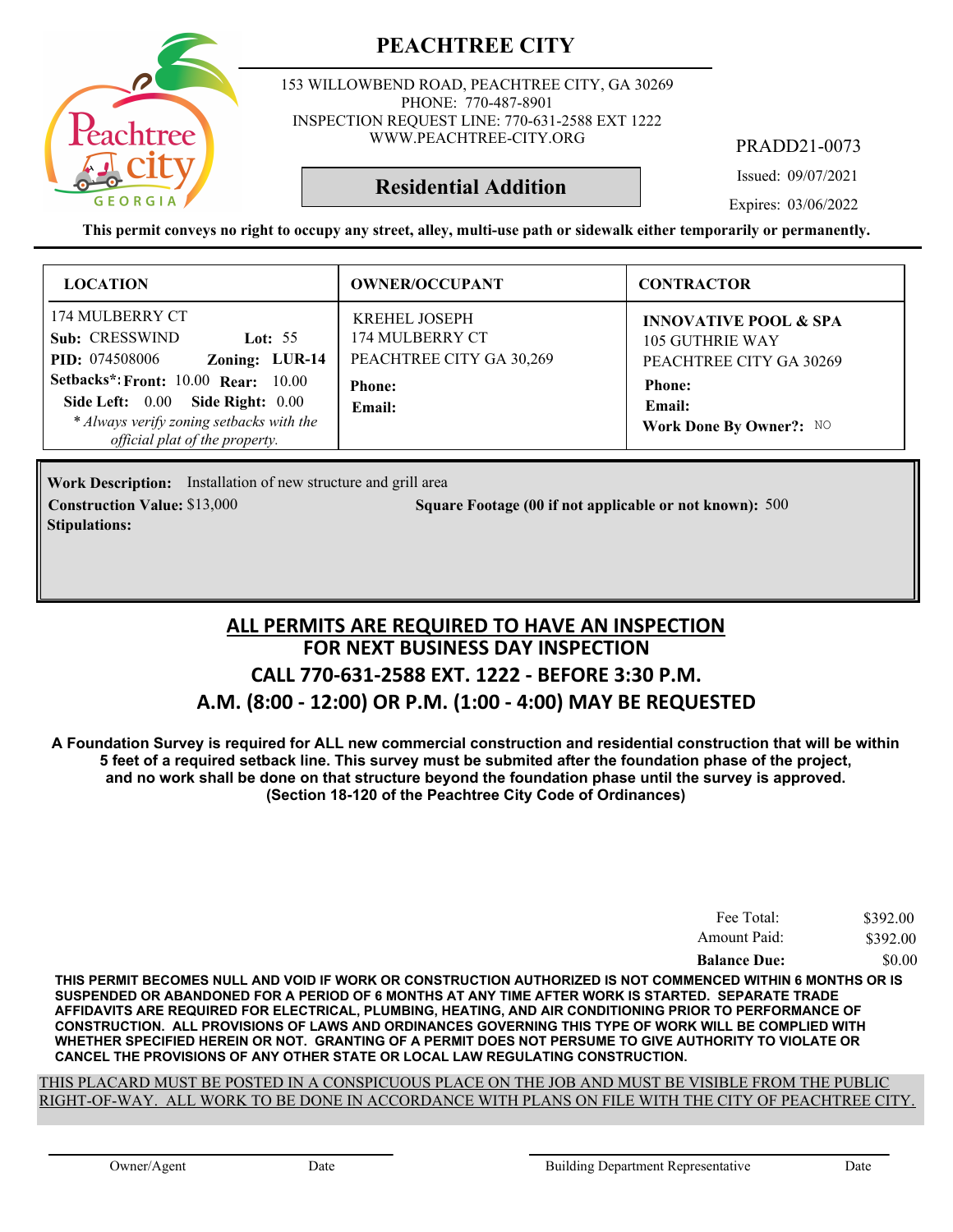

153 WILLOWBEND ROAD, PEACHTREE CITY, GA 30269 PHONE: 770-487-8901 INSPECTION REQUEST LINE: 770-631-2588 EXT 1222 WWW.PEACHTREE-CITY.ORG

PRADD21-0075

Issued: 09/01/2021

Expires: 02/28/2022

**This permit conveys no right to occupy any street, alley, multi-use path or sidewalk either temporarily or permanently.**

**Residential Addition**

| <b>LOCATION</b>                                                                                                                                               | <b>OWNER/OCCUPANT</b>                                             | <b>CONTRACTOR</b>                                                                           |
|---------------------------------------------------------------------------------------------------------------------------------------------------------------|-------------------------------------------------------------------|---------------------------------------------------------------------------------------------|
| 218 COLLIERSTOWN WAY<br>Sub: LEXINGTON PARK Lot: 89<br><b>PID:</b> 071921007<br>Zoning: LUC-16                                                                | THOR CHRISTENEN<br>218 COLLIERTOWN WAY<br>PEACHTREE CITY GA 30269 | <b>CORNERSTONE CONSTRUCTION &amp;</b><br><b>185 HEARTHSTONE LN</b><br>Fayetteville GA 30215 |
| Setbacks*: Front: 0.00 Rear: 0.00<br><b>Side Right: 0.00</b><br>Side Left: 0.00<br>* Always verify zoning setbacks with the<br>official plat of the property. | <b>Phone:</b> (612) 600 3575<br><b>Email:</b>                     | Phone: (770) 527 6967<br>Email: rich@cornerstoneconstructionre<br>Work Done By Owner?: NO   |

Work Description: 12X17 SCREEN PORCH & CONCRETE PATIO 204 SQ **Construction Value:** \$12,000 204 **204** 204 Square Footage (00 if not applicable or not known): 204 **Stipulations:**

#### **FOR NEXT BUSINESS DAY INSPECTION CALL 770-631-2588 EXT. 1222 - BEFORE 3:30 P.M. A.M. (8:00 - 12:00) OR P.M. (1:00 - 4:00) MAY BE REQUESTED ALL PERMITS ARE REQUIRED TO HAVE AN INSPECTION**

**A Foundation Survey is required for ALL new commercial construction and residential construction that will be within 5 feet of a required setback line. This survey must be submited after the foundation phase of the project, and no work shall be done on that structure beyond the foundation phase until the survey is approved. (Section 18-120 of the Peachtree City Code of Ordinances)**

| Fee Total:          | \$621.00 |
|---------------------|----------|
| Amount Paid:        | \$546.00 |
| <b>Balance Due:</b> | \$75.00  |

**THIS PERMIT BECOMES NULL AND VOID IF WORK OR CONSTRUCTION AUTHORIZED IS NOT COMMENCED WITHIN 6 MONTHS OR IS SUSPENDED OR ABANDONED FOR A PERIOD OF 6 MONTHS AT ANY TIME AFTER WORK IS STARTED. SEPARATE TRADE AFFIDAVITS ARE REQUIRED FOR ELECTRICAL, PLUMBING, HEATING, AND AIR CONDITIONING PRIOR TO PERFORMANCE OF CONSTRUCTION. ALL PROVISIONS OF LAWS AND ORDINANCES GOVERNING THIS TYPE OF WORK WILL BE COMPLIED WITH WHETHER SPECIFIED HEREIN OR NOT. GRANTING OF A PERMIT DOES NOT PERSUME TO GIVE AUTHORITY TO VIOLATE OR CANCEL THE PROVISIONS OF ANY OTHER STATE OR LOCAL LAW REGULATING CONSTRUCTION.**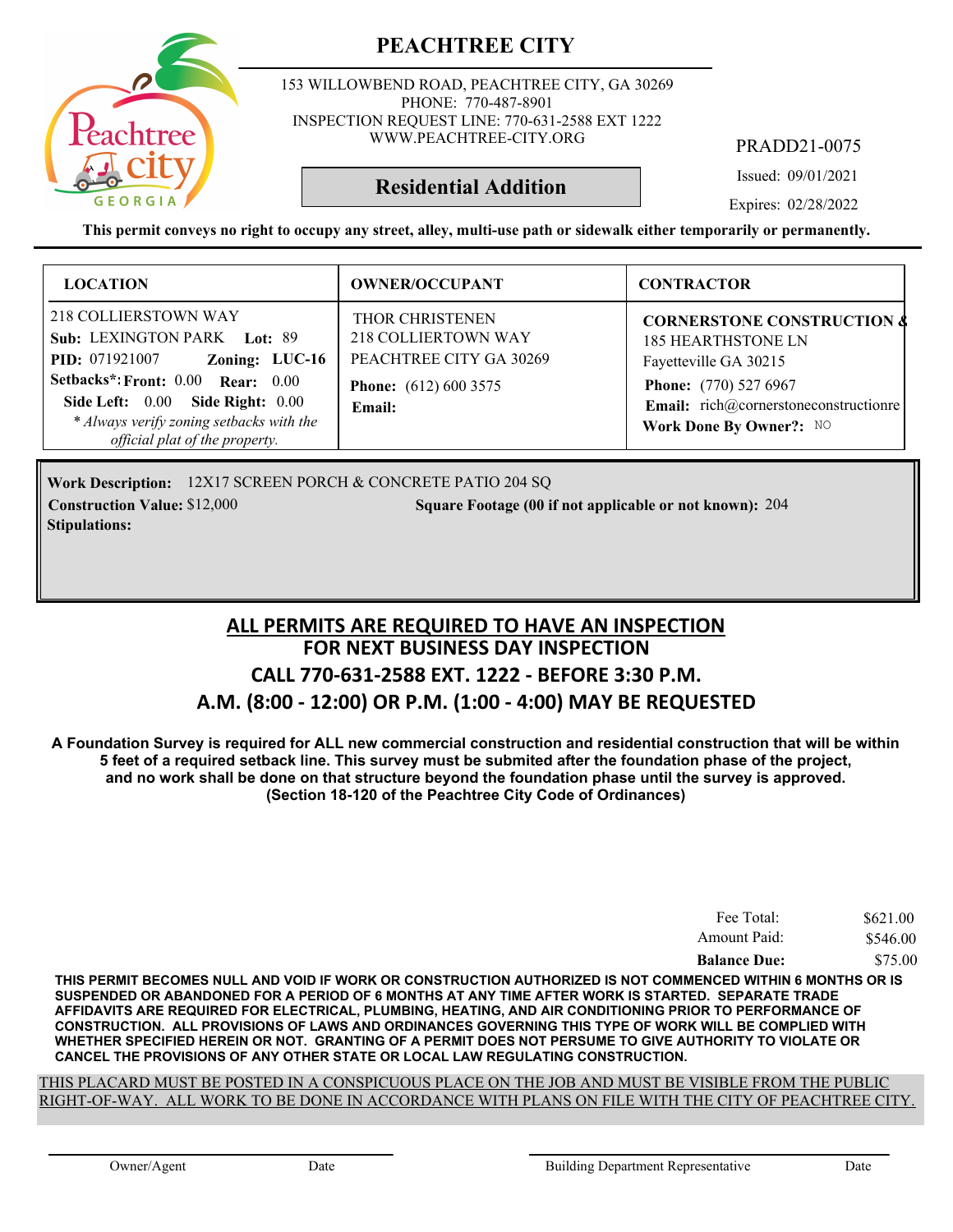

153 WILLOWBEND ROAD, PEACHTREE CITY, GA 30269 PHONE: 770-487-8901 INSPECTION REQUEST LINE: 770-631-2588 EXT 1222 WWW.PEACHTREE-CITY.ORG

PRADD21-0077

Issued: 09/07/2021

Expires: 03/06/2022

**This permit conveys no right to occupy any street, alley, multi-use path or sidewalk either temporarily or permanently.**

**Residential Addition**

| <b>LOCATION</b>                                                                                                                                                       | <b>OWNER/OCCUPANT</b>                                                  | <b>CONTRACTOR</b>                                                                    |
|-----------------------------------------------------------------------------------------------------------------------------------------------------------------------|------------------------------------------------------------------------|--------------------------------------------------------------------------------------|
| 205 STONEACRE CT<br><b>Sub: STONEACRE</b><br>Lot: $7$<br><b>PID:</b> 073508007<br>$R-12$<br>Zoning:                                                                   | <b>HAWKINS JAMES L</b><br>205 STONEACRE CT<br>PEACHTREE CITY GA 30,269 | <b>KL THOMPSON CONSTRUCTION</b><br><b>104 FOREST VIEW</b><br>PEACHTREE CITY GA 30269 |
| Setbacks*: Front: 40.00 Rear: 30.00<br><b>Side Left:</b> 10.00 <b>Side Right:</b> 10.00<br>* Always verify zoning setbacks with the<br>official plat of the property. | <b>Phone:</b> (404) 759 8543<br>Email:                                 | <b>Phone:</b><br>Email:<br>Work Done By Owner?: NO                                   |

**Work Description:** Replace existing 12x15 deck. build new 16x17 deck with roof cover. **Construction Value:** \$70,000 484 **Square Footage (00 if not applicable or not known): 484 Stipulations:**

#### **FOR NEXT BUSINESS DAY INSPECTION CALL 770-631-2588 EXT. 1222 - BEFORE 3:30 P.M. A.M. (8:00 - 12:00) OR P.M. (1:00 - 4:00) MAY BE REQUESTED ALL PERMITS ARE REQUIRED TO HAVE AN INSPECTION**

**A Foundation Survey is required for ALL new commercial construction and residential construction that will be within 5 feet of a required setback line. This survey must be submited after the foundation phase of the project, and no work shall be done on that structure beyond the foundation phase until the survey is approved. (Section 18-120 of the Peachtree City Code of Ordinances)**

| Fee Total:          | \$950.00 |
|---------------------|----------|
| Amount Paid:        | \$950.00 |
| <b>Balance Due:</b> | \$0.00   |

**THIS PERMIT BECOMES NULL AND VOID IF WORK OR CONSTRUCTION AUTHORIZED IS NOT COMMENCED WITHIN 6 MONTHS OR IS SUSPENDED OR ABANDONED FOR A PERIOD OF 6 MONTHS AT ANY TIME AFTER WORK IS STARTED. SEPARATE TRADE AFFIDAVITS ARE REQUIRED FOR ELECTRICAL, PLUMBING, HEATING, AND AIR CONDITIONING PRIOR TO PERFORMANCE OF CONSTRUCTION. ALL PROVISIONS OF LAWS AND ORDINANCES GOVERNING THIS TYPE OF WORK WILL BE COMPLIED WITH WHETHER SPECIFIED HEREIN OR NOT. GRANTING OF A PERMIT DOES NOT PERSUME TO GIVE AUTHORITY TO VIOLATE OR CANCEL THE PROVISIONS OF ANY OTHER STATE OR LOCAL LAW REGULATING CONSTRUCTION.**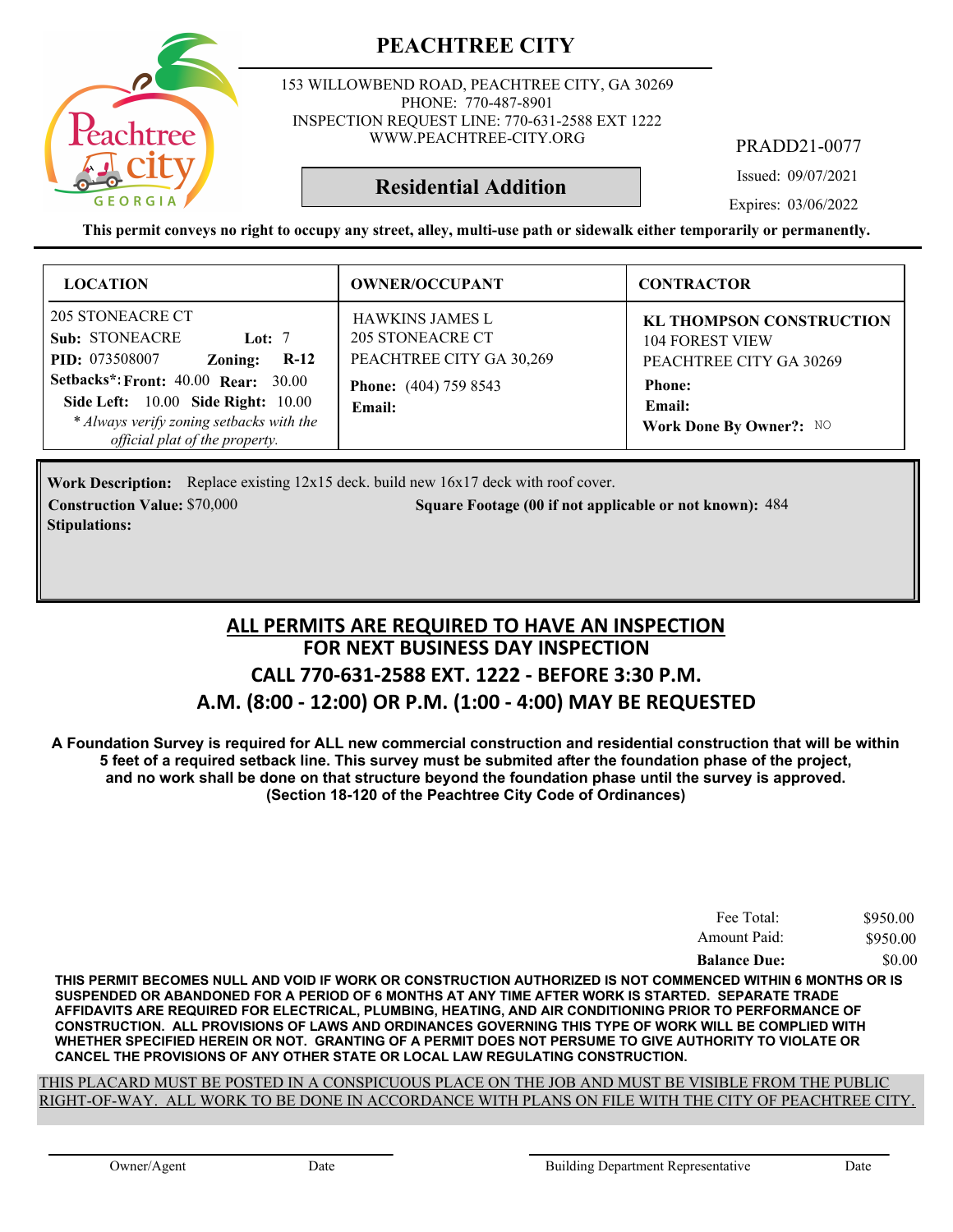

153 WILLOWBEND ROAD, PEACHTREE CITY, GA 30269 PHONE: 770-487-8901 INSPECTION REQUEST LINE: 770-631-2588 EXT 1222 WWW.PEACHTREE-CITY.ORG

PRADD21-0079

Issued: 09/23/2021

Expires: 03/22/2022

**This permit conveys no right to occupy any street, alley, multi-use path or sidewalk either temporarily or permanently.**

**Residential Addition**

| <b>LOCATION</b>                                                                                                                                                                                                                                                         | <b>OWNER/OCCUPANT</b>                                                                                                        | <b>CONTRACTOR</b>                                                                                                                            |
|-------------------------------------------------------------------------------------------------------------------------------------------------------------------------------------------------------------------------------------------------------------------------|------------------------------------------------------------------------------------------------------------------------------|----------------------------------------------------------------------------------------------------------------------------------------------|
| 231 MASTERS DR S<br>Sub: FAIRWAYS, THE<br><b>Lot: 32</b><br><b>PID:</b> 061206004<br>Zoning:<br>$GR-12$<br><b>Setbacks*: Front: 15.00 Rear: 20.00</b><br>Side Left: 5.00 Side Right: 5.00<br>* Always verify zoning setbacks with the<br>official plat of the property. | <b>MASSAVE ROBERT A</b><br>231 MASTERS S DR<br>PEACHTREE CITY GA 30,269<br><b>Phone:</b><br><b>Email:</b> bmassave@gmail.com | <b>Pfeifer Building Company</b><br>312 Crosstown Dr $\#191$<br>PEACHTREE CITY GA 30269<br><b>Phone:</b><br>Email:<br>Work Done By Owner?: NO |

Work Description: BUILDING A 10' X 15' COVERED PATIO ADDITION **Construction Value: Square Footage (00 if not applicable or not known):** \$27,000 150 **Stipulations:**

#### **FOR NEXT BUSINESS DAY INSPECTION CALL 770-631-2588 EXT. 1222 - BEFORE 3:30 P.M. A.M. (8:00 - 12:00) OR P.M. (1:00 - 4:00) MAY BE REQUESTED ALL PERMITS ARE REQUIRED TO HAVE AN INSPECTION**

**A Foundation Survey is required for ALL new commercial construction and residential construction that will be within 5 feet of a required setback line. This survey must be submited after the foundation phase of the project, and no work shall be done on that structure beyond the foundation phase until the survey is approved. (Section 18-120 of the Peachtree City Code of Ordinances)**

| Fee Total:          | \$580.00 |
|---------------------|----------|
| Amount Paid:        | \$580.00 |
| <b>Balance Due:</b> | \$0.00   |

**THIS PERMIT BECOMES NULL AND VOID IF WORK OR CONSTRUCTION AUTHORIZED IS NOT COMMENCED WITHIN 6 MONTHS OR IS SUSPENDED OR ABANDONED FOR A PERIOD OF 6 MONTHS AT ANY TIME AFTER WORK IS STARTED. SEPARATE TRADE AFFIDAVITS ARE REQUIRED FOR ELECTRICAL, PLUMBING, HEATING, AND AIR CONDITIONING PRIOR TO PERFORMANCE OF CONSTRUCTION. ALL PROVISIONS OF LAWS AND ORDINANCES GOVERNING THIS TYPE OF WORK WILL BE COMPLIED WITH WHETHER SPECIFIED HEREIN OR NOT. GRANTING OF A PERMIT DOES NOT PERSUME TO GIVE AUTHORITY TO VIOLATE OR CANCEL THE PROVISIONS OF ANY OTHER STATE OR LOCAL LAW REGULATING CONSTRUCTION.**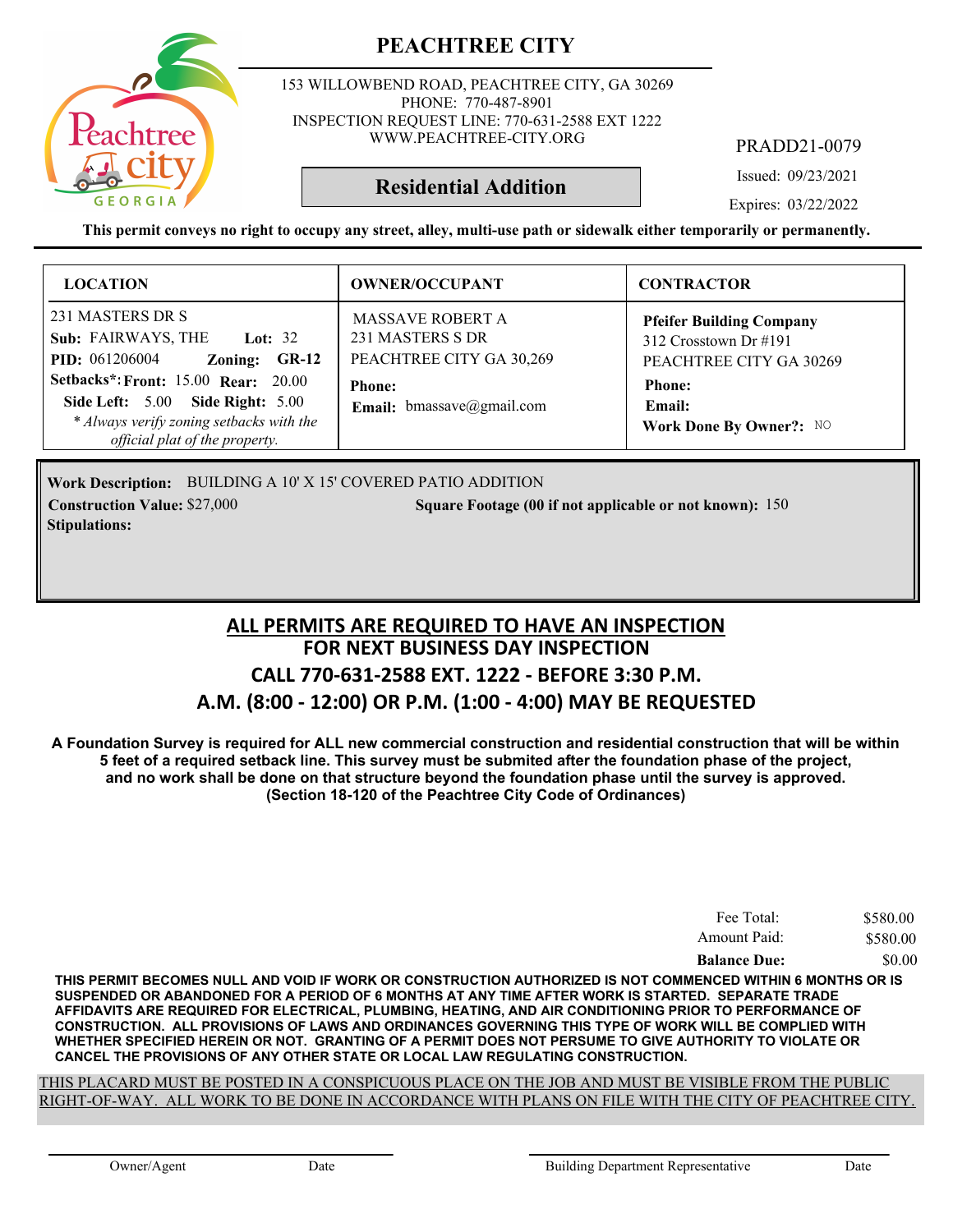

153 WILLOWBEND ROAD, PEACHTREE CITY, GA 30269 PHONE: 770-487-8901 INSPECTION REQUEST LINE: 770-631-2588 EXT 1222 WWW.PEACHTREE-CITY.ORG

# **Residential New Sngl Fam-STOCK**

PSF21-0212

Issued: 09/03/2021

Expires: 04/02/2022

**This permit conveys no right to occupy any street, alley, multi-use path or sidewalk either temporarily or permanently.**

| <b>LOCATION</b>                                                                                                                                              | <b>OWNER/OCCUPANT</b>                                                       | <b>CONTRACTOR</b>                                          |
|--------------------------------------------------------------------------------------------------------------------------------------------------------------|-----------------------------------------------------------------------------|------------------------------------------------------------|
| <b>309 BLUE SPRUCE DR</b><br>Sub: CRESSWIND<br>Lot: $695$<br>Zoning: LUR-14<br><b>PID:</b> 074549008                                                         | KOLTER SIGNATURE HOMES GA LI<br>146 RED MAPLE DR<br>Peachtree City GA 30269 |                                                            |
| <b>Setbacks*: Front: 10.00 Rear: 10.00</b><br>Side Left: 0.00 Side Right: 0.00<br>* Always verify zoning setbacks with the<br>official plat of the property. | <b>Phone:</b> (770) 212 2099<br>Email: cbrandon@kolter.com                  | <b>Phone:</b><br>Email:<br><b>Work Done By Owner?: YES</b> |

**Work Description:** NSFH Dogwood Plan **Stipulations:**

**Construction Value:** \$218,136 2,670 **Square Footage (00 if not applicable or not known):** 2,670

#### **FOR NEXT BUSINESS DAY INSPECTION CALL 770-631-2588 EXT. 1222 - BEFORE 3:30 P.M. A.M. (8:00 - 12:00) OR P.M. (1:00 - 4:00) MAY BE REQUESTED ALL PERMITS ARE REQUIRED TO HAVE AN INSPECTION**

**A Foundation Survey is required for ALL new commercial construction and residential construction that will be within 5 feet of a required setback line. This survey must be submited after the foundation phase of the project, and no work shall be done on that structure beyond the foundation phase until the survey is approved. (Section 18-120 of the Peachtree City Code of Ordinances)**

| Fee Total:          | \$1,754.00 |
|---------------------|------------|
| Amount Paid:        | \$1,754.00 |
| <b>Balance Due:</b> | \$0.00     |

**THIS PERMIT BECOMES NULL AND VOID IF WORK OR CONSTRUCTION AUTHORIZED IS NOT COMMENCED WITHIN 6 MONTHS OR IS SUSPENDED OR ABANDONED FOR A PERIOD OF 6 MONTHS AT ANY TIME AFTER WORK IS STARTED. SEPARATE TRADE AFFIDAVITS ARE REQUIRED FOR ELECTRICAL, PLUMBING, HEATING, AND AIR CONDITIONING PRIOR TO PERFORMANCE OF CONSTRUCTION. ALL PROVISIONS OF LAWS AND ORDINANCES GOVERNING THIS TYPE OF WORK WILL BE COMPLIED WITH WHETHER SPECIFIED HEREIN OR NOT. GRANTING OF A PERMIT DOES NOT PERSUME TO GIVE AUTHORITY TO VIOLATE OR CANCEL THE PROVISIONS OF ANY OTHER STATE OR LOCAL LAW REGULATING CONSTRUCTION.**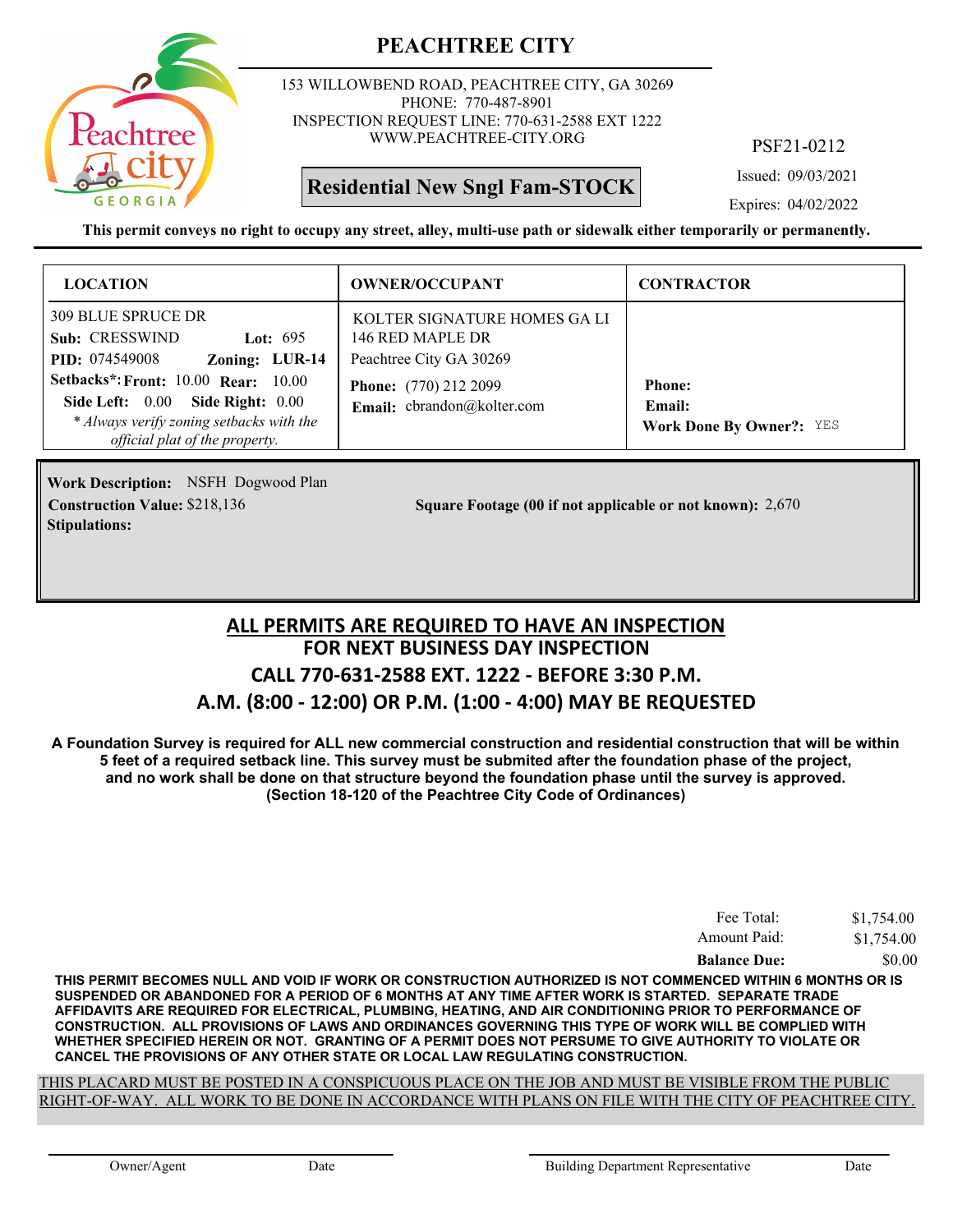

153 WILLOWBEND ROAD, PEACHTREE CITY, GA 30269 PHONE: 770-487-8901 INSPECTION REQUEST LINE: 770-631-2588 EXT 1222 WWW.PEACHTREE-CITY.ORG

**Residential New Sngl Fam-STOCK**

PSF21-0213

Issued: 09/03/2021

Expires: 03/27/2022

**This permit conveys no right to occupy any street, alley, multi-use path or sidewalk either temporarily or permanently.**

| <b>LOCATION</b>                                                                                                                                                 | <b>OWNER/OCCUPANT</b>                                                       | <b>CONTRACTOR</b>                                          |
|-----------------------------------------------------------------------------------------------------------------------------------------------------------------|-----------------------------------------------------------------------------|------------------------------------------------------------|
| 303 BLUE SPRUCE DR<br>Sub: CRESSWIND<br>Lot: $698$<br>Zoning: LUR-14<br><b>PID:</b> 074546020                                                                   | KOLTER SIGNATURE HOMES GA LI<br>146 RED MAPLE DR<br>Peachtree City GA 30269 |                                                            |
| <b>Setbacks*: Front: 10.00 Rear: 10.00</b><br>Side Left: 0.00<br>Side Right: 0.00<br>* Always verify zoning setbacks with the<br>official plat of the property. | <b>Phone:</b> (770) 212 2099<br>Email: cbrandon@kolter.com                  | <b>Phone:</b><br>Email:<br><b>Work Done By Owner?:</b> YES |

**Work Description:** NSFH Cypress Plan **Stipulations:**

**Construction Value:** \$216,184 2,515 **2,516** 2,515 2,515

#### **FOR NEXT BUSINESS DAY INSPECTION CALL 770-631-2588 EXT. 1222 - BEFORE 3:30 P.M. A.M. (8:00 - 12:00) OR P.M. (1:00 - 4:00) MAY BE REQUESTED ALL PERMITS ARE REQUIRED TO HAVE AN INSPECTION**

**A Foundation Survey is required for ALL new commercial construction and residential construction that will be within 5 feet of a required setback line. This survey must be submited after the foundation phase of the project, and no work shall be done on that structure beyond the foundation phase until the survey is approved. (Section 18-120 of the Peachtree City Code of Ordinances)**

| Fee Total:          | \$1,742.00 |
|---------------------|------------|
| Amount Paid:        | \$1,742.00 |
| <b>Balance Due:</b> | \$0.00     |

**THIS PERMIT BECOMES NULL AND VOID IF WORK OR CONSTRUCTION AUTHORIZED IS NOT COMMENCED WITHIN 6 MONTHS OR IS SUSPENDED OR ABANDONED FOR A PERIOD OF 6 MONTHS AT ANY TIME AFTER WORK IS STARTED. SEPARATE TRADE AFFIDAVITS ARE REQUIRED FOR ELECTRICAL, PLUMBING, HEATING, AND AIR CONDITIONING PRIOR TO PERFORMANCE OF CONSTRUCTION. ALL PROVISIONS OF LAWS AND ORDINANCES GOVERNING THIS TYPE OF WORK WILL BE COMPLIED WITH WHETHER SPECIFIED HEREIN OR NOT. GRANTING OF A PERMIT DOES NOT PERSUME TO GIVE AUTHORITY TO VIOLATE OR CANCEL THE PROVISIONS OF ANY OTHER STATE OR LOCAL LAW REGULATING CONSTRUCTION.**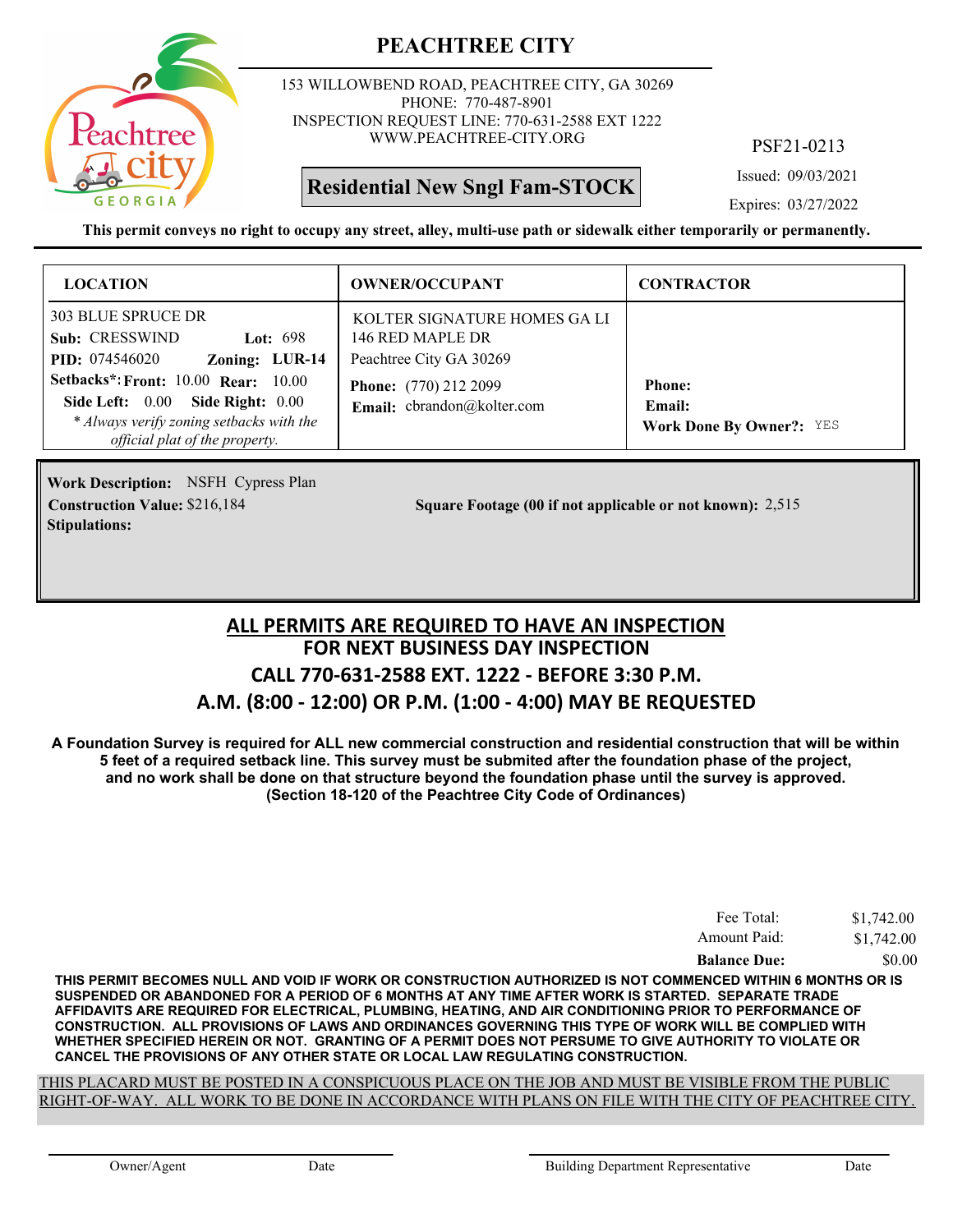

153 WILLOWBEND ROAD, PEACHTREE CITY, GA 30269 PHONE: 770-487-8901 INSPECTION REQUEST LINE: 770-631-2588 EXT 1222 WWW.PEACHTREE-CITY.ORG

# **Residential New Sngl Fam-STOCK**

PSF21-0214

Issued: 09/03/2021

Expires: 03/02/2022

**This permit conveys no right to occupy any street, alley, multi-use path or sidewalk either temporarily or permanently.**

| <b>LOCATION</b>                                                                                                                             | <b>OWNER/OCCUPANT</b>                                                                                      | <b>CONTRACTOR</b>                                |
|---------------------------------------------------------------------------------------------------------------------------------------------|------------------------------------------------------------------------------------------------------------|--------------------------------------------------|
| 424 COTTONWOOD CIR<br>Sub: CRESSWIND<br>Lot: $400$<br><b>PID:</b> 074524015<br>Zoning: LUR-14<br><b>Setbacks*: Front: 10.00 Rear: 10.00</b> | KOLTER SIGNATURE HOMES GALI<br>146 RED MAPLE DR<br>Peachtree City GA 30269<br><b>Phone:</b> (770) 212 2099 | <b>Phone:</b>                                    |
| Side Left: 0.00 Side Right: 0.00<br>* Always verify zoning setbacks with the<br>official plat of the property.                              | Email: cbrandon@kolter.com                                                                                 | <b>Email:</b><br><b>Work Done By Owner?: YES</b> |

**Work Description: NSFH Willow Plan Stipulations:**

**Construction Value:** \$373,076 **8 Square Footage (00 if not applicable or not known):** 7,123

#### **FOR NEXT BUSINESS DAY INSPECTION CALL 770-631-2588 EXT. 1222 - BEFORE 3:30 P.M. A.M. (8:00 - 12:00) OR P.M. (1:00 - 4:00) MAY BE REQUESTED ALL PERMITS ARE REQUIRED TO HAVE AN INSPECTION**

**A Foundation Survey is required for ALL new commercial construction and residential construction that will be within 5 feet of a required setback line. This survey must be submited after the foundation phase of the project, and no work shall be done on that structure beyond the foundation phase until the survey is approved. (Section 18-120 of the Peachtree City Code of Ordinances)**

| Fee Total:          | \$2,684.00 |
|---------------------|------------|
| Amount Paid:        | \$2,684.00 |
| <b>Balance Due:</b> | \$0.00     |

**THIS PERMIT BECOMES NULL AND VOID IF WORK OR CONSTRUCTION AUTHORIZED IS NOT COMMENCED WITHIN 6 MONTHS OR IS SUSPENDED OR ABANDONED FOR A PERIOD OF 6 MONTHS AT ANY TIME AFTER WORK IS STARTED. SEPARATE TRADE AFFIDAVITS ARE REQUIRED FOR ELECTRICAL, PLUMBING, HEATING, AND AIR CONDITIONING PRIOR TO PERFORMANCE OF CONSTRUCTION. ALL PROVISIONS OF LAWS AND ORDINANCES GOVERNING THIS TYPE OF WORK WILL BE COMPLIED WITH WHETHER SPECIFIED HEREIN OR NOT. GRANTING OF A PERMIT DOES NOT PERSUME TO GIVE AUTHORITY TO VIOLATE OR CANCEL THE PROVISIONS OF ANY OTHER STATE OR LOCAL LAW REGULATING CONSTRUCTION.**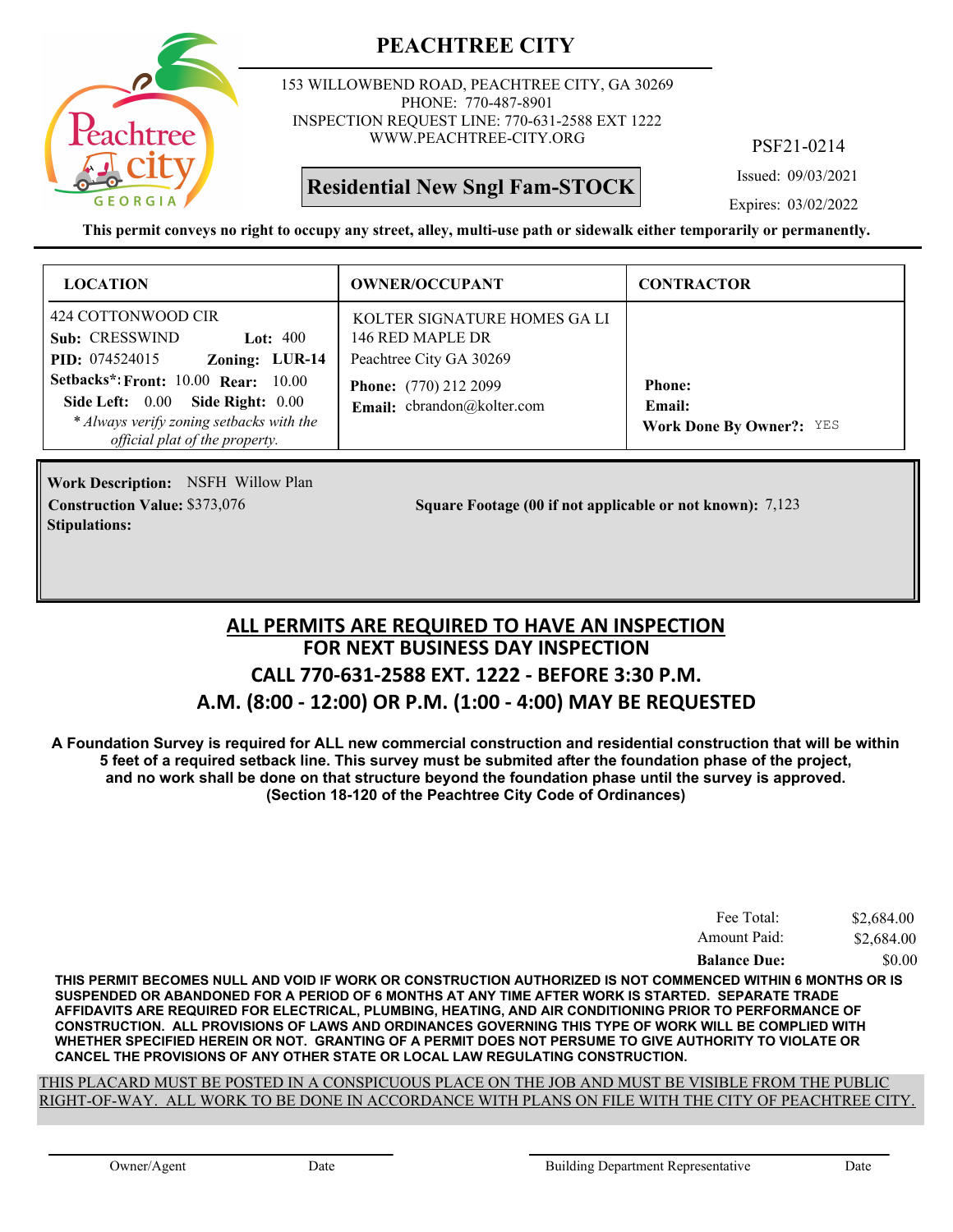

153 WILLOWBEND ROAD, PEACHTREE CITY, GA 30269 PHONE: 770-487-8901 INSPECTION REQUEST LINE: 770-631-2588 EXT 1222 WWW.PEACHTREE-CITY.ORG

# **Residential New Sngl Fam-STOCK**

PSF21-0215

Issued: 09/16/2021

Expires: 03/15/2022

**This permit conveys no right to occupy any street, alley, multi-use path or sidewalk either temporarily or permanently.**

| <b>LOCATION</b>                                                                                                                                                                                                                                                   | <b>OWNER/OCCUPANT</b>                                                                                                                 | <b>CONTRACTOR</b>                                          |
|-------------------------------------------------------------------------------------------------------------------------------------------------------------------------------------------------------------------------------------------------------------------|---------------------------------------------------------------------------------------------------------------------------------------|------------------------------------------------------------|
| 418 BANDON WAY<br><b>Sub: EVERTON</b><br>Lot: $147$<br><b>PID:</b> 073463022<br>$GR-4$<br>Zoning:<br><b>Setbacks*: Front: 20.00 Rear: 10.00</b><br>Side Left: 0.00 Side Right: 0.00<br>* Always verify zoning setbacks with the<br>official plat of the property. | PULTE HOME COMPANY LLC<br>2475 Northwinds Parkway<br>ALPHARETTA GA 30009<br><b>Phone:</b> (770) 381 3450<br>Email: tim.poff@pulte.com | <b>Phone:</b><br>Email:<br><b>Work Done By Owner?: YES</b> |

Work Description: New construction of a single family home.

**Construction Value:** \$497,510 **Square Footage (00 if not applicable or not known):** 3,810 **Stipulations: A foundation survey and elevation certificate are required for this lot (MFFE = 882.7)**

#### **FOR NEXT BUSINESS DAY INSPECTION CALL 770-631-2588 EXT. 1222 - BEFORE 3:30 P.M. A.M. (8:00 - 12:00) OR P.M. (1:00 - 4:00) MAY BE REQUESTED ALL PERMITS ARE REQUIRED TO HAVE AN INSPECTION**

**A Foundation Survey is required for ALL new commercial construction and residential construction that will be within 5 feet of a required setback line. This survey must be submited after the foundation phase of the project, and no work shall be done on that structure beyond the foundation phase until the survey is approved. (Section 18-120 of the Peachtree City Code of Ordinances)**

| Fee Total:          | \$3,425.05 |
|---------------------|------------|
| Amount Paid:        | \$3,425.05 |
| <b>Balance Due:</b> | \$0.00     |

**THIS PERMIT BECOMES NULL AND VOID IF WORK OR CONSTRUCTION AUTHORIZED IS NOT COMMENCED WITHIN 6 MONTHS OR IS SUSPENDED OR ABANDONED FOR A PERIOD OF 6 MONTHS AT ANY TIME AFTER WORK IS STARTED. SEPARATE TRADE AFFIDAVITS ARE REQUIRED FOR ELECTRICAL, PLUMBING, HEATING, AND AIR CONDITIONING PRIOR TO PERFORMANCE OF CONSTRUCTION. ALL PROVISIONS OF LAWS AND ORDINANCES GOVERNING THIS TYPE OF WORK WILL BE COMPLIED WITH WHETHER SPECIFIED HEREIN OR NOT. GRANTING OF A PERMIT DOES NOT PERSUME TO GIVE AUTHORITY TO VIOLATE OR CANCEL THE PROVISIONS OF ANY OTHER STATE OR LOCAL LAW REGULATING CONSTRUCTION.**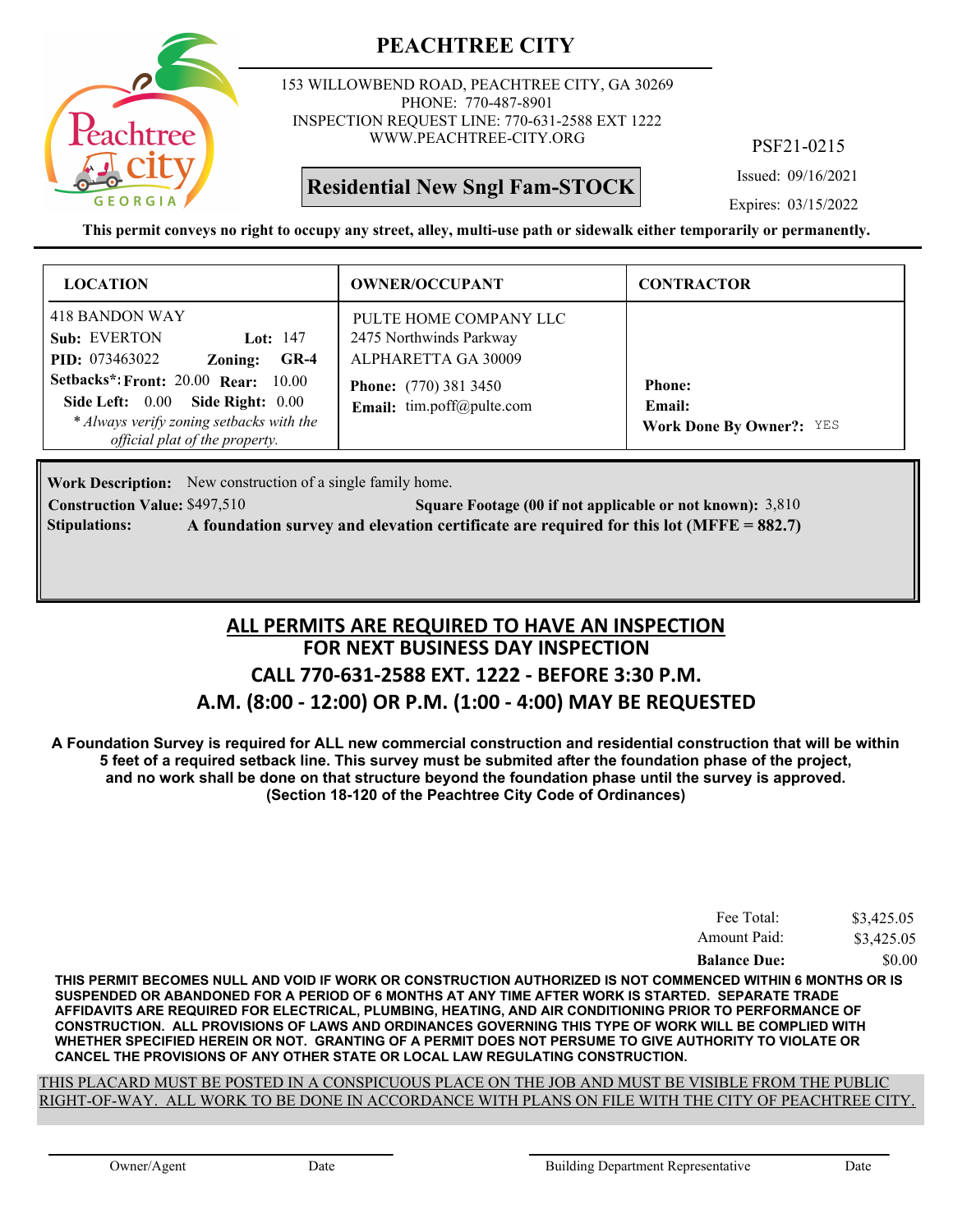

153 WILLOWBEND ROAD, PEACHTREE CITY, GA 30269 PHONE: 770-487-8901 INSPECTION REQUEST LINE: 770-631-2588 EXT 1222 WWW.PEACHTREE-CITY.ORG

# **Residential New Sngl Fam-STOCK**

PSF21-0217

Issued: 09/28/2021

Expires: 03/27/2022

**This permit conveys no right to occupy any street, alley, multi-use path or sidewalk either temporarily or permanently.**

| <b>LOCATION</b>                                                                                                                                       | <b>OWNER/OCCUPANT</b>                                                      | <b>CONTRACTOR</b>                                          |
|-------------------------------------------------------------------------------------------------------------------------------------------------------|----------------------------------------------------------------------------|------------------------------------------------------------|
| 102 RED MAPLE DR<br>Sub: CRESSWIND<br>Lot: $572$<br>Zoning: LUR-14<br><b>PID:</b> 074542005                                                           | KOLTER SIGNATURE HOMES GALI<br>146 RED MAPLE DR<br>Peachtree City GA 30269 |                                                            |
| Setbacks*: Front: 20.00 Rear: 10.00<br>Side Left: 0.00 Side Right: 0.00<br>* Always verify zoning setbacks with the<br>official plat of the property. | <b>Phone:</b> (770) 212 2099<br>Email: cbrandon@kolter.com                 | <b>Phone:</b><br>Email:<br><b>Work Done By Owner?:</b> YES |

**Work Description:** NSFH Dogwood Plan **Construction Value:** \$265,960 3,054 **Square Footage (00 if not applicable or not known):** 3,054 **Stipulations: elevation certificate and foundation survey required for this lot**

# **FOR NEXT BUSINESS DAY INSPECTION CALL 770-631-2588 EXT. 1222 - BEFORE 3:30 P.M. A.M. (8:00 - 12:00) OR P.M. (1:00 - 4:00) MAY BE REQUESTED ALL PERMITS ARE REQUIRED TO HAVE AN INSPECTION**

**A Foundation Survey is required for ALL new commercial construction and residential construction that will be within 5 feet of a required setback line. This survey must be submited after the foundation phase of the project, and no work shall be done on that structure beyond the foundation phase until the survey is approved. (Section 18-120 of the Peachtree City Code of Ordinances)**

| Fee Total:          | \$2,036.00 |
|---------------------|------------|
| Amount Paid:        | \$2,036.00 |
| <b>Balance Due:</b> | \$0.00     |

**THIS PERMIT BECOMES NULL AND VOID IF WORK OR CONSTRUCTION AUTHORIZED IS NOT COMMENCED WITHIN 6 MONTHS OR IS SUSPENDED OR ABANDONED FOR A PERIOD OF 6 MONTHS AT ANY TIME AFTER WORK IS STARTED. SEPARATE TRADE AFFIDAVITS ARE REQUIRED FOR ELECTRICAL, PLUMBING, HEATING, AND AIR CONDITIONING PRIOR TO PERFORMANCE OF CONSTRUCTION. ALL PROVISIONS OF LAWS AND ORDINANCES GOVERNING THIS TYPE OF WORK WILL BE COMPLIED WITH WHETHER SPECIFIED HEREIN OR NOT. GRANTING OF A PERMIT DOES NOT PERSUME TO GIVE AUTHORITY TO VIOLATE OR CANCEL THE PROVISIONS OF ANY OTHER STATE OR LOCAL LAW REGULATING CONSTRUCTION.**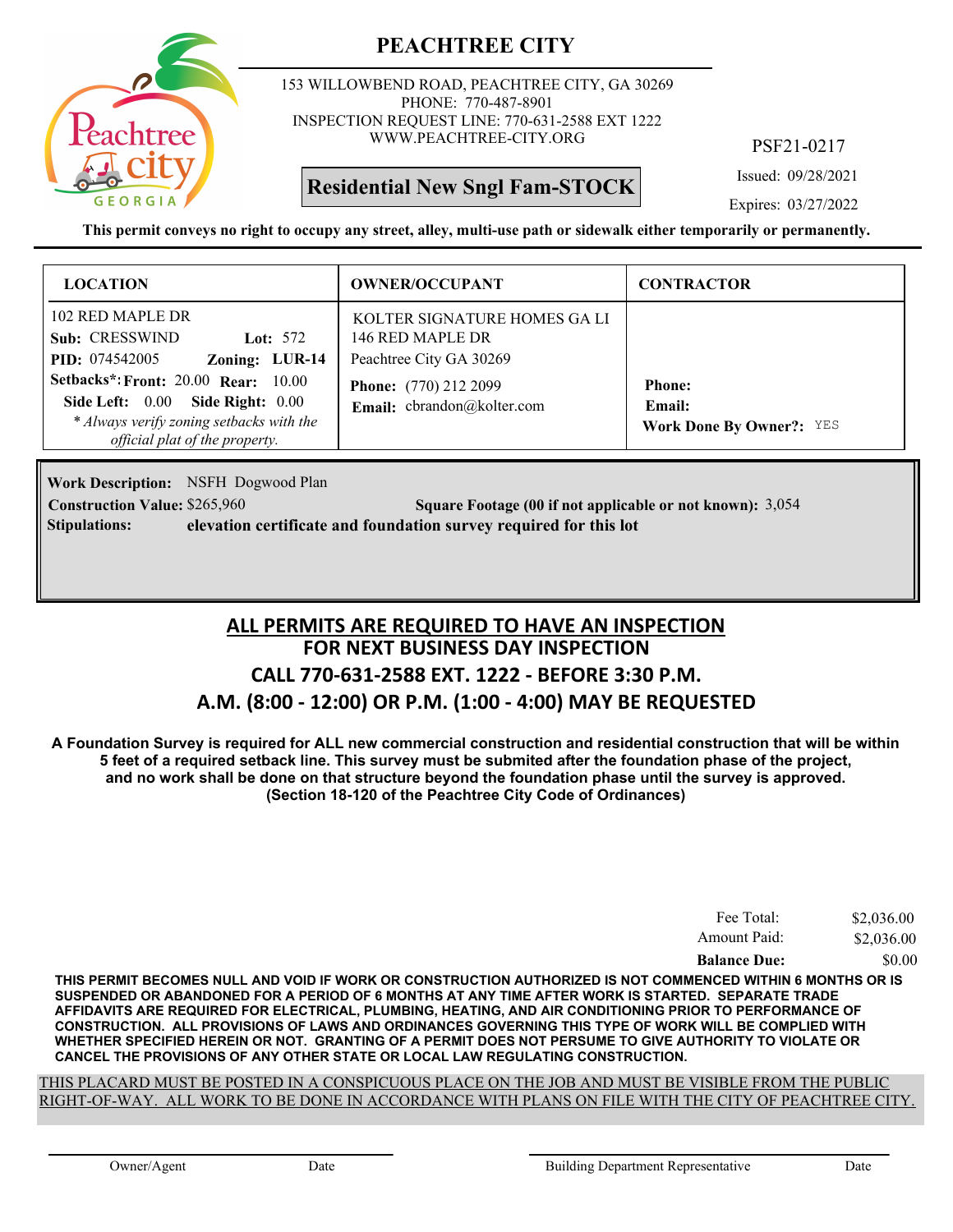

153 WILLOWBEND ROAD, PEACHTREE CITY, GA 30269 PHONE: 770-487-8901 INSPECTION REQUEST LINE: 770-631-2588 EXT 1222 WWW.PEACHTREE-CITY.ORG

**Residential New Sngl Fam-STOCK**

PSF21-0219

Issued: 09/28/2021

Expires: 03/27/2022

**This permit conveys no right to occupy any street, alley, multi-use path or sidewalk either temporarily or permanently.**

| <b>LOCATION</b>                                                                                                                                       | <b>OWNER/OCCUPANT</b>                                                      | <b>CONTRACTOR</b>                                                 |
|-------------------------------------------------------------------------------------------------------------------------------------------------------|----------------------------------------------------------------------------|-------------------------------------------------------------------|
| 206 COTTONWOOD CIR<br>Sub: CRESSWIND<br>Lot: $526$<br>Zoning: LUR-14<br><b>PID:</b> 074540004                                                         | KOLTER SIGNATURE HOMES GALI<br>146 RED MAPLE DR<br>Peachtree City GA 30269 |                                                                   |
| Setbacks*: Front: 10.00 Rear: 10.00<br>Side Left: 0.00 Side Right: 0.00<br>* Always verify zoning setbacks with the<br>official plat of the property. | <b>Phone:</b> (770) 212 2099<br>Email: cbrandon@kolter.com                 | <b>Phone:</b><br><b>Email:</b><br><b>Work Done By Owner?: YES</b> |

**Work Description:** NSFH Spruce Plan **Construction Value:** \$591,212 **Square Footage (00 if not applicable or not known):** 6,855 **Stipulations: foundation survey and elevation certificate required for this lot**

# **FOR NEXT BUSINESS DAY INSPECTION CALL 770-631-2588 EXT. 1222 - BEFORE 3:30 P.M. A.M. (8:00 - 12:00) OR P.M. (1:00 - 4:00) MAY BE REQUESTED ALL PERMITS ARE REQUIRED TO HAVE AN INSPECTION**

**A Foundation Survey is required for ALL new commercial construction and residential construction that will be within 5 feet of a required setback line. This survey must be submited after the foundation phase of the project, and no work shall be done on that structure beyond the foundation phase until the survey is approved. (Section 18-120 of the Peachtree City Code of Ordinances)**

| Fee Total:          | \$3,900.00 |
|---------------------|------------|
| Amount Paid:        | \$3,900.00 |
| <b>Balance Due:</b> | \$0.00     |

**THIS PERMIT BECOMES NULL AND VOID IF WORK OR CONSTRUCTION AUTHORIZED IS NOT COMMENCED WITHIN 6 MONTHS OR IS SUSPENDED OR ABANDONED FOR A PERIOD OF 6 MONTHS AT ANY TIME AFTER WORK IS STARTED. SEPARATE TRADE AFFIDAVITS ARE REQUIRED FOR ELECTRICAL, PLUMBING, HEATING, AND AIR CONDITIONING PRIOR TO PERFORMANCE OF CONSTRUCTION. ALL PROVISIONS OF LAWS AND ORDINANCES GOVERNING THIS TYPE OF WORK WILL BE COMPLIED WITH WHETHER SPECIFIED HEREIN OR NOT. GRANTING OF A PERMIT DOES NOT PERSUME TO GIVE AUTHORITY TO VIOLATE OR CANCEL THE PROVISIONS OF ANY OTHER STATE OR LOCAL LAW REGULATING CONSTRUCTION.**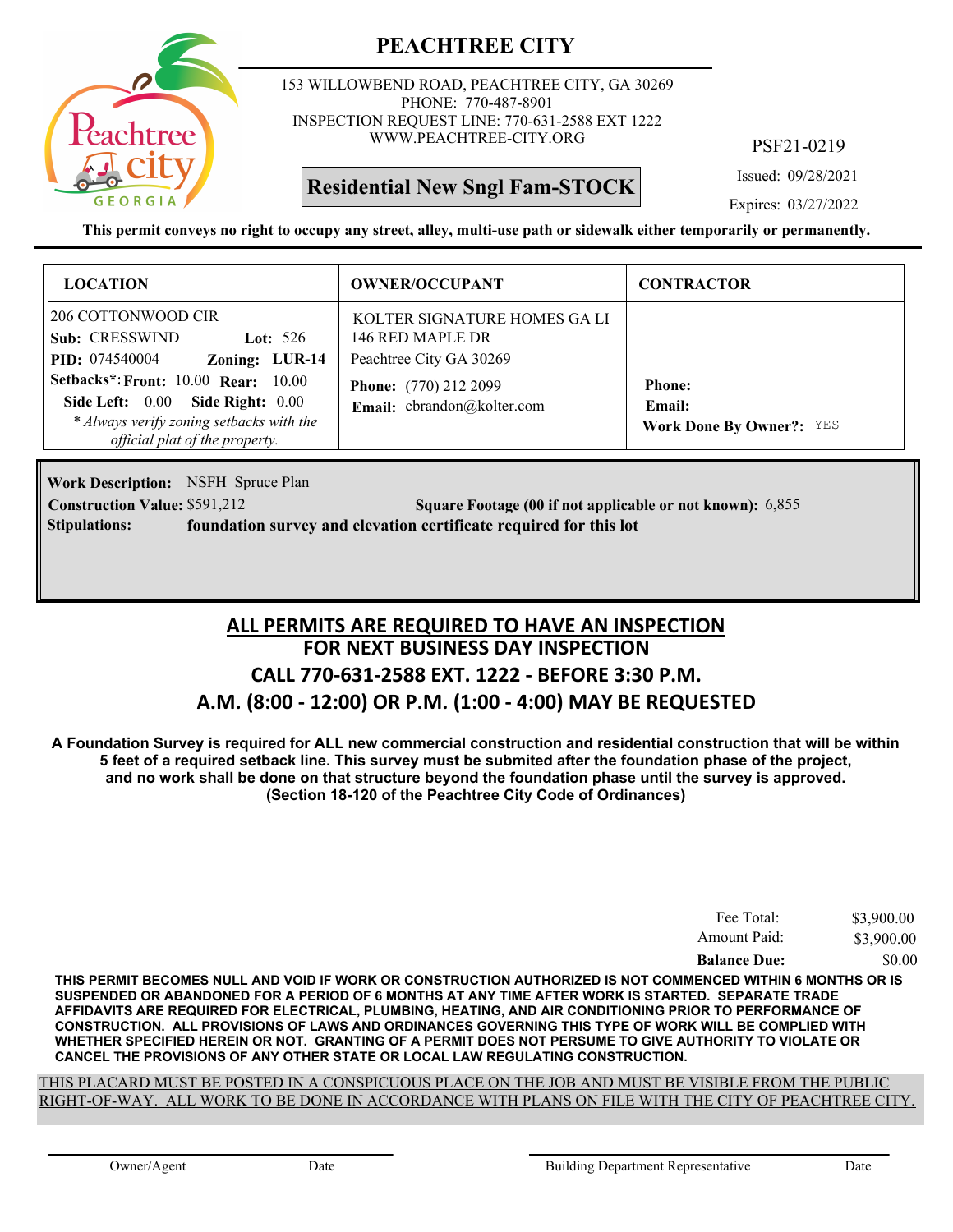

153 WILLOWBEND ROAD, PEACHTREE CITY, GA 30269 PHONE: 770-487-8901 INSPECTION REQUEST LINE: 770-631-2588 EXT 1222 WWW.PEACHTREE-CITY.ORG

**Residential New Sngl Fam-STOCK**

PSF21-0220

Issued: 09/28/2021

Expires: 03/28/2022

**This permit conveys no right to occupy any street, alley, multi-use path or sidewalk either temporarily or permanently.**

| <b>LOCATION</b>                                                                                                                                              | <b>OWNER/OCCUPANT</b>                                                       | <b>CONTRACTOR</b>                                                 |
|--------------------------------------------------------------------------------------------------------------------------------------------------------------|-----------------------------------------------------------------------------|-------------------------------------------------------------------|
| 522 HAZELNUT DR<br>Sub: CRESSWIND<br>Lot: $686$<br>Zoning: LUR-14<br><b>PID:</b> 074547012                                                                   | KOLTER SIGNATURE HOMES GA LI<br>146 RED MAPLE DR<br>Peachtree City GA 30269 |                                                                   |
| <b>Setbacks*: Front: 10.00 Rear: 10.00</b><br>Side Left: 0.00 Side Right: 0.00<br>* Always verify zoning setbacks with the<br>official plat of the property. | <b>Phone:</b> (770) 212 2099<br>Email: cbrandon@kolter.com                  | <b>Phone:</b><br><b>Email:</b><br><b>Work Done By Owner?:</b> YES |

**Work Description:** NSFH Dogwood Plan **Stipulations: foundation survey required for this lot**

**Construction Value:** \$218,136 2,746 2,746 2,746 2,746 2,746 2,746 2,746 2,746 2,746 2,746 2,746 2,746 2,746 2,746

**FOR NEXT BUSINESS DAY INSPECTION CALL 770-631-2588 EXT. 1222 - BEFORE 3:30 P.M. ALL PERMITS ARE REQUIRED TO HAVE AN INSPECTION**

# **A.M. (8:00 - 12:00) OR P.M. (1:00 - 4:00) MAY BE REQUESTED**

**A Foundation Survey is required for ALL new commercial construction and residential construction that will be within 5 feet of a required setback line. This survey must be submited after the foundation phase of the project, and no work shall be done on that structure beyond the foundation phase until the survey is approved. (Section 18-120 of the Peachtree City Code of Ordinances)**

| Fee Total:          | \$1,754.00 |
|---------------------|------------|
| Amount Paid:        | \$1,754.00 |
| <b>Balance Due:</b> | \$0.00     |

**THIS PERMIT BECOMES NULL AND VOID IF WORK OR CONSTRUCTION AUTHORIZED IS NOT COMMENCED WITHIN 6 MONTHS OR IS SUSPENDED OR ABANDONED FOR A PERIOD OF 6 MONTHS AT ANY TIME AFTER WORK IS STARTED. SEPARATE TRADE AFFIDAVITS ARE REQUIRED FOR ELECTRICAL, PLUMBING, HEATING, AND AIR CONDITIONING PRIOR TO PERFORMANCE OF CONSTRUCTION. ALL PROVISIONS OF LAWS AND ORDINANCES GOVERNING THIS TYPE OF WORK WILL BE COMPLIED WITH WHETHER SPECIFIED HEREIN OR NOT. GRANTING OF A PERMIT DOES NOT PERSUME TO GIVE AUTHORITY TO VIOLATE OR CANCEL THE PROVISIONS OF ANY OTHER STATE OR LOCAL LAW REGULATING CONSTRUCTION.**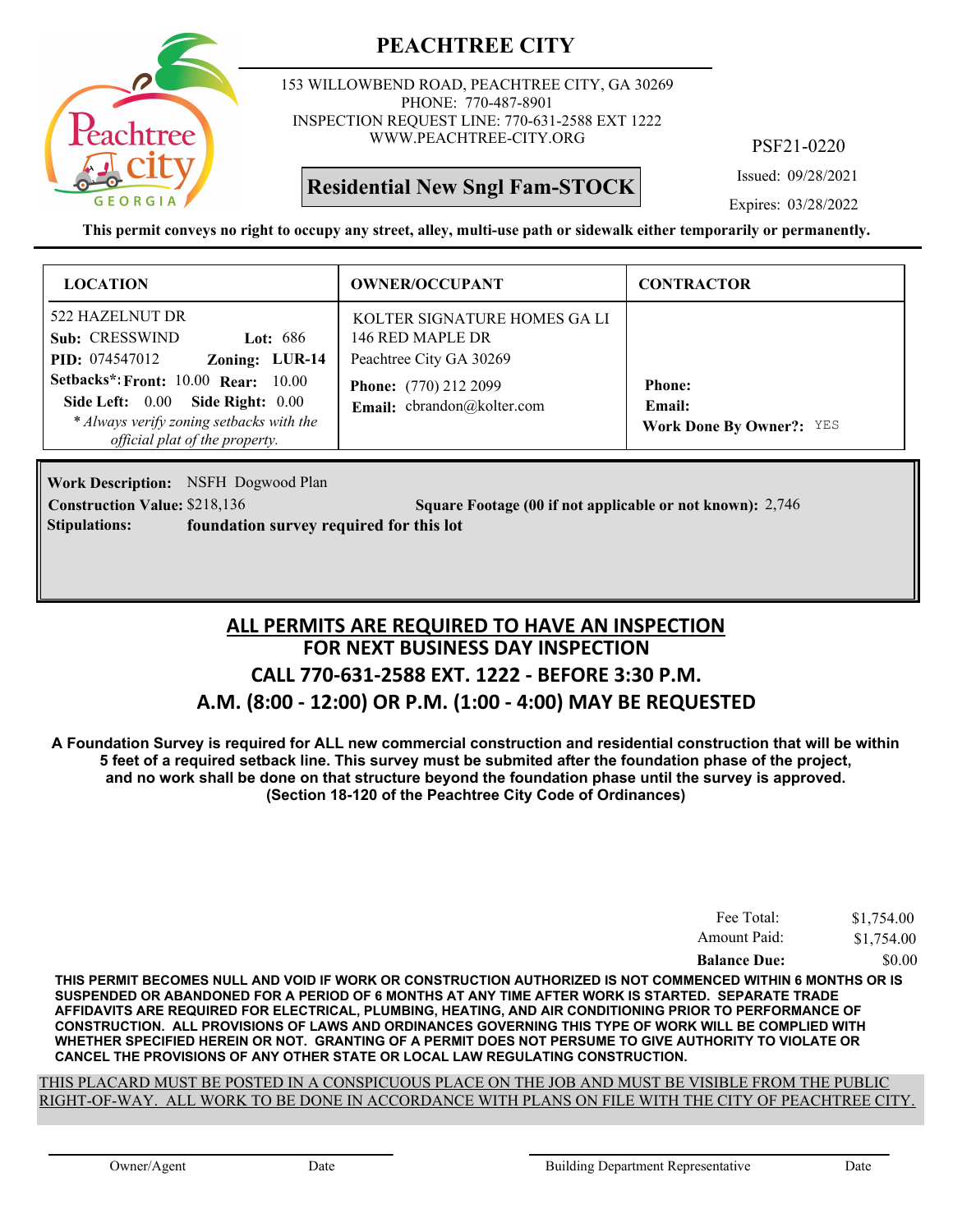

153 WILLOWBEND ROAD, PEACHTREE CITY, GA 30269 PHONE: 770-487-8901 INSPECTION REQUEST LINE: 770-631-2588 EXT 1222 WWW.PEACHTREE-CITY.ORG

# **Residential New Sngl Fam-STOCK**

PSF21-0221

Issued: 09/24/2021

Expires: 03/23/2022

**This permit conveys no right to occupy any street, alley, multi-use path or sidewalk either temporarily or permanently.**

| <b>LOCATION</b>                                                                                                                                                                                                                                            | <b>OWNER/OCCUPANT</b>                                                                                                                 | <b>CONTRACTOR</b>                                                                                                                                                |
|------------------------------------------------------------------------------------------------------------------------------------------------------------------------------------------------------------------------------------------------------------|---------------------------------------------------------------------------------------------------------------------------------------|------------------------------------------------------------------------------------------------------------------------------------------------------------------|
| 427 BANDON WAY<br>Sub: EVERTON<br>Lot: $110$<br><b>PID:</b> 073463012<br>$GR-4$<br>Zoning:<br><b>Setbacks*: Front: 20.00 Rear: 10.00</b><br>Side Left: 0.00 Side Right: 0.00<br>* Always verify zoning setbacks with the<br>official plat of the property. | PULTE HOME COMPANY LLC<br>2475 Northwinds Parkway<br>ALPHARETTA GA 30009<br><b>Phone:</b> (770) 381 3450<br>Email: tim.poff@pulte.com | PULTE HOME COMPANY LLC<br>2475 Northwinds Parkway<br>ALPHARETTA GA 30009<br><b>Phone:</b> (770) 381 3450<br>Email: tim.poff@pulte.com<br>Work Done By Owner?: NO |

Work Description: New construction of a single family home.

**Construction Value: \$420,337 500 Square Footage (00 if not applicable or not known): 4,187 Stipulations: foundation survey and elevation certificate required for this lot**

# **FOR NEXT BUSINESS DAY INSPECTION CALL 770-631-2588 EXT. 1222 - BEFORE 3:30 P.M. A.M. (8:00 - 12:00) OR P.M. (1:00 - 4:00) MAY BE REQUESTED ALL PERMITS ARE REQUIRED TO HAVE AN INSPECTION**

**A Foundation Survey is required for ALL new commercial construction and residential construction that will be within 5 feet of a required setback line. This survey must be submited after the foundation phase of the project, and no work shall be done on that structure beyond the foundation phase until the survey is approved. (Section 18-120 of the Peachtree City Code of Ordinances)**

| Fee Total:          | \$2,962.02 |
|---------------------|------------|
| Amount Paid:        | \$2,962.02 |
| <b>Balance Due:</b> | \$0.00     |

**THIS PERMIT BECOMES NULL AND VOID IF WORK OR CONSTRUCTION AUTHORIZED IS NOT COMMENCED WITHIN 6 MONTHS OR IS SUSPENDED OR ABANDONED FOR A PERIOD OF 6 MONTHS AT ANY TIME AFTER WORK IS STARTED. SEPARATE TRADE AFFIDAVITS ARE REQUIRED FOR ELECTRICAL, PLUMBING, HEATING, AND AIR CONDITIONING PRIOR TO PERFORMANCE OF CONSTRUCTION. ALL PROVISIONS OF LAWS AND ORDINANCES GOVERNING THIS TYPE OF WORK WILL BE COMPLIED WITH WHETHER SPECIFIED HEREIN OR NOT. GRANTING OF A PERMIT DOES NOT PERSUME TO GIVE AUTHORITY TO VIOLATE OR CANCEL THE PROVISIONS OF ANY OTHER STATE OR LOCAL LAW REGULATING CONSTRUCTION.**